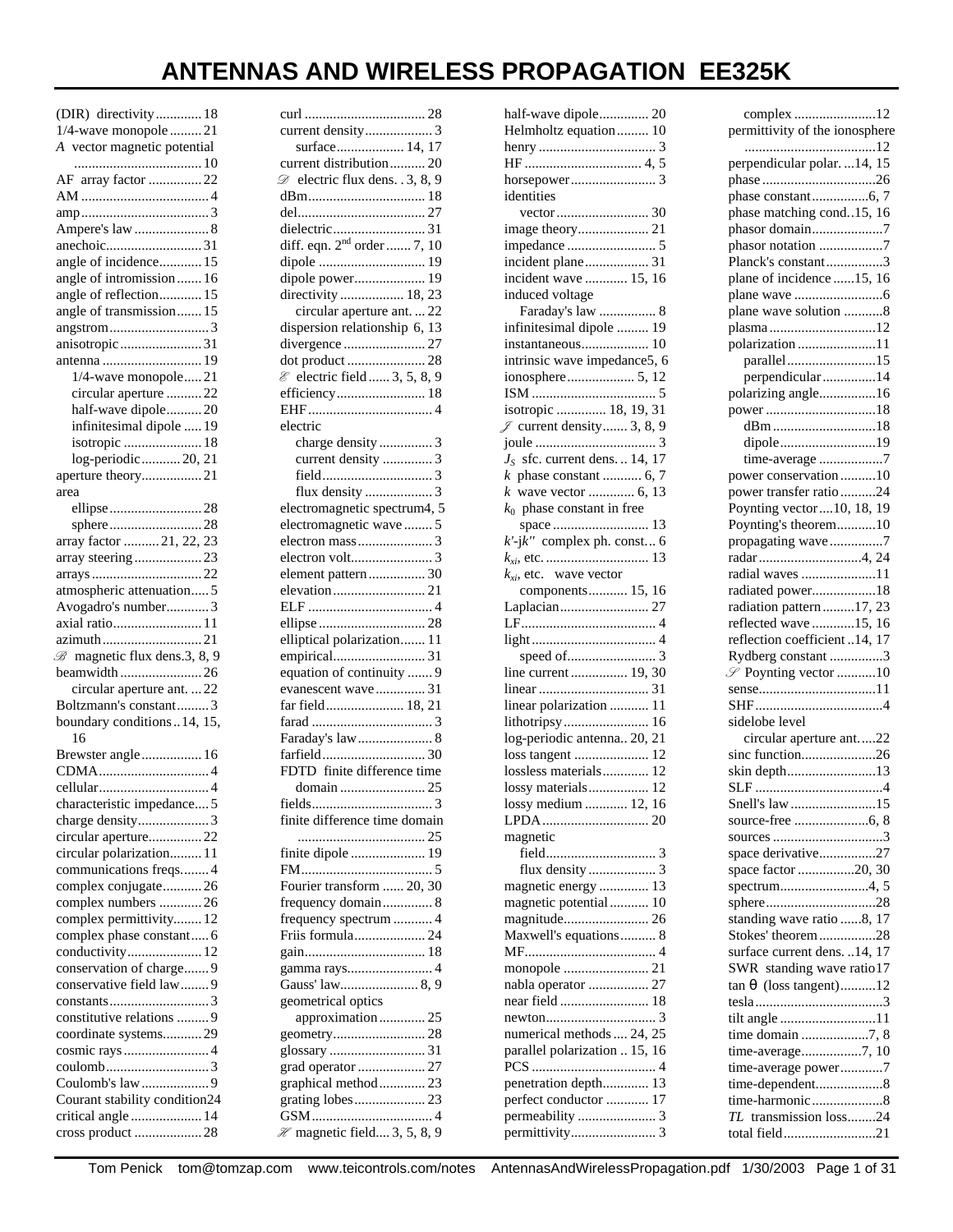| transmission coefficient 14  |
|------------------------------|
| transmission loss 24         |
| transmitted wave 15, 16      |
|                              |
|                              |
| trig identities26            |
|                              |
|                              |
|                              |
| ultraviolet 4                |
|                              |
| vector diff. equation  27    |
| vector Helmholtz equation10  |
| vector identities 30         |
| vector magnetic potential 10 |
| velocity of propagation 10   |
|                              |
|                              |
|                              |

| visualizing the                 |
|---------------------------------|
| electromagnetic wave 5          |
|                                 |
|                                 |
| voltage standing wave ratio     |
|                                 |
| volume                          |
|                                 |
| $v_p$ velocity of propagation10 |
| VSWR voltage standing           |
| wave ratio 17                   |
|                                 |
|                                 |
|                                 |
|                                 |
|                                 |
|                                 |
| in 2 dimensions  13             |
| wavelength  3,7                 |

| $y_1$ param. of discontinuity14                 |
|-------------------------------------------------|
| $y_{\parallel}$ param. of discontinuity14       |
| $\Gamma$ reflection coefficient  17             |
| $\Gamma$ reflection coeff.  14                  |
| $\Gamma_{\parallel}$ reflection coeff 14        |
| $\mathbf{U}(\theta)$ space factor 20            |
|                                                 |
| $\beta$ phase constant 6, 7                     |
|                                                 |
| $\varepsilon_{\text{new}}$ complex permit.  16  |
| $\epsilon_{\text{new}}$ complex permittivity 12 |
|                                                 |
| $\eta$ intrinsic wave impd 5, 6                 |
|                                                 |
| $\eta_0$ characteristic impedance               |

| $\theta_R$ Brewster angle16               |
|-------------------------------------------|
| $\theta_c$ critical angle 14              |
| $\theta_i$ angle of incidence 15          |
| $\theta_r$ angle of relection 15          |
| $\theta_t$ angle of transmission15        |
| $\rho$ charge density3                    |
| $\rho_{v}$ volume charge dens8            |
| $\sigma$ conductivity12, 16               |
| $\tau_1$ transmission coeff14             |
| $\tau_{\parallel}$ transmission coeff. 14 |
| $\psi$ array phase angle23                |
|                                           |
|                                           |
| $\nabla^2$ Laplacian 27                   |
|                                           |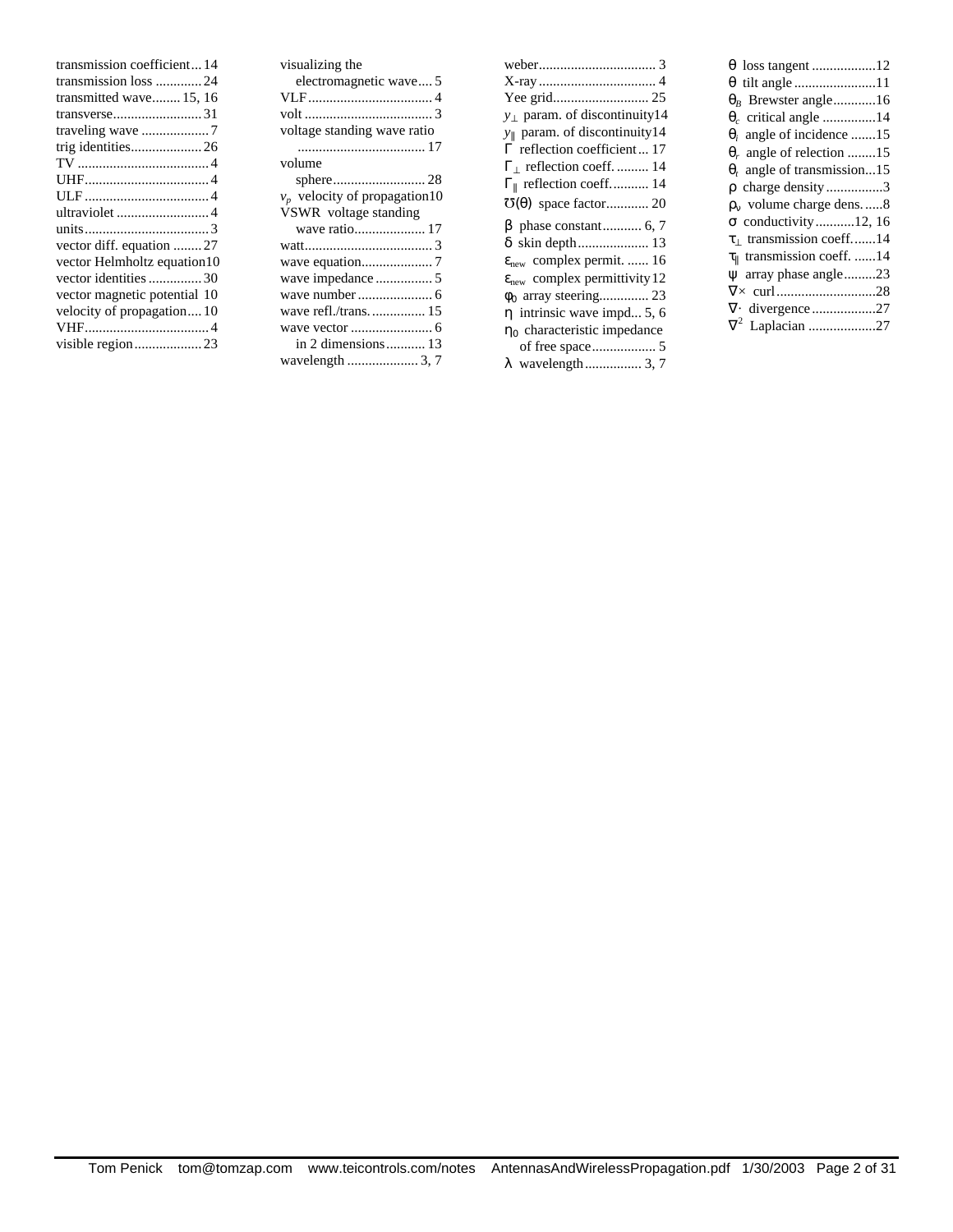# **SOME BASICS**

# **COULOMB**

A unit of electrical charge equal to one amp second, the charge on 6.21 $\times$ 10<sup>18</sup> electrons, or one joule per volt.

# **UNITS, electromagnetics**

 $\mathbf{I}$ 

- $\overline{\mathscr{E}}$  electric field [V/m]
- $\overrightarrow{\ell}$  magnetic field [A/m] fields  $\mathsf{l}$  $\mathsf{l}$
- $\overline{\mathscr{D}}$  electric flux density  $[C/m^2]$ ł  $\overline{1}$
- $\overline{\mathscr{B}}$  magnetic flux density  $[{\rm Wb/m}^2]$
- $\bar{\mathcal{I}}$  electric current density [A/m<sup>2</sup>] sources
- $\rho_{\rho}$  electric charge density  $\left[{\rm C/m}^3\right]$ ł

These vectors are a function of space and time  $(\vec r,t)$  .

## **UNITS, electrical**

*I* (current in amps) =  $\frac{q}{q} = \frac{W}{q} = \frac{J}{q} = \frac{N \cdot m}{q} = \frac{V \cdot m}{r}$  $\cdot s$   $V \cdot$ *q W J N m V C s V V s V s s*  $=\frac{U}{\sqrt{2}}=\frac{J}{\sqrt{2}}=\frac{IV}{\sqrt{2}}=\frac{IV}{\sqrt{2}}$  $q$  (charge in coulombs) =  $I \cdot s = V \cdot C = \frac{J}{V} = \frac{N \cdot m}{V} = \frac{W \cdot s}{V}$  $= V \cdot C = \frac{V}{V} = \frac{IV \cdot m}{V} =$ *C* (capacitance in farads) =  $\frac{q}{q} = \frac{q^2}{q^2} = \frac{q^2}{q^2}$ 2 · · *q*  $q^2$   $q^2$  *J I*·s *V J N* $\cdot$ *m V*<sup>2</sup> *V*  $=\frac{q}{q}=\frac{q}{q}=\frac{q}{q+q}=$  $H$  (inductance in henrys) =  $\frac{V \cdot s}{s}$ *I* (note that  $H \cdot F = s^2$ )  $J$  (energy in joules) =  $N \cdot m = V \cdot q = W \cdot s = I \cdot V \cdot s = C \cdot V^2 = \frac{q^2}{C}$  $= V \cdot q = W \cdot s = I \cdot V \cdot s = C \cdot V^2 =$ *N* (force in newtons) =  $\frac{J}{m} = \frac{q \cdot v}{m} = \frac{W \cdot s}{m} = \frac{kg \cdot s}{s^2}$ *J q*·*V W*· · *s kg m m m m s*  $=\frac{q^{r}v}{r}=\frac{w^{r}v}{r}$ *T* (magnetic flux density in teslas) =  $\frac{WD}{m^2} = \frac{V \cdot S}{m^2} = \frac{H \cdot R}{m^2}$  $Wb$   $V \cdot s$  *H* $\cdot$ *I*  $m^2$   $m^2$   $m$  $=\frac{v+3}{2}$  $V$  (electric potential in volts) =  $\cdot s$  N $\cdot$ · *W J J W s N m q I q I s q q C*  $= -\frac{3}{2} = \frac{1}{2} = \frac{1}{2} = \frac{1}{2} = \frac{1}{2} = \frac{1}{2} = \frac{1}{2} = \frac{1}{2} = \frac{1}{2} = \frac{1}{2} = \frac{1}{2} = \frac{1}{2} = \frac{1}{2} = \frac{1}{2} = \frac{1}{2} = \frac{1}{2} = \frac{1}{2} = \frac{1}{2} = \frac{1}{2} = \frac{1}{2} = \frac{1}{2} = \frac{1}{2} = \frac{1}{2} = \frac{1}{2} = \frac{1}{2} = \frac{1}{2} = \frac{1}{2} = \frac$  $W$  (power in watts)  $=$  $\frac{J}{s} = \frac{N \cdot m}{s} = \frac{q \cdot V}{s} = V \cdot I = \frac{C \cdot V^2}{s} = \frac{1}{746} H P$  $=\frac{N}{I}=\frac{q}{I}$   $\frac{r}{I}$   $=V-I=\frac{V}{I}$   $\frac{r}{I}$   $=$ Wb (magnetic flux in webers) =  $H \cdot I = V \cdot s = \frac{J}{I}$  $= V \cdot s =$ where *s* is seconds

# **l WAVELENGTH** [m]

The distance that a wave travels during one cycle.

$$
\lambda = \frac{v_p}{f} = \frac{2\pi}{k} \qquad v_p = \text{velocity of propagation (speed of light 2.998×10}^8 \text{ m/s in free space)}
$$
\n
$$
f = \text{frequency [Hz]}
$$
\nFor complex k,  
\n
$$
(k = k' - jk'')
$$
:  
\n
$$
\lambda = \frac{2\pi}{k'}
$$
propagation constant [m<sup>-1</sup>]

The relation at right can be used to quickly approximate radio frequency wavelengths. For example, at 300 MHz it is easily seen that the wavelength is 1m.  $\lambda = \frac{300}{f(MHz)}$ 300

| CONSTANTS                                           |                                         |  |  |
|-----------------------------------------------------|-----------------------------------------|--|--|
| Avogadro's number<br>[molecules/mole]               | $N_A = 6.02 \times 10^{23}$             |  |  |
| Boltzmann's constant                                | $k = 1.38 \times 10^{-23}$ J/K          |  |  |
|                                                     | $= 8.62 \times 10^{-5}$ eV/K            |  |  |
| Elementary charge                                   | $q = 1.60 \times 10^{-19}$ C            |  |  |
| Electron mass                                       | $m_0 = 9.11 \times 10^{-31}$ kg         |  |  |
| Permittivity of free space                          | $\epsilon_0 = 8.85 \times 10^{-12}$ F/m |  |  |
| Permeability constant                               | $\mu_0 = 4\pi \times 10^{-7}$ H/m       |  |  |
| Planck's constant                                   | $h = 6.63 \times 10^{-34}$ J-s          |  |  |
|                                                     | $=4.14\times10^{-15}$ cV-s              |  |  |
| Rydberg constant                                    | $R = 109,678$ cm <sup>-1</sup>          |  |  |
| kT @ room temperature                               | $kT = 0.0259$ eV                        |  |  |
| Speed of light                                      | $c = 2.998 \times 10^8$ m/s             |  |  |
| 1 Å (angstrom)                                      | $10^{-8}$ cm = $10^{-10}$ m             |  |  |
| $1 \mu m$ (micron)                                  | $10^{-4}$ cm                            |  |  |
| $1 \text{ nm} = 10 \text{\AA} = 10^{-7} \text{ cm}$ |                                         |  |  |
| 1 eV = 1.6 $\times$ 10 <sup>-19</sup> J             |                                         |  |  |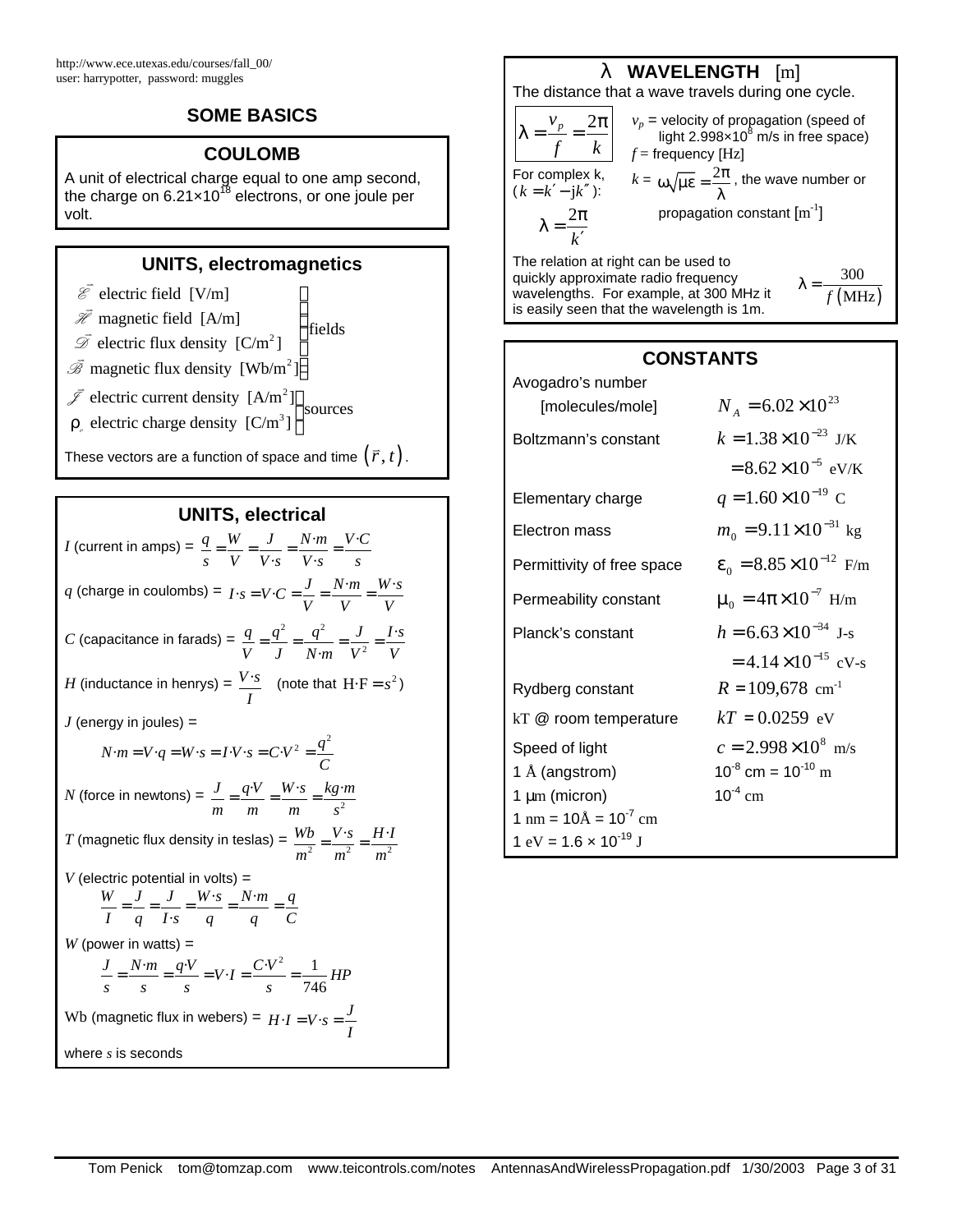# **ELECTROMAGNETIC SPECTRUM**

| <b>FREQUENCY</b>                                                                  | <b>WAVELENGTH</b><br>(free space)                                            | <b>DESIGNATION</b>         | <b>APPLICATIONS</b>                                                                                                                                                                                   |
|-----------------------------------------------------------------------------------|------------------------------------------------------------------------------|----------------------------|-------------------------------------------------------------------------------------------------------------------------------------------------------------------------------------------------------|
| $<$ 3 Hz                                                                          | $>100$ Mm                                                                    |                            | Geophysical prospecting                                                                                                                                                                               |
| 3-30 Hz                                                                           | $10-100$ Mm                                                                  | <b>ELF</b>                 | Detection of buried metals                                                                                                                                                                            |
| 30-300 Hz                                                                         | $1-10$ Mm                                                                    | <b>SLF</b>                 | Power transmission, submarine communications                                                                                                                                                          |
| $0.3-3$ kHz                                                                       | $0.1-1$ Mm                                                                   | <b>ULF</b>                 | Telephone, audio                                                                                                                                                                                      |
| 3-30 kHz                                                                          | 10-100 km                                                                    | <b>VLF</b>                 | Navigation, positioning, naval communications                                                                                                                                                         |
| 30-300 kHz                                                                        | $1-10$ km                                                                    | $\rm LF$                   | Navigation, radio beacons                                                                                                                                                                             |
| $0.3-3$ MHz                                                                       | $0.1-1$ km                                                                   | MF                         | AM broadcasting                                                                                                                                                                                       |
| 3-30 MHz                                                                          | $10-100$ m                                                                   | HF                         | Short wave, citizens' band                                                                                                                                                                            |
| 30-300 MHz<br>54-72<br>76-88<br>88-108<br>174-216                                 | $1-10$ m                                                                     | <b>VHF</b>                 | TV, FM, police<br>TV channels 2-4<br>TV channels 5-6<br>FM radio<br>TV channels 7-13                                                                                                                  |
| 0.3-3 GHz<br>470-890 MHz<br>915 MHz<br>800-2500 MHz<br>$1 - 2$<br>2.45<br>$2 - 4$ | 10-100 cm                                                                    | <b>UHF</b><br>"money band" | Radar, TV, GPS, cellular phone<br>TV channels 14-83<br>Microwave ovens (Europe)<br>PCS cellular phones, analog at 900 MHz, GSM/CDMA at 1900<br>L-band, GPS system<br>Microwave ovens (U.S.)<br>S-band |
| 3-30 GHz<br>$4 - 8$<br>$8 - 12$<br>$12 - 18$<br>18-27<br>30-300 GHz               | $1-10$ cm<br>$0.1-1$ cm                                                      | <b>SHF</b><br><b>EHF</b>   | Radar, satellite communications<br>C-band<br>X-band (Police radar at 11 GHz)<br>$K_u$ -band (dBS Primestar at 14 GHz)<br>K-band (Police radar at 22 GHz)<br>Radar, remote sensing                     |
| $27 - 40$<br>$40 - 60$<br>60-80<br>80-100                                         |                                                                              |                            | $K_a$ -band (Police radar at 35 GHz)<br>U-band<br>V-band<br>W-band                                                                                                                                    |
| $0.3-1$ THz                                                                       | $0.3-1$ mm                                                                   | Millimeter                 | Astromony, meteorology                                                                                                                                                                                |
| $10^{12} - 10^{14}$ Hz                                                            | $3 - 300 \mu m$                                                              | Infrared                   | Heating, night vision, optical communications                                                                                                                                                         |
| $3.95\times10^{14}$ -<br>$7.7\times10^{14}$ Hz                                    | 390-760 nm<br>625-760<br>600-625<br>577-600<br>492-577<br>455-492<br>390-455 | Visible light              | Vision, astronomy, optical communications<br>Red<br>Orange<br>Yellow<br>Green<br>Blue<br>Violet                                                                                                       |
| $10^{15}$ - $10^{18}$ Hz                                                          | $0.3 - 300$ nm                                                               | Ultraviolet                | Sterilization                                                                                                                                                                                         |
| $10^{16} - 10^{21}$ Hz                                                            |                                                                              | X-rays                     | Medical diagnosis                                                                                                                                                                                     |
| $10^{18} - 10^{22}$ Hz                                                            |                                                                              | $\gamma$ -rays             | Cancer therapy, astrophysics                                                                                                                                                                          |
| $> 10^{22}$ Hz                                                                    |                                                                              | Cosmic rays                | Astrophysics                                                                                                                                                                                          |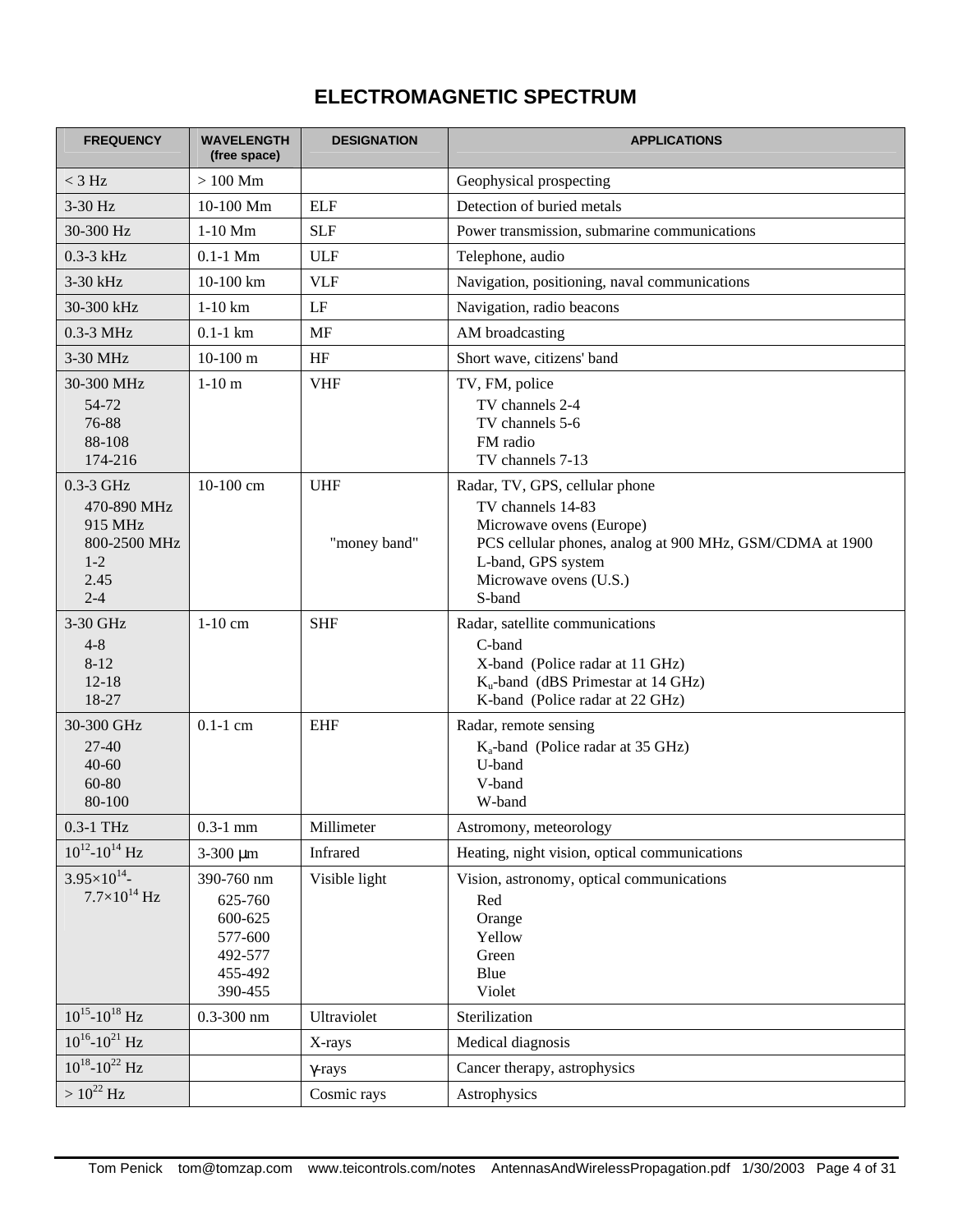# **ELECTROMAGNETIC WAVES**

# **THE ELECTROMAGNETIC SPECTRUM**

The HF band is useful for longrange communications because these frequencies tend to bounce off the ionosphere (a atmospheric layer whose lower boundary is about 30 miles up) and the earth's surface. Only three transmitters would be required for global coverage. The effect varies with time of day due to the effects of sunlight on the ionosphere. The ionosphere is transparent to the FM band.

The attenuation effect of the atmosphere peaks at various frequencies, notably at 60 GHz due to oxygen. This frequency is used for intersatellite communications when it is desired that the signal not reach earth.

The attenuation effect of the atmosphere is at a low point at 94 GHz, which is in the W-band, used for radar.

The frequency of U.S. microwave ovens (2.45 GHz) is an ISM frequency (Industrial, Scientific, Medical).

At the high frequencies, the electromagnetic spectrum becomes more particle-like and less wave-like.

## **VISUALIZING THE ELECTROMAGNETIC WAVE**

The electric field  $\mathcal E$  and the magnetic field  $\mathcal H$  are at right angles to each other. With the electric field aligned with the *x*-axis and the magnetic field on the *y*-axis, propagation is in the *z*-direction. Propagation is the movement of the *effect* of the electromagnetic disturbance. This is analogous to dropping a pebble in a pond. The ripples propagate outward from the source of the disturbance but the water only moves in vertical oscillation.



# **h CHARACTERISTIC IMPEDANCE** [Ω]

The characteristic or intrinsic wave impedance is the ratio of electric to magnetic field components, a characteristic of the medium. **h0** is the **characteristic impedance of free space** with a value of 377Ω.

$$
\eta = \sqrt{\frac{\mu}{\epsilon}}
$$

 $\mu$  = permeability  $[H/m]$  $\varepsilon$  = permittivity [F/m]

The characteristic impedance can be used to relate the electric and magnetic fields.

$$
\vec{E} = -\eta \left( \hat{k} \times \vec{H} \right) \quad \left| \vec{H} = \frac{1}{\eta} \left( \hat{k} \times \vec{E} \right) \right|
$$

Other relations:

$$
\omega \mu = k \eta
$$
  $\eta \omega \epsilon = k$ 

 $\hat{k}$  = a unit vector in the direction of propagation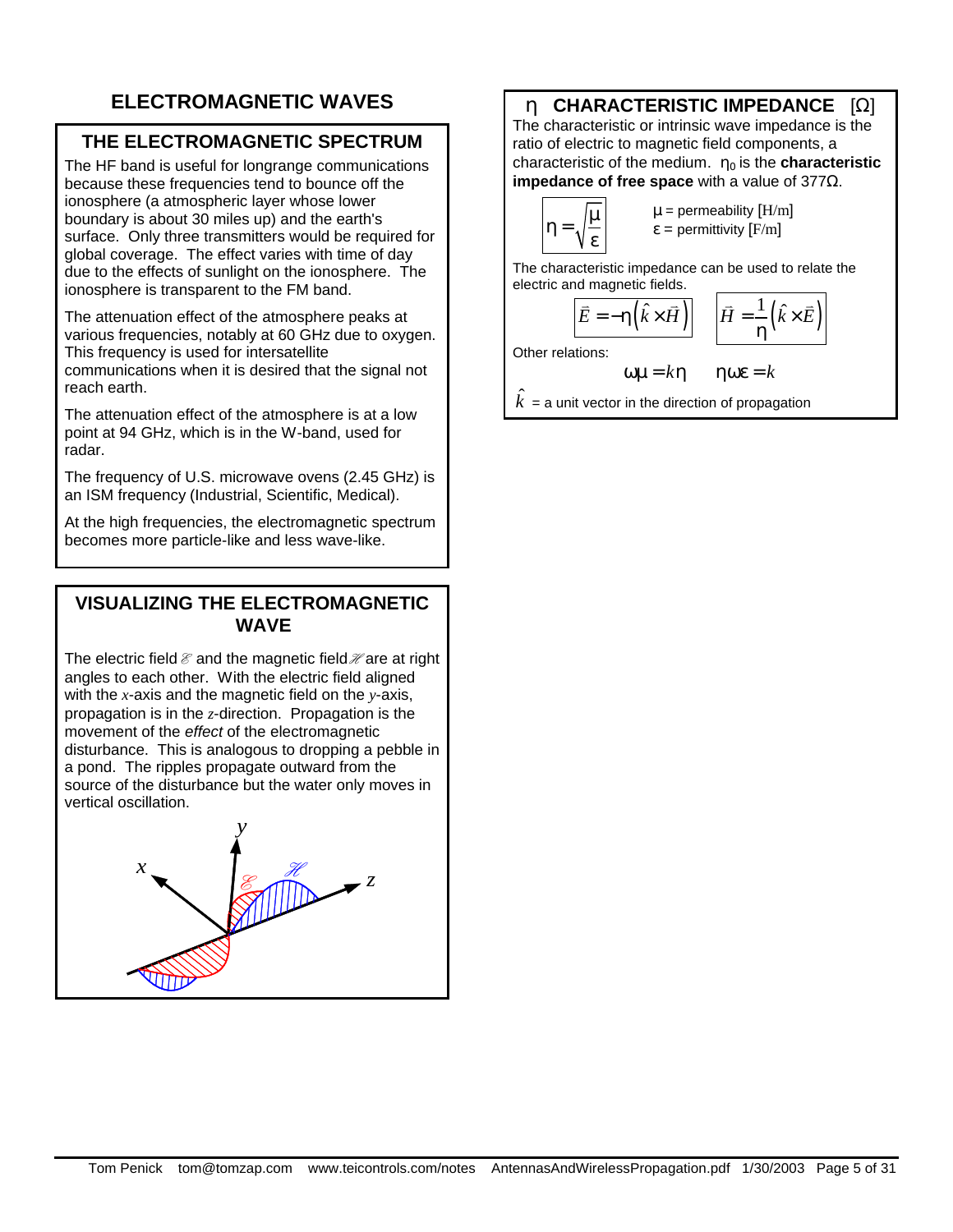# $\boldsymbol{k}$  PHASE CONSTANT  $\rm [m^{-1}]$

The **wave number** or **propagation constant** or **phase constant** *k* (sometimes called β) depends on the source frequency and characteristics of the medium.  $k = \omega \sqrt{\mu \epsilon}$  is called the dispersion relationship.

$$
k = \omega \sqrt{\mu \varepsilon} = \frac{2\pi}{\lambda} = \frac{\omega}{c} = \omega \varepsilon \eta
$$

To obtain the **complex phase constant**, use the complex permittivity ε<sub>new</sub>, see page 12.  $k = ω \sqrt{\mu \varepsilon_{\text{new}}} = k' - jk''$  The real part *k*′ (always positive) governs the propagation and the imaginary part  $k''$  (always subtracted) governs the damping. The exponential term of the wave equation looks like this:

+*z* propagating: 
$$
e^{-jkz} = e^{-j(k'-jk'')z} = e^{-jk'z}e^{-k'z}
$$
  
-*z* propagating:  $e^{+jkz} = e^{+j(k'-jk'')z} = e^{+jk'z}e^{+k''z}$ 

Note that the exponent containing *k*′′ will always have the same sign as the exponent containing *k*′ , since wave decay must occur in the same direction as wave propagation. It is important to remember that when reading the complex phase constant from a wave expression that the *k*′ and *k*′′ terms are themselves always positive and the + or – signs in the exponents are associated with *z*, determining the direction of propagation.

Complex phase constant in the time domain:

$$
\mathcal{R}e\left\{e^{-jk'z}e^{-k'z}e^{j\omega t}\right\} = \underbrace{\cos\left(\omega t - k'z\right)}_{+z \text{ propagation}}\underbrace{e^{-k'z}}_{\substack{\text{damps} \\ \text{in } +z}}.
$$

 $\omega$  = angular frequency of the source [radians/s]  $\varepsilon_0$  = permittivity of free space 8.85  $\times$  10<sup>-12</sup> [F/m]  $\mu_0$  = permeability of free space 4π×10 $^7$  [H/m]  $\lambda = \frac{2\pi}{c} = \frac{c}{c}$ *k f*  $\frac{\pi}{n} = \frac{c}{n}$ , the wavelength [m]

#### *k*  $\frac{1}{\cdot}$ WAVE VECTOR  $\rm [m^{-1}]$

The phase constant *k* is converted to a vector. The vector  $\vec{k}$  is in the direction of propagation.

$$
\vec{k} = k\hat{k} = k_x \hat{x} + k_y \hat{y} + k_z \hat{z}
$$

 $k = \omega \sqrt{\mu \varepsilon} = \frac{2\pi}{\lambda}$ , the wave number or propagation constant [rad./m]

#### **PLANE WAVE**

A pebble dropped in a pond produces a circular wave. A plane wave presents a planar wavefront. Function variables within a plane have uniform amplitude and phase values. Plane waves do not exist in nature but the idea is useful as an approximation in some circumstances. A radio wave at great distance from the transmitting antenna could be considered a plane wave. So treating a wave as a plane wave is to ignore the source, hence they are also called "source-free" waves.



Linearly polarized electromagnetic wave equations:

Electric field: 
$$
\vec{E}_x = \hat{x} E_0 \cos(\omega t - kz)
$$

$$
\vec{E}_x = \hat{x} E_0 e^{-jkz}
$$
 (phasor form)

 $M$ agnetic field:  $\overline{\hat{H}}_{y} = \hat{y} \frac{E_{0}}{\hat{x}} \cos(\omega t - kz)$ η l.  $\hat{y} \frac{E_0}{2} e^{-\text{j}kz}$ *y*  $\vec{H}$ <sub>*y*</sub> =  $\hat{y} \frac{E_0}{2} e^{-t}$ η  $\overline{H}_{v} = \hat{y} \frac{E_{0}}{e^{-j k z}} e^{-j k z}$  (phasor form)

 $\omega$  = angular frequency of the source [radians/s]  $E_0$  = peak amplitude  $[V/m]$  $t =$  time [s]  $k = \omega \sqrt{\mu \varepsilon} = \frac{2\pi}{\lambda}$ , the wave number or propagation constant

[rad./m]  $z =$  distance along the axis of propagation [m]

 $\eta = \sqrt{\mu/\epsilon}$  intrinsic wave impedance, the ratio of electric to magnetic field components, a characteristic of the medium [Ω]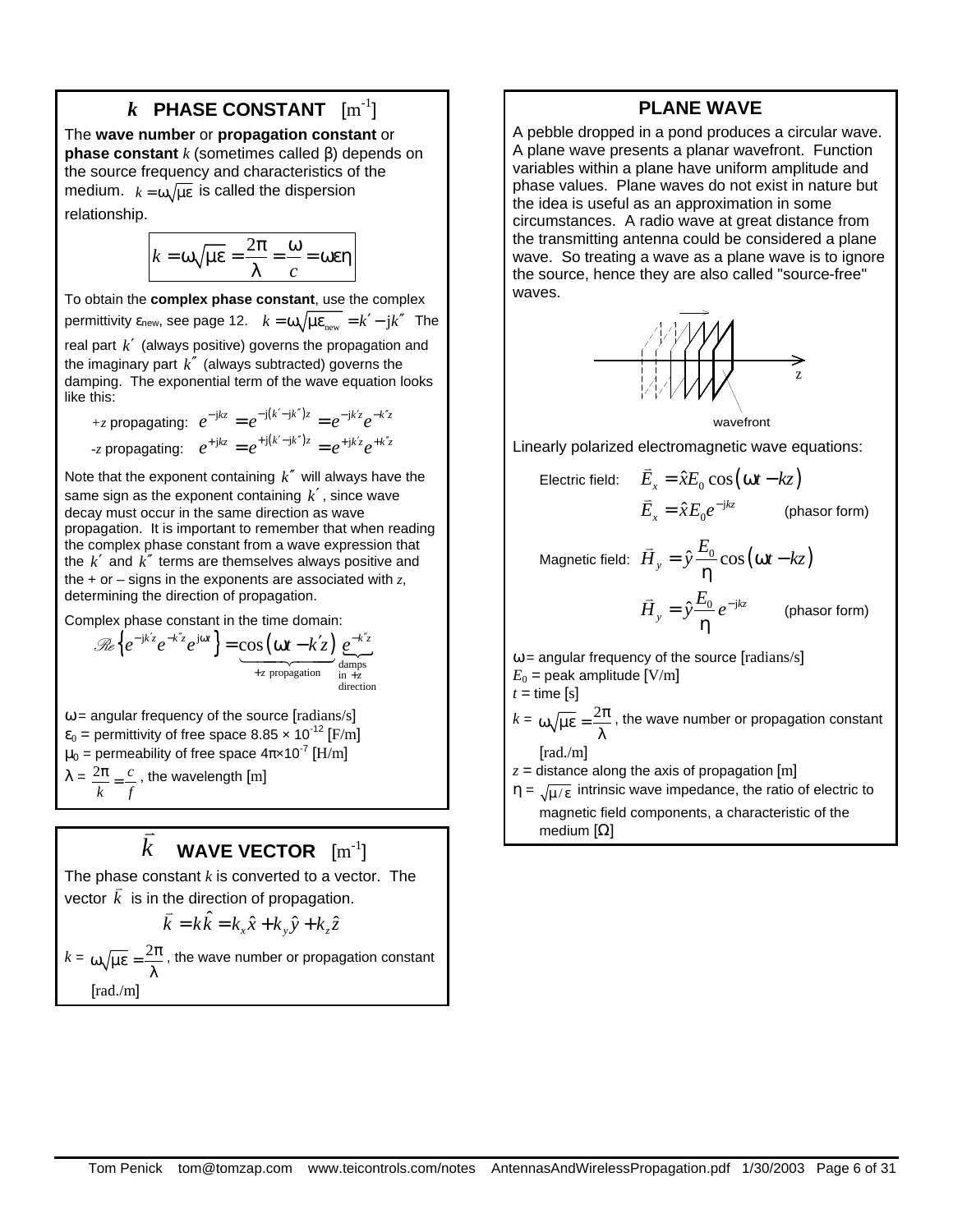# **TRAVELING/PROPAGATING WAVE**

A wave traveling in the +*z* direction can be expressed  $e^{-{\rm j}kz}$  and a wave in the opposite direction would be expressed  $e^{^{+jkz}}$  .



#### **THE COMPLEX WAVE EQUATION**

The **complex wave equation** is applicable when the excitation is sinusoidal and under steady state conditions.

$$
\frac{d^2V(z)}{dz^2} + k^2V(z) = 0
$$

where  $k = \omega \sqrt{\mu_0 \varepsilon_0} = \frac{2\pi}{\lambda}$ λ is the **phase constant** and

is often represented by the letter β.

The *complex wave equation* above is a **second-order ordinary differential equation** commonly found in the analysis of physical systems. The general solution is:

$$
V(z) = V^+ e^{-jkz} + V^- e^{+jkz}
$$

where  $e^{-jkz}$  and  $e^{+jkz}$  represent wave propagation in the +*z* and –*z* directions respectively.

#### **PHASOR NOTATION**

When the excitation is sinusoidal and under steadystate conditions, we can convert between the time domain and the phasor domain.

Where  $z(t)$  is a function in the time domain and  $Z$  is its equivalent in the phasor domain, we have  $z(t) = \mathcal{R}_e \{Ze^{j\omega t}\}.$ 

Time Domain  
\n
$$
Z(t) \longrightarrow Z
$$
\n
$$
A \cos \omega t \longrightarrow A
$$
\n
$$
A \cos (\omega t + \phi_0) \longleftrightarrow A e^{j\phi_0}
$$
\n
$$
A e^{-\alpha x} \cos (\omega t + \phi_0) \longleftrightarrow A e^{-\alpha x} e^{j\phi_0}
$$
\n
$$
A \sin \omega t \longleftrightarrow -jA
$$
\n
$$
A \sin (\omega t + \phi_0) \longleftrightarrow -jA e^{j\phi_0}
$$
\n
$$
\frac{d}{dt} [z(t)] \longleftrightarrow j\omega Z
$$
\n
$$
\int z(t) dt \longrightarrow \frac{1}{j\omega} Z
$$

Example, time domain to phasor domain:

$$
\mathcal{E}(\vec{r}, t) = 2\cos(\omega t + kz) \hat{x} + 4\sin(\omega t + kz) \hat{y}
$$

$$
= \mathcal{R}_e \{ 2e^{ikz} e^{j\omega t} \hat{x} + (-j) 4e^{ikz} e^{j\omega t} \hat{y} \}
$$

$$
\vec{E}(\vec{r}) = 2e^{ikz} \hat{x} - j4e^{ikz} \hat{y}
$$

#### **TIME-AVERAGE**

When two functions are multiplied, they cannot be converted to the phasor domain and multiplied. Instead, we convert each function to the phasor domain and multiply one by the complex conjugate of the other and divide the result by two.

For example, the function for power is:

$$
P(t) = v(t)i(t)
$$
 watts

Time-averaged power is:

$$
\langle P(t) \rangle = \frac{1}{T} \int_0^T v(t) i(t) dt = \frac{1}{2} \mathcal{R} \{ V I^* \}
$$
 watts

 $T =$  period [s]

- $V =$  voltage in the phasor domain [V]
- $I^*$  = complex conjugate of the phasor domain current  $[A]$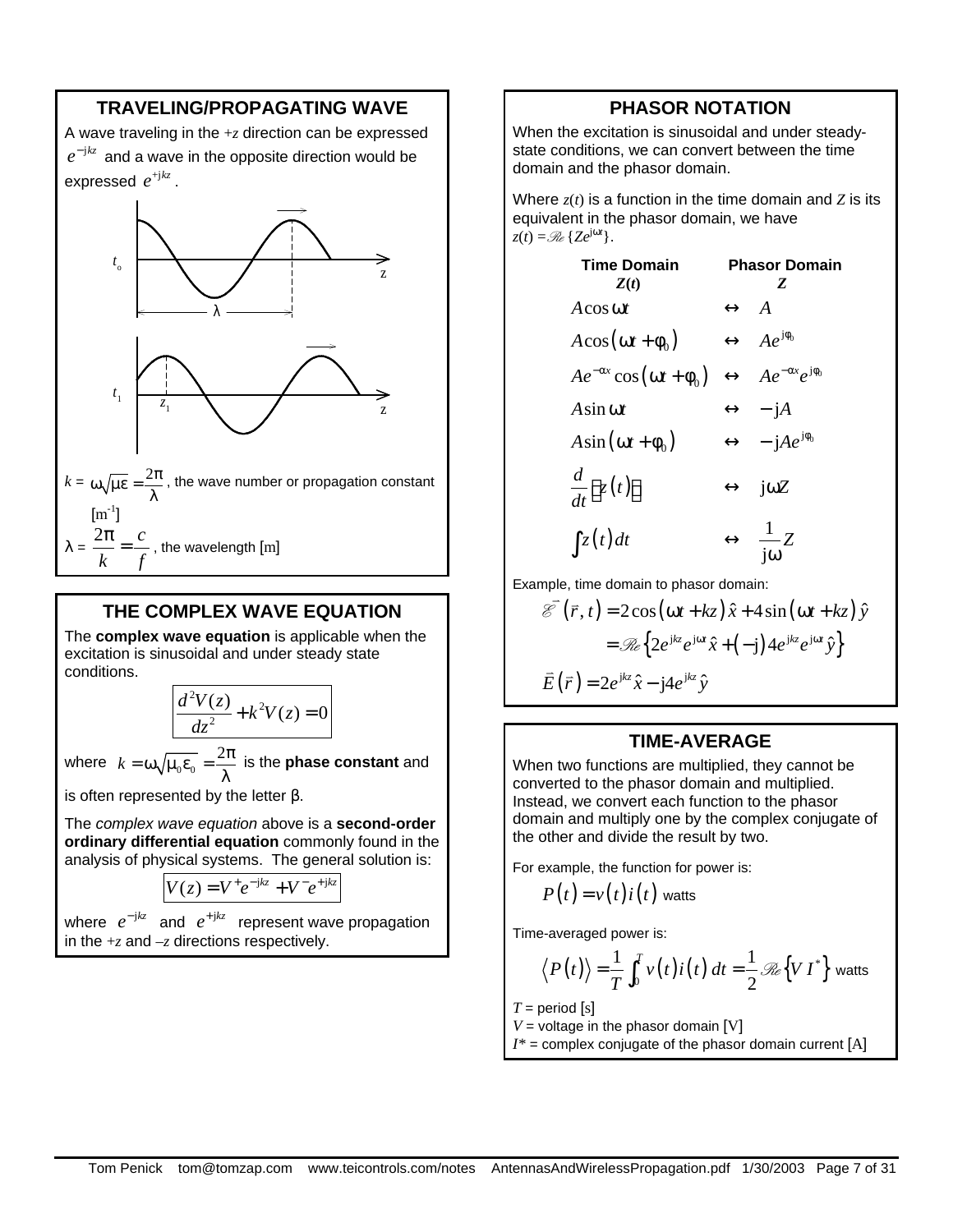# **STANDING WAVE RATIO**

| $S_{1}$ | max | l max |  |
|---------|-----|-------|--|
|         | min | min   |  |

# **MAXWELL'S EQUATIONS**

Maxwell's equations govern the principles of guiding and propagation of electromagnetic energy and provide the foundations of all electromagnetic phenomena and their applications. The time-harmonic expressions can be used only when the wave is sinusoidal.

|                                                                                                                                                                                                                                                                                                                                                                                                                                       | <b>STANDARD FORM</b><br>(Time Domain)                                                                 | <b>TIME-HARMONIC</b><br>(Frequency Domain)          |  |  |
|---------------------------------------------------------------------------------------------------------------------------------------------------------------------------------------------------------------------------------------------------------------------------------------------------------------------------------------------------------------------------------------------------------------------------------------|-------------------------------------------------------------------------------------------------------|-----------------------------------------------------|--|--|
| Faraday's<br>Law                                                                                                                                                                                                                                                                                                                                                                                                                      | $\nabla \times \overrightarrow{\mathcal{E}} = -\frac{\partial \mathcal{B}}{\partial t}$               | $\nabla \times \vec{E} = -i\omega \vec{B}$          |  |  |
| Ampere's<br>$Law*$                                                                                                                                                                                                                                                                                                                                                                                                                    | $\nabla \times \vec{\mathcal{H}} = \vec{\mathcal{J}} + \frac{\partial \vec{\mathcal{D}}}{\partial t}$ | $\nabla \times \vec{H} = j\omega \vec{D} + \vec{J}$ |  |  |
| Gauss'<br>Law                                                                                                                                                                                                                                                                                                                                                                                                                         | $\nabla \cdot \vec{\mathcal{D}} = \rho_{v}$                                                           | $\nabla \cdot \bar{D} = \rho_{v}$                   |  |  |
| no name<br>law                                                                                                                                                                                                                                                                                                                                                                                                                        | $\nabla \cdot \vec{\mathcal{B}} = 0$                                                                  | $\nabla \cdot \vec{B} = 0$                          |  |  |
| $\mathcal{E}$ = electric field [V/m]<br>$\mathcal{B}$ = magnetic flux density $[{\rm Wb/m}^2$ or T] $\mathcal{B} = \mu_0 \mathcal{H}$<br>$t =$ time [s]<br>$\mathcal{D}$ = electric flux density $\left[\mathrm{C/m}^2\right]$ $\mathcal{D} = \varepsilon_0 \mathcal{E}$<br>$\rho$ = volume charge density $\left[\text{C/m}^3\right]$<br>$\mathcal{H}$ = magnetic field intensity [A/m]<br>$\mathcal{J}$ = current density $[A/m^2]$ |                                                                                                       |                                                     |  |  |
| *Maxwell added the $\frac{\partial \mathcal{D}}{\partial x}$ term to Ampere's Law.                                                                                                                                                                                                                                                                                                                                                    |                                                                                                       |                                                     |  |  |

$$
\mathcal{L}^{\mathcal{L}}(\mathcal{L})
$$

*t* ∂

# **MAXWELL'S EQUATIONS source-free or plane wave solution**

If we consider an electromagnetic wave at some distance from the source, it can be approximated as a plane wave, that is, having a planar wavefront rather than spherical shape. In this approximation, the source components of Maxwell's equations can be ignored and the equations become:

| <b>SOURCE-FREE</b><br>(Time-dependent)                                                                   | <b>SOURCE-FREE</b><br>(Time-harmonic)                                   |
|----------------------------------------------------------------------------------------------------------|-------------------------------------------------------------------------|
| $\nabla \times \overrightarrow{\mathcal{E}} = -\frac{\partial \overrightarrow{\mathcal{B}}}{\partial t}$ | $\nabla \times \vec{E} = -\mathbf{j} \omega \vec{B}$                    |
| $\nabla \times \vec{\mathcal{H}} = \frac{\partial \mathcal{D}}{\partial t}$                              | $\nabla \times \vec{H} = j\omega \vec{D} = j\omega \varepsilon \vec{E}$ |
| $\nabla \cdot \vec{\mathcal{D}} = 0$                                                                     | $\nabla \cdot \vec{D} = 0$                                              |
| $\nabla \cdot \vec{\mathcal{B}} = 0$                                                                     | $\nabla \cdot \vec{B} = 0$                                              |

#### **FARADAY'S LAW**

When the magnetic flux enclosed by a loop of wire changes with time, a current is produced in the loop. The variation of the magnetic flux can result from a time-varying magnetic field, a coil in motion, or both..

$$
\nabla \times \overline{\mathscr{E}} = -\frac{\partial \overline{\mathscr{B}}}{\partial t} \quad \overline{\mathscr{B}} = \mu_0 \overline{\mathscr{C}}
$$
 magnetic flux density  
[Wb/m<sup>2</sup> or T]

Another way of expressing Faraday's law is that a changing magnetic field induces an electric field.

$$
V_{ind} = \oint_C \overrightarrow{\mathcal{E}} \cdot d\overrightarrow{l} = -\frac{d}{dt} \int_S \overrightarrow{\mathcal{B}} \cdot d\overrightarrow{s}
$$

where *S* is the surface enclosed by contour *C*.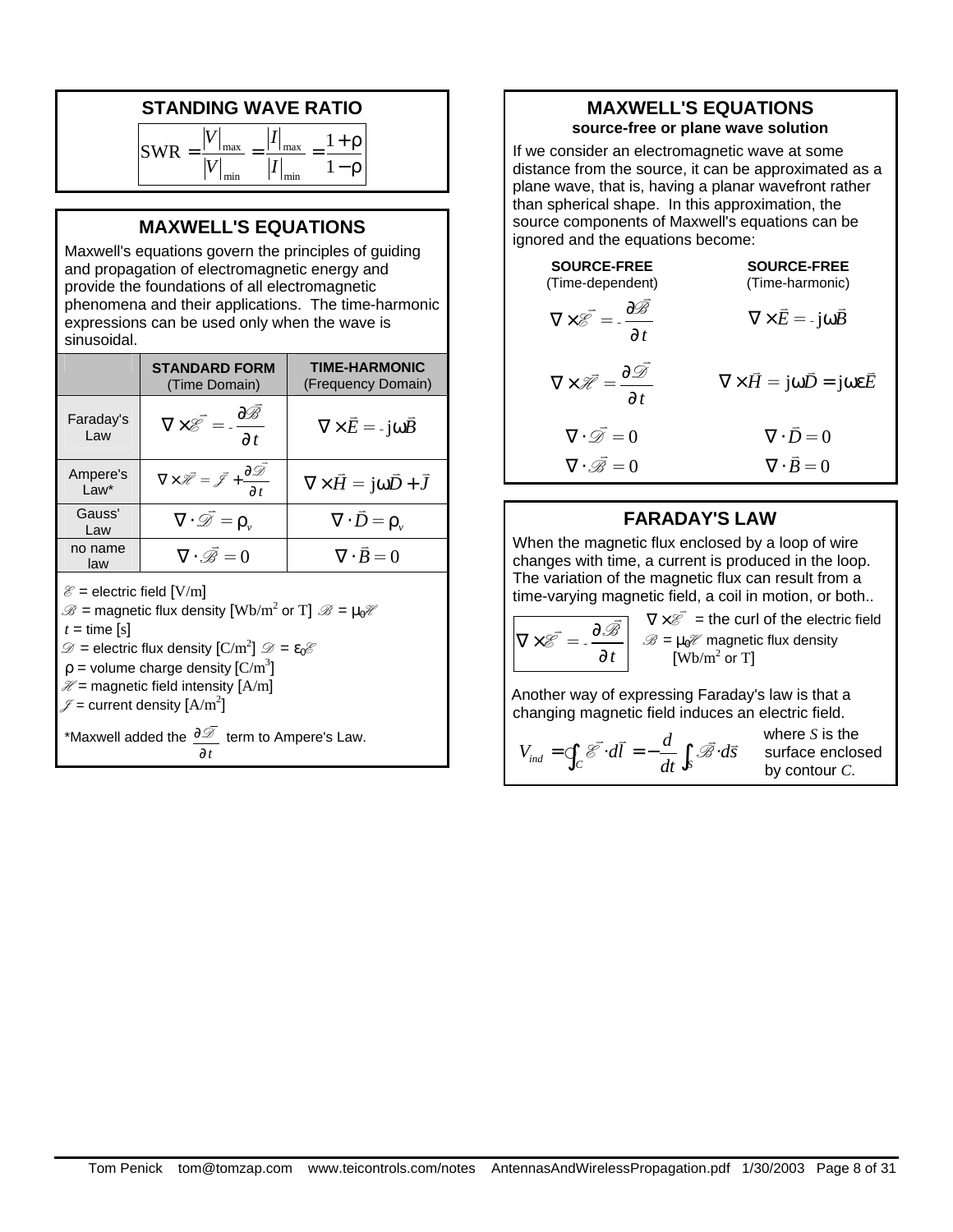#### **GAUSS'S LAW**

The net flux passing through a surface enclosing a charge is equal to the charge. Careful, what this first integral really means is the surface area multiplied by the perpendicular electric field. There may not be any integration involved.

$$
\oint_{S} \varepsilon_{0} \overrightarrow{\mathcal{E}} \cdot d\mathbf{s} = Q_{enc} \qquad \oint_{S} \overrightarrow{\mathcal{E}} \cdot d\mathbf{s} = \int_{V} \rho \ dV = Q_{enc}
$$

 $\varepsilon_0$  = permittivity of free space 8.85  $\times$  10<sup>-12</sup> F/m

 $\mathscr{E}$  = electric field [V/m]

 $\mathscr{D}=$  electric flux density  $\left[{\rm C/m}^2\right]$ *d***s** = a small increment of surface *S*

 $\rho$  = volume charge density [C/m<sup>3</sup>]

*dv* = a small increment of volume *V*

*Qenc* = total electric charge enclosed by the Gaussian surface [S]

The differential version of Gauss's law is:  $\overline{\nabla \cdot \mathcal{D}} = \rho$  $\frac{1}{2}$ 

## **GAUSS'S LAW – an example problem**

or  $\left| \text{div}(\varepsilon \mathcal{E}) \right| = \rho$ 

Find the intensity of the electric field at distance *r* from a straight conductor having a voltage *V*.

Consider a cylindrical surface of length *l* and radius *r* enclosing a portion of the conductor. The electric field passes through the curved surface of the cylinder but not the ends. Gauss's law says that the electric flux passing through this curved surface is equal to the charge enclosed.

$$
\oint_{S} \varepsilon_{0} \mathcal{E} \cdot d\mathbf{s} = \varepsilon_{0} \int_{0}^{2\pi} E_{r} l r \ d\phi = Q_{enc} = \rho_{l} l = C_{l} V l
$$
\n
$$
\text{so } \varepsilon_{0} E_{r} r \int_{0}^{2\pi} d\phi = C_{l} V \text{ and } E_{r} = \frac{C_{l} V}{2\pi \varepsilon_{0} r}
$$

 $E_r$  = electric field at distance  $r$  from the conductor [V/m]  $l =$  length  $[m]$ 

 $r d\phi =$  a small increment of the cylindrical surface  $S$  [m<sup>2</sup>]

 $\rho_l$  = charge density per unit length [C/m]

 $C_l$  = capacitance per unit length [F/m]

 $V =$  voltage on the line  $[V]$ 

#### **CONSTITUTIVE RELATIONS**

$$
\left(\vec{\mathscr{D}},\vec{\mathscr{B}}\right)\!\Leftrightarrow\!\left(\vec{\mathscr{E}},\vec{\mathscr{H}}\right)
$$

The *magnetic field intensity vector*  $\bar{\mathscr{R}}$  *is directly* analogous to the *electric flux density vector*  $\overline{\mathscr{D}}$  in electrostatics in that both  $\overline{D}$  and  $\overline{\mathscr{X}}$  are mediumindependent and are directly related to their sources.

In free space: ...  $\overrightarrow{\mathscr{D}} = \varepsilon_0 \overrightarrow{\mathscr{E}} \qquad \overrightarrow{\mathscr{B}} = \mu_0 \overrightarrow{\mathscr{H}}$ 

 $\mathscr{D}=$  electric flux density  $\left[\mathrm{C/m}^2\right]$ 

 $\mathscr{E}$  = electric field [V/m]

 $\mathscr{B}=$  magnetic flux density  $[\operatorname{Wb/m}^2$  or  $\mathrm{T}]$ 

 $\mathcal{H}$  = magnetic field intensity [A/m]

 $\varepsilon_0$  = permittivity of free space 8.85 x 10<sup>-12</sup> [F/m]  $\mu_0$  = permeability of free space 4π×10 $^7$  [H/m]

Free space looks like a transmission line:



# **CONSERVATIVE FIELD LAW**

 $\oint_{S} \mathcal{E} \cdot d\mathbf{l} = 0$ 

 $\mathcal{E}$  = vector electric field [V/m] *d***l** = a small increment of length

 $\nabla \times \vec{\mathcal{E}} = 0$ 

# **EQUATION OF CONTINUITY**

The differential form of the law of **conservation of charge**.



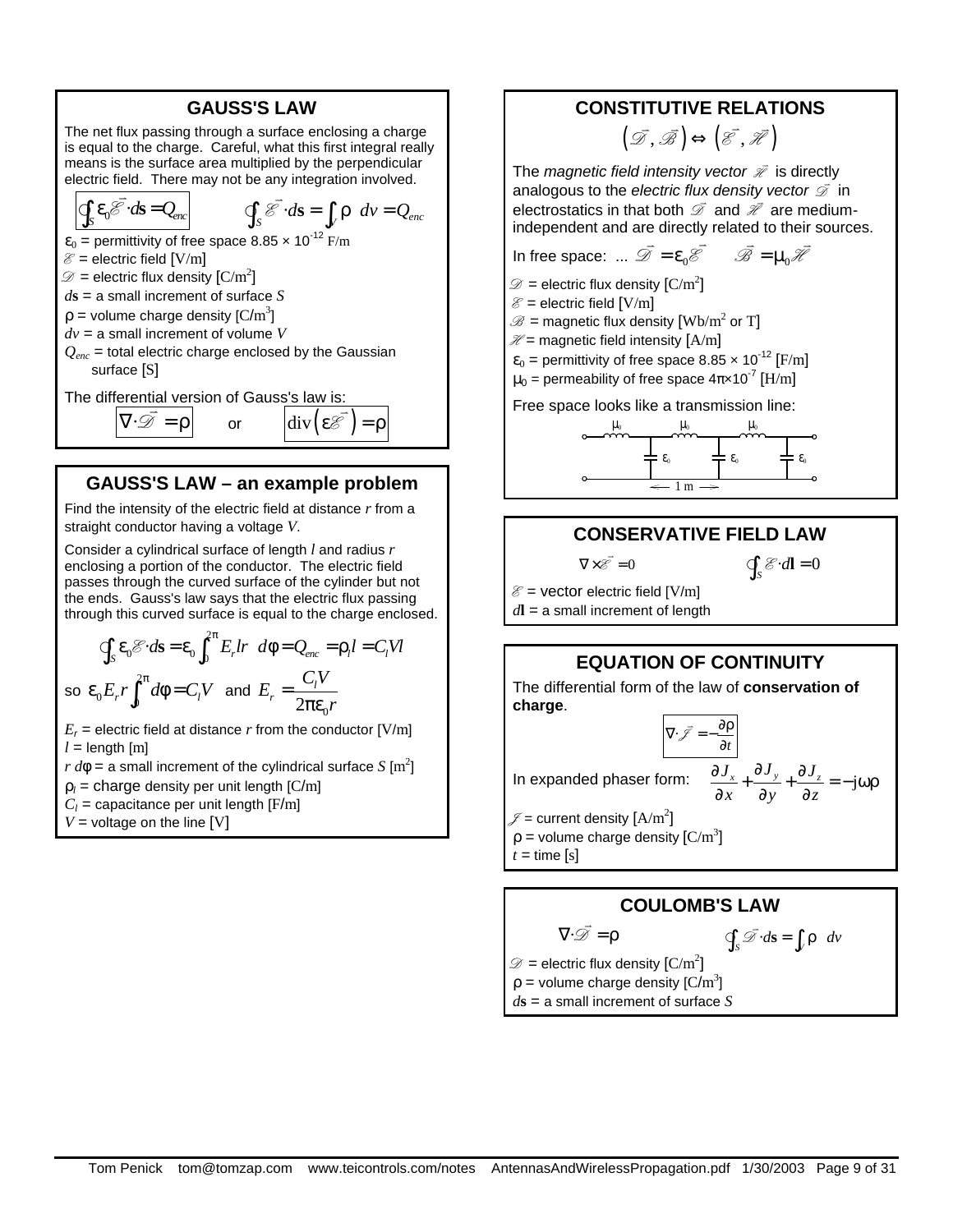### **POYNTING'S THEOREM**

Poynting's theorem is about power conservation and is derived from Maxwell's equations.

$$
\underbrace{-\oint_{S} (\overrightarrow{\mathscr{E}} \times \overrightarrow{\mathscr{H}}) \cdot d\overrightarrow{s}}_{\text{Total power flowing}} = \underbrace{\frac{\partial}{\partial t} \int_{V} (W_{m} + W_{e}) dv}_{\text{Rate at which the stored} + \underbrace{\int_{V} (\sigma \overrightarrow{\mathscr{E}} \cdot \overrightarrow{\mathscr{E}_{e}}) dv}_{\text{Total power dissipated}}
$$
\n
$$
= \underbrace{\int_{\text{Total power dissipated}} \int_{\text{int of a power dissipated}} \overrightarrow{Rate at which the stored in volume } V \text{ is increasing.}}_{\text{in volume } V \text{ is increasing.}}
$$

Units are in watts.

#### S  $\vec{v}$ **POYNTING VECTOR**  $\left[\text{W/m}^2\right]$

The Poynting vector is the power density at a point in space, i.e. the power flowing out of a tiny area *ds*. Units are in watts per meter squared. I haven't found a good font to do cursives with yet; the Poynting vector is supposed to be a cursive capital S.

**Instantaneous** Poynting vector:

$$
\overrightarrow{\mathcal{S}}(z,t) = \overrightarrow{\mathcal{E}} \times \overrightarrow{\mathcal{H}} = \frac{1}{2} \mathcal{R} \left\{ \overrightarrow{E} \times \overrightarrow{H}^* \right\} + \frac{1}{2} \mathcal{R} \left\{ \left( \overrightarrow{E} \times \overrightarrow{H} \right) e^{-j2\omega t} \right\}
$$

**Hint:** Convert to the time domain (sine and cosine), then perform  $\mathscr{E} \times \mathscr{H}$ .

**Time-averaged** Poynting vector:

$$
\left\langle \tilde{\mathcal{S}}(z,t) \right\rangle = \frac{1}{T} \int_0^T \left( \tilde{\mathcal{E}} \times \tilde{\mathcal{H}} \right) dt = \frac{1}{2} \mathcal{R} \left\{ \tilde{E} \times \tilde{H}^* \right\}
$$

**Hint:** Either integrate the instantaneous Poynting vector or use the simpler method involving the cross product  $\mathcal{E} \times \mathcal{H}$ . Note that  $\mathcal{H}$  is just  $\mathcal{H}$  with the signs reversed on all the **j**s.

 $T = \frac{2\pi}{1} = \frac{1}{1}$ *f*  $\frac{2\pi}{\omega}$  = the period [s]

 $\vec{E}$  = the electric field vector in phasor notation [V/m]

 $\overline{H}^*$  = the complex conjugate of the magnetic field intensity in phasor notation [A/m]

#### A v  **VECTOR MAGNETIC POTENTIAL** [Wb/m]

The vector magnetic potential points in the direction of current.

$$
\mathcal{E} = -j\omega \mathcal{A} + \frac{1}{j\omega\mu_0 \varepsilon_0} \nabla (\nabla \cdot \mathcal{A}) \qquad \qquad \overline{\nabla \cdot \mathcal{A} = \mathcal{B}}
$$

$$
\mathcal{H} = \frac{1}{\mu_0} (\nabla \times \mathcal{A}) \qquad \qquad \nabla^2 \mathcal{A} + \frac{\omega^2 \mu_0 \varepsilon_0}{\frac{\varepsilon_0^2}{\lambda_0^2}} \mathcal{A} = -\mu_0 \mathcal{A}
$$
In Cartesian coordinates: 
$$
\nabla^2 A_x + k_0^2 A_y = -\mu_0 J_y
$$

$$
\nabla^2 A_z + k_0^2 A_z = -\mu_0 J_z
$$

This statement says that current  $J_x$  produces only flux  $A_x$ ,  $J_y$ produces *A<sup>y</sup>* , etc.

## **VECTOR HELMHOLTZ EQUATION**

$$
\nabla^2 \vec{E} + k^2 \vec{E} = 0
$$

In the case of a uniform plane wave where *E* has only an *x* component and is only a function of *z*, the equation reduces to

$$
\frac{d^2E_x}{dz^2} + k^2E_x = 0
$$

Note that this is a second-order ordinary differential equation (the same form as the wave equation) and has the general solution

$$
E_x(z) = C_1 e^{-jkz} + C_2 e^{+jkz}
$$

 $C_1$  and  $C_1$  can be determined from boundary conditions. The real or instantaneous electric field can be found as

$$
\mathcal{E}_x(z,t) = \mathcal{R}_e \left\{ \left( C_1 e^{-jkz} + C_2 e^{+jkz} \right) e^{j\omega t} \right\}
$$
  
=  $C_1 \cos(\omega t - kz) + C_2 \cos(\omega t + kz)$ 

 $\bar{E}$  = the electric field vector in phasor notation [V/m]

$$
k = \omega \sqrt{\mu \varepsilon} = \frac{2\pi}{\lambda}
$$
, the wave number or propagation constant  
[ $m^{-1}$ ]

 $\omega$  = angular frequency of the source [radians/s]

 $\varepsilon_0$  = permittivity of free space 8.85  $\times$  10<sup>-12</sup> [F/m]

 $\mu_0$  = permeability of free space 4π×10 $^7$  [H/m]

# *vp* **VELOCITY OF PROPAGATION** [m/s]

The velocity of propagation is the speed at which a wave moves through the medium. The velocity approaches the speed of light but may not exceed the speed of light since this is the maximum speed at which information can be transmitted.

$$
v_p = \frac{1}{\sqrt{\varepsilon \mu}} = \frac{\omega}{k}
$$

If the phase constant *k* is complex  $(k = k' - jk'')$ , then the relation holds using the real part of the phase constant  $k'$ :  $v_p = \omega / k'$ .

 $\varepsilon$  = permittivity of the material [F/cm]  $\mu$  = permeability of the material [H/cm]  $\omega$  = frequency [radians/second]  $k = \omega \sqrt{\mu \varepsilon} = \frac{2\pi}{\lambda}$ phase constant  $\left[\text{m}^{\text{-}1}\right]$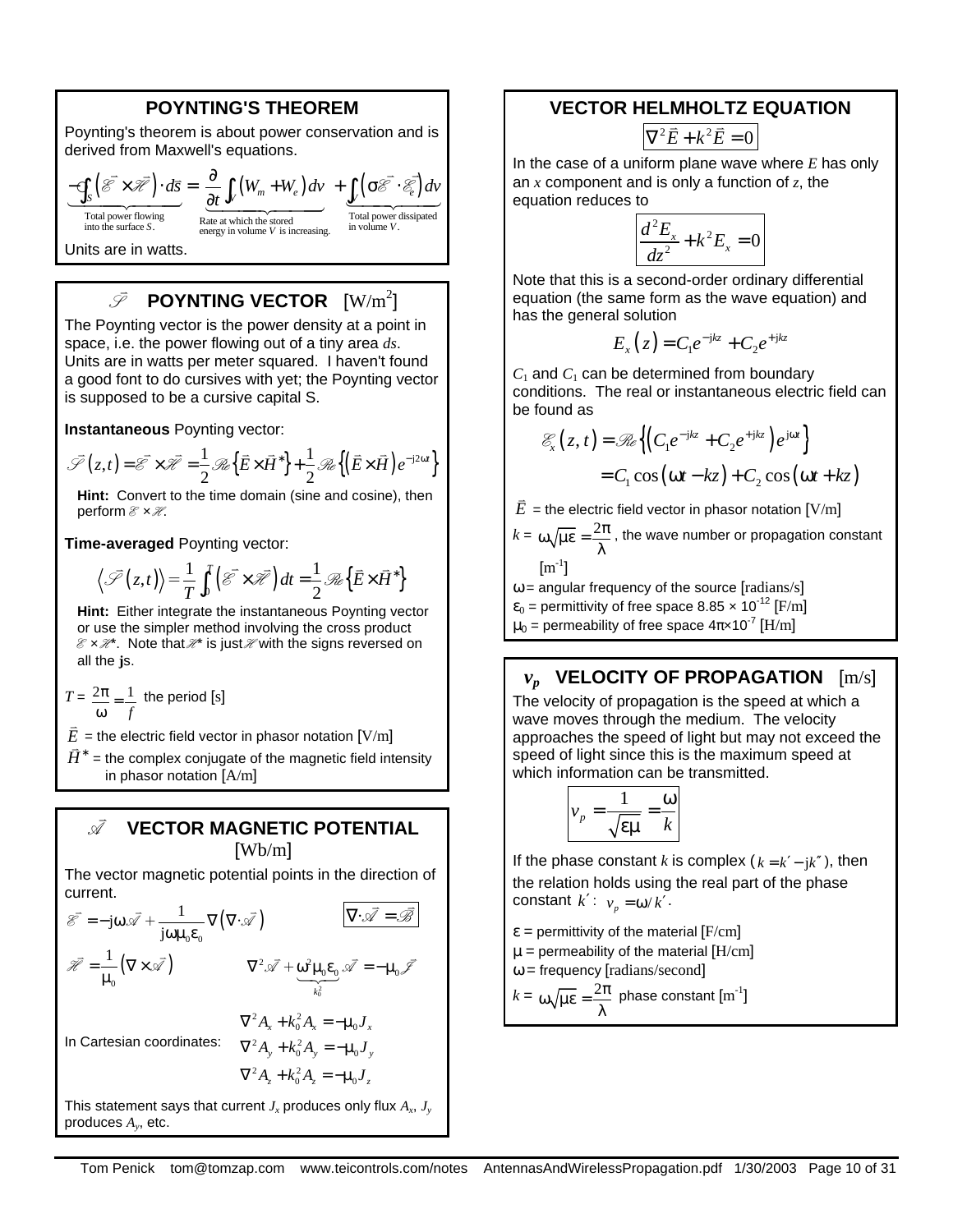# **SENSE, AXIAL RATIO, AND TILT ANGLE**

These three parameters determine whether an electromagnetic wave has linear, circular, or elliptical polarization, define which direction the wave rotates in time, and describe the elongation and angular orientation to the x-axis.

Note that the polarization also depends on the angle of observation. For example, moving off axis from a circularly polarized wave causes the polarization to become eliptical, and at 90° off axis, it is linearly polarized.

**sense:** The rotation of the wave in time as viewed from the receiving antenna. RH or LH. For linearly polarized waves, sense is irrelevant.

**axial ratio:** The length of the major axis divided by the length of the minor axis. The value can range from 1 (circularly polarized) to infinity (linearly polarized).

**tilt angle:** The tilting of the major axis with respect to the *x*axis. For circular polarization the value is irrelevant.

To determine the three parameters, first determine the direction of propagation, e.g. an *e* -j*kz* term indicates propagation in the  $+z$  direction due to the negative sign in the exponent. Next, determine the values for  $E_I$  and  $E_R$  (two new terms defined for this purpose) and convert these complex values to polar notation.

$$
E_{L} = \frac{E_{x} - jE_{y}}{2} = |E_{L}|e^{+j\theta_{L}} \qquad E_{R} = \frac{E_{x} + jE_{y}}{2} = |E_{R}|e^{+j\theta_{R}}
$$

The **sense** is LH if  $|E_L| > |E_R|$  and RH if  $|E_R| > |E_L|$ . If  $|E_I| = |E_R|$ , then the polarization is linear. **NOTE:** This assumes a wave propagating in the *+z* direction. For a wave traveling in the *–z* direction, **reverse the sense** found by this method.

The **axial ratio** is axial ratio  $=$   $\frac{|E_R|+|E_L|}{|E_L|+|E_L|}$  $R$   $\mid$   $\mid$   $\sim$   $L$  $E_{\scriptscriptstyle R} | + |E$  $E_{\scriptscriptstyle R} \vert - \vert E$  $=\left|\frac{|E_{R}|+|}{|E_{R}|}\right|$ −

The **tilt angle** is tilt angle  $= \frac{1}{2}(\theta_R - \theta_L)$ 

Be careful to preserve the signs of the angles when finding the tilt.

# **LINEAR POLARIZATION**  $\vec{E} = (\hat{x}E_x + \hat{y}E_y)e^{-jkz}$

An linearly polarized wave is characterized by *E<sup>x</sup>* and *E<sup>y</sup>* in phase, a finite tilt angle, and an axial ratio of infinity.



# **CIRCULAR POLARIZATION**

A wave is circularly polarized when 1)  $E_x$  and  $E_y$  are equal in magnitude and 2) they are 90° out of phase as in the example above. In the case of the equation below, propagation is in the *+z* direction (out of the page) due to *e* being raised to a negative power.



For the case where *z=*0, at *t=*0 the electric field vector points along the  $+x$  axis. At  $\omega t = \pi/2$ , the vector points in the *-y* direction. To determine sense, point the thumb in the direction of propagation (out of the page in this case) and verify that the fingers curl in the direction of vector rotation. Whichever hand this works with determines the **sense** right-hand or left-hand. In this case it is the left hand. This method of determining sense is an alternative to the previously mentioned method using the  $E_R$  and  $E_L$  values.

# **ELLIPTICAL POLARIZATION**

 $\vec{E} = (\hat{x}E_x + \hat{y}E_y)e^{-jkz}$ 

An elliptically polarized wave is characterized by a finite axial ratio greater than one.

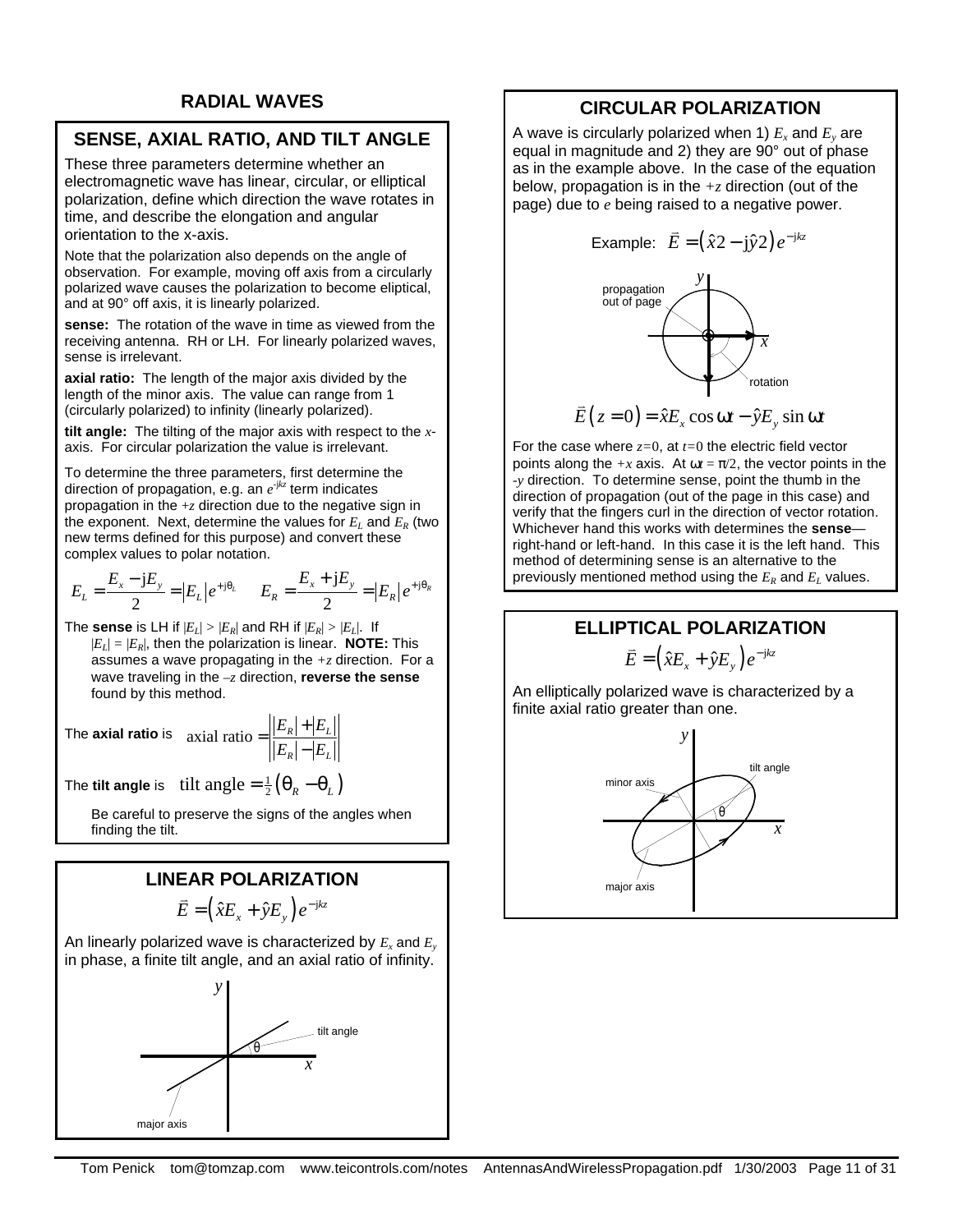#### **LOSSLESS MATERIALS**

Characteristics of plane waves in common lossless materials:

Because 
$$
(\mu, \varepsilon)
$$
 >  $(\mu_0, \varepsilon_0)$ ,

 $k = \omega \sqrt{\mu \varepsilon}$  gets larger 1 *p v*  $=\frac{\omega}{\omega}$  = gets smaller

$$
\lambda = \frac{2\pi}{k} \text{ gets smaller}
$$

so the dimensions of an antenna would be smaller…

#### **LOSSY/DISSIPATIVE MATERIALS**

Lossy materials can carry some current so this introduces a new term, conductivity  $σ$  (sigma) in units of moes per meter  $\lceil \sigma/m \rceil$ . This new term results in complex permittivity. To calculate for lossy materials, simply substitute the new value for complex permittivity into the old equations. For example:

$$
\nabla \times \vec{H} = \mathbf{j} \omega \varepsilon \vec{E} \implies \nabla \times \vec{H} = \mathbf{j} \omega \varepsilon_{\text{new}} \vec{E}
$$

# **e(w) PERMITTIVITY OF THE IONOSPHERE** [F/m]

The permittivity of the earth's ionosphere can be described by an **unmagnetized cold plasma** and is dependent on the frequency of the incident radio wave. For the FM band, the permittivity of the ionosphere is about the same as that of free space so the signal passes through it. For the AM band, the permittivity of the ionosphere is much different from free space (it's actually a negative value) so the wave is reflected.

$$
\varepsilon(\omega) = \varepsilon_0 \left( 1 - \frac{\omega_p^2}{\omega^2} \right), \text{ where } \omega_p^2 = \frac{Nq}{m\varepsilon_0}
$$

 $\varepsilon_0$  = permittivity of free space 8.85  $\times$  10<sup>-12</sup> [F/m]  $\omega_p$  = plasma frequency? [radians/second]  $\omega$  = radio frequency [radians/second]  $N$  = electron density, e.g. 10<sup>12</sup>  $\mathrm{[m\textsuperscript{-3}]}$  $q$  = the electron charge, 1.6022×10<sup>-19</sup> [C]  $m =$  electron mass 9.1094×10<sup>-31</sup> [kg]

#### **enew COMPLEX PERMITTIVITY** [F/m]

Complex permittivity is a characteristic of lossy materials. The imaginary part of  $\varepsilon_{\text{new}}$  accounts for heat loss in the medium due to damping of the vibrating dipole moments.

$$
\epsilon_{\text{new}} = \epsilon \left( 1 - j \frac{\sigma}{\omega \epsilon} \right) = \epsilon' - j \epsilon'',
$$

 $\varepsilon$  = permittivity [F/m]

 $\sigma$  = (*sigma*) conductivity [ $\sigma$ /m or Siemens/meter]

 $\varepsilon'$  = the real part of complex permittivity [F/m]

 $\varepsilon''$  = the imaginary part of complex permittivity  $F/m$ ]

## **tan q LOSS TANGENT**

The loss tangent, a value between 0 and 1, is the ratio of conduction current to the displacement current in a lossy medium, or the loss coefficient of a wave after it has traveled one wavelength. This is the way data is usually presented in texts.

$$
\tan \theta = \frac{\sigma}{\omega \epsilon}
$$

Graphical representation of loss tangent:  $Imaa. (I)$ ωε

For a dielectric,  $\tan \theta \ll 1$ .

$$
\alpha \approx \frac{1}{2} (\tan \theta) \beta = \frac{\pi}{\lambda} \tan \theta
$$

σ ωε is proportional to the amount of current going through

θ

 $Re(I)$ 

the capacitance *C*. σ is proportional to the amount current going through the conductance *G*.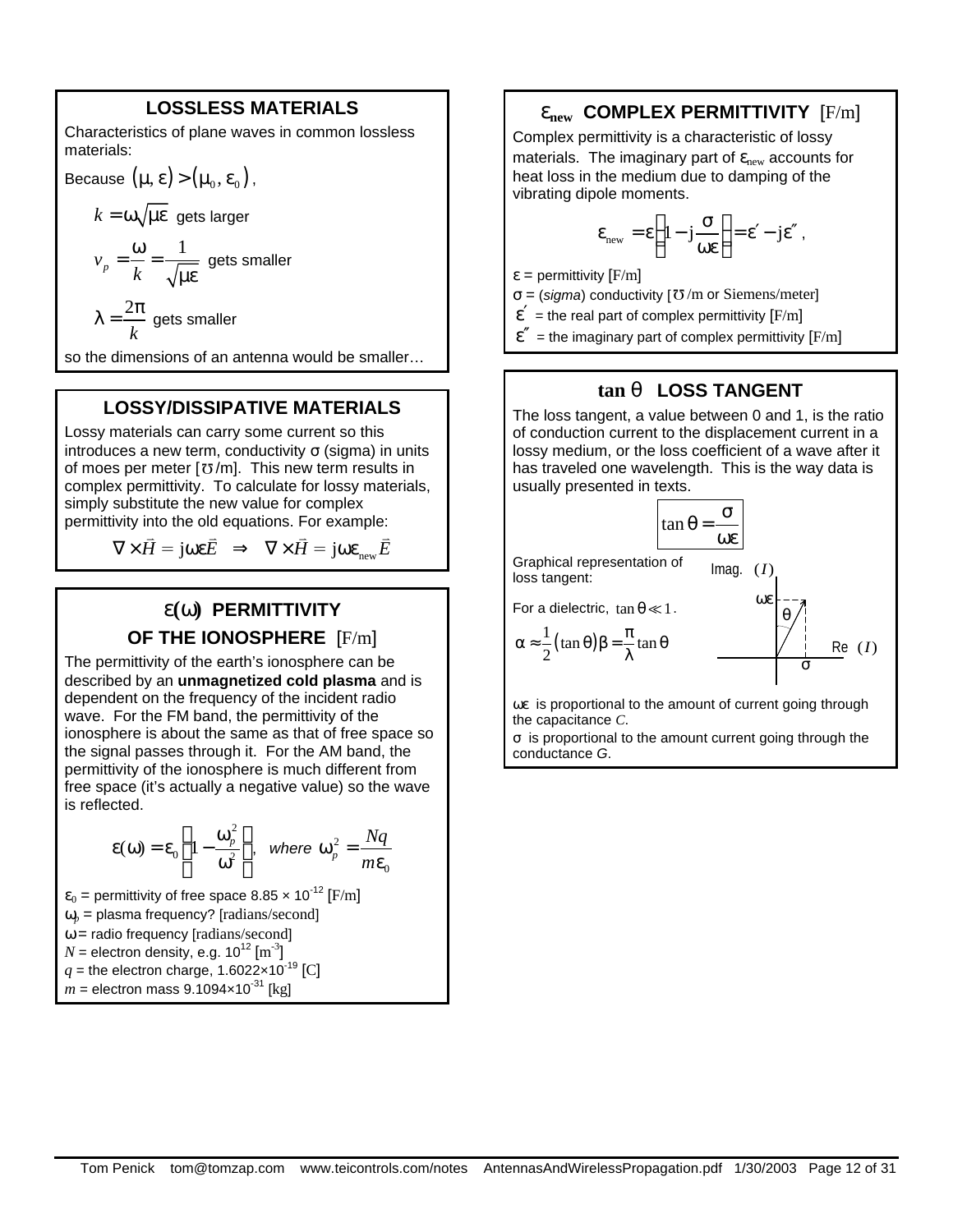# *d* **SKIN DEPTH** [m]

The skin depth or penetration depth is the distance into a material at which a wave is attenuated by 1/e (about 36.8%) of its original intensity.

$$
\delta = \frac{1}{k''}
$$
 where  $k = k' - jk'' = \omega \sqrt{\mu_0 \varepsilon_{\text{new}}}$   
and  $\varepsilon_{\text{new}} = \varepsilon \left(1 - j \frac{\sigma}{\omega \varepsilon}\right)$ 

 $k = \omega \sqrt{\mu \varepsilon} = \frac{2\pi}{\lambda}$ phase constant  $\text{[m}^{\text{-}1}\text{]}$  $\omega$  = frequency [radians/second]  $\mu_0$  = permeability of free space 4π×10 $^7$  [H/m]

 $\varepsilon$  = permittivity [F/m]

 $\sigma$  = (*sigma*) conductivity [ $\sigma$ /m or Siemens/meter]

| <b>Skin Depths</b> |           |            |             |
|--------------------|-----------|------------|-------------|
|                    | 60 Hz     | 1 MHz      | 1 GHz       |
| silver             | 8.27 mm   | $0.064$ mm | $0.0020$ mm |
| copper             | 8.53 mm   | $0.066$ mm | $0.0021$ mm |
| qold               | 10.14 mm  | $0.079$ mm | 0.0025 mm   |
| aluminum           | 10.92 mm  | $0.084$ mm | $0.0027$ mm |
| iron               | $0.65$ mm | $0.005$ mm | 0.00016 mm  |

# *Wm* **MAGNETIC ENERGY**

Energy stored in a magnetic field [Joules]. 2  $\mathbf{0}$  $W_m = \frac{1}{2\mu_0} \int_V \mathcal{B}^2 dv'$  $\frac{1}{\mu_0}\int_V \mathscr{B}$  $W_m$  = energy stored in a magnetic field [J]  $\mu_0$  = permeability constant 4π×10<sup>-7</sup> [H/m]  $\mathscr{B}$  = magnetic flux density [ $Wb/m^2$  or T]

## **REFLECTION AND TRANSMISSION**



 $\mu_2$  = permeability of the medium of the transmitted wave [H/m]

 $\varepsilon_1$  = permittivity of the medium of the incident wave [F/m]

 $\varepsilon_2$  = permittivity of the medium of the transmitted wave [F/m]

#### *k*  $\frac{1}{\sqrt{2}}$  **WAVE VECTOR IN 2 DIMENSIONS**  $\rm [m^{-1}]$ The vector  $\vec{k}$  is in the direction of propagation.

 $\overline{k} = k \sin \theta \hat{x} + k \cos \theta \hat{z} = k_x \hat{x} + k_z \hat{z}$  $\frac{1}{\cdot}$ 

**Dispersion Relationship:**  $\left| k_x^2 + k_z^2 = \omega^2 \right|$ με

*k***0 PHASE CONSTANT IN FREE SPACE**  $\rm [m^{-1}]$  $k_0 = \omega \sqrt{\mu_0 \varepsilon_0}$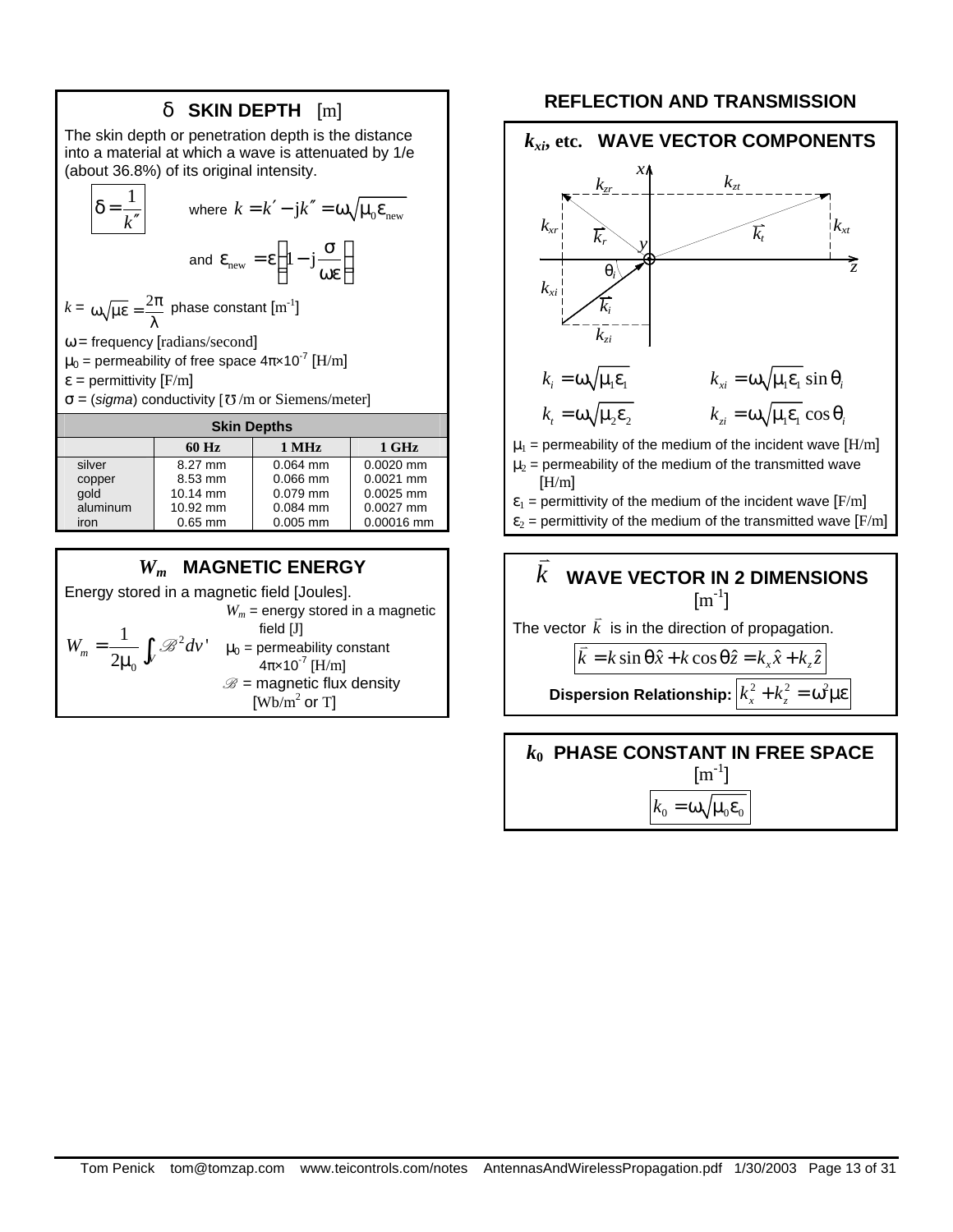# *y***^,** *y***|| PARAMETER OF DISCONTINUITY**

The parameter is used in finding the reflection and transmission coefficients.

$$
y_{\perp} = \frac{\mu_1}{\mu_2} \frac{k_{zt}}{k_{zi}} \quad y_{\parallel} = \frac{\varepsilon_1}{\varepsilon_2} \frac{k_{zt}}{k_{zi}} \quad \text{where}
$$
\n
$$
k_{xt}^2 + k_{zt}^2 = \omega^2 \mu_2 \varepsilon_2 \quad \text{and} \quad k_{xt} = k_{xt}
$$

- $\mu_1$  = permeability of the medium of the incident wave [H/m]
- $\mu_2$  = permeability of the medium of the transmitted wave  $[H/m]$
- $\varepsilon_1$  = permittivity of the medium of the incident wave [F/m]
- $\varepsilon_2$  = permittivity of the medium of the transmitted wave [F/m]  $k_{\tau t}$  = *z*-component of the phase constant of the transmitted wave  $\mathrm{[m^{\text{-}1}]}$
- $k_{zi}$  = *z*-component of the phase constant of the incident wave  $\mathrm{[m^{\text{-}1}]}$

# **t^, t|| TRANSMISSION COEFFICIENT**

The coefficient used in determining the amplitude of the transmitted wave.

$$
\boxed{\tau_{\perp} = \frac{2}{1 + y_{\perp}}} \boxed{\tau_{\parallel} = \frac{2}{1 + y_{\parallel}}}
$$

*y*⊥ = parameter of discontinuity for perpendicular polarized waves

 $y_{\parallel}$  = parameter of discontinuity for parallel polarized waves

The reflection and transmission coefficients are related.

 $1+\Gamma_{\perp}=\tau_{\perp}$ 

# **G^, G|| REFLECTION COEFFICIENT**

This value, when multiplied by the incident wave *E<sup>y</sup>* and reversing the sign of the wave component perpendicular to the plane of discontinuity, yields the reflected wave. For the reflection coefficient of a transmission line, see p17.

$$
\Gamma_{\perp} = \frac{1 - y_{\perp}}{1 + y_{\perp}} \quad \Gamma_{\parallel} = \frac{1 - y_{\parallel}}{1 + y_{\parallel}}
$$

*y*<sub>⊥</sub> = parameter of discontinuity for perpendicular polarized waves

 $y_{\parallel}$  = parameter of discontinuity for parallel polarized waves

# **q***c* **CRITICAL ANGLE**

The minimum angle of incidence for which there is total reflection. A critical angle exists for waves in a dense material encountering a less dense material, i.e.  $\epsilon_2 < \epsilon_1$ . Applies to both perpendicular and parallel polarization.



# **BOUNDARY CONDITIONS**

The tangential components of the electromagnetic wave are equal across the boundary (discontinuity) in materials with finite σ (most materials—perfect conductors are the exception). Remember that the term *boundary* means that we're talking about the case where  $z = 0$ . The tangential components are the *x* and *y* components, so the boundary conditions are:

$$
\text{A Polarization:} \boxed{E_y^i + E_y^r = E_y^t} \text{ and } \boxed{H_x^i + H_x^r = H_x^t}
$$
\n
$$
\text{II Polarization:} \boxed{E_x^i + E_x^r = E_x^t} \text{ and } \boxed{H_y^i + H_y^r = H_y^t}
$$

The only difference for a **perfect conductor** is that the sum of the incident and reflected magnetic components is not equal to the transmitted component (zero) but to the surface current density  $J_S$  in units of  $A/m$ .

$$
\sim \text{Pol.}:\boxed{H_x^i + H_x^r = J_s}
$$
 and  $\parallel \text{Pol.}:\boxed{H_y^i + H_y^r = J_s}$ 

The **general expressions for boundary conditions** are

$$
\hat{n}\times(\overline{E}_1-\overline{E}_2)=0
$$
 and  $\hat{n}\times(\overline{H}_1-\overline{H}_2)=\overline{J}_s$ 

where  $\hat{n}$  is a unit vector normal to the plane of discontinuity ( $\hat{n} = -\hat{z}$  in the examples here). This also gives us the direction of current *J<sup>S</sup>* . These two equations apply in all situations with the understanding that  $J_s = 0$  for all materials except perfect conductors and that  $E_2 = H_2 = 0$ for perfect conductors (due to total reflection).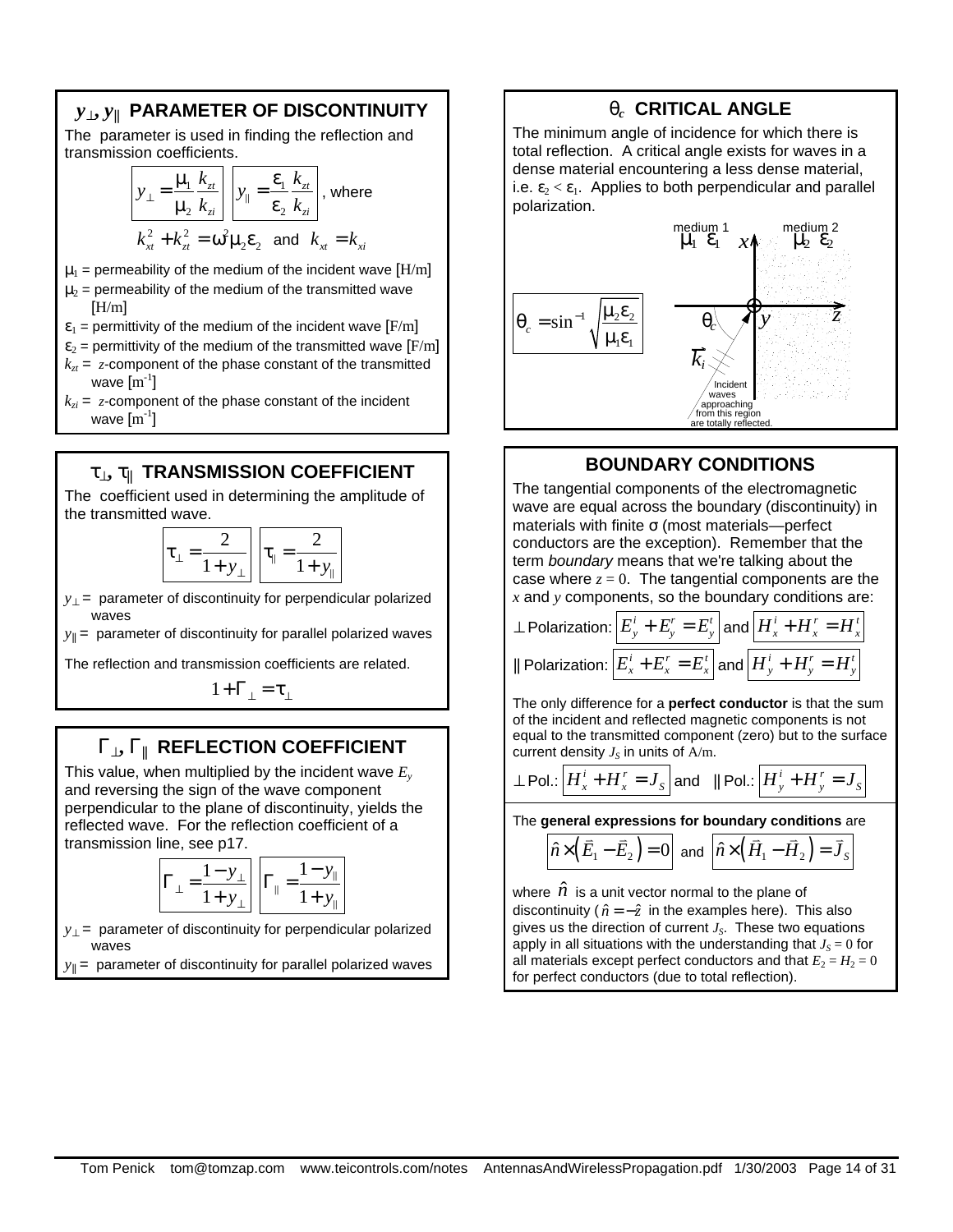| <b>SNELL'S LAW</b>                                                                                                                                                                                                             |  |
|--------------------------------------------------------------------------------------------------------------------------------------------------------------------------------------------------------------------------------|--|
| Relates the angles of incidence and transmission to<br>the properties of the materials. Don't use Snell's law<br>with lossy materials.                                                                                         |  |
| $\left k_i \sin \theta_i = k_t \sin \theta_i \right $ or $\left \sqrt{\mu_i \varepsilon_i} \sin \theta_i = \sqrt{\mu_i \varepsilon_i} \sin \theta_i \right $                                                                   |  |
| $k_i$ = phase constant of the incident wave $\text{[m}^{-1}\text{]}$<br>$k_t$ = phase constant of the transmitted wave $\text{[m}^{-1}\text{]}$<br>$\theta_i$ = angle of incidence [°]<br>$\theta_t$ = angle of reflection [°] |  |

# **^ PERPENDICULAR POLARIZATION**

# **PERPENDICULAR POLARIZATION Wave Reflection/Transmission**

 $\bar{E}^i$  is perpendicular to the plane of incidence (the  $\bar{xz}$ plane) with components  $E_y$  and  $H_x$ , propagating in the  $\vec{k}_i$  direction. The wave encounters a discontinuity at  $\vec{k}_i$ 

the xy plane with a reflection in the  $\vec{k}_r$  direction and a transmitted wave in the  $\vec{k}$ , direction. If the wave is

entering a denser medium  $(\varepsilon_{r2} > \varepsilon_{r1})$  then the transmitted wave will bend toward the z-axis.



- $\mu_i$  = permeability of the medium of the incident wave  $[\text{H/m}]$
- $\mu_t$  = permeability of the medium of the transmitted wave  $[H/m]$
- $\varepsilon_i$  = permittivity of the medium of the incident wave  $\text{[F/m]}$
- $\varepsilon_t$  = permittivity of the medium of the transmitted wave  $\text{[F/m]}$
- $\theta_i$  = angle of incidence [ $\degree$ ]
- $\theta_t$  = angle of reflection [ $\degree$ ]
- $\vec{k}_i$ ,  $\vec{k}_r$ ,  $\vec{k}_r$  = wave vectors for the incident, reflected, and
	- transmitted plane waves [rad./m]

# **PERPENDICULAR POLARIZATION EQUATIONS**

# **for incident, reflected, and transmitted waves**

The form of the expressions for the electrical and magnetic components of the perpendicularly polarized wave encountering a discontinuity. Note the placement of the *kzi* and *kxi* terms in the expression for the magnetic field due to it's perpendicular orientation to the electric field.

$$
\begin{aligned}\n\text{Incident:} \qquad & \frac{\overline{E}^i = \hat{y} E_0 e^{-j k_{x i} x} e^{-j k_{z i} z}}{\overline{H}^i = \frac{E_0}{\omega \mu_i} \left( -\hat{x} k_{z i} + \hat{z} k_{x i} \right) e^{-j k_{x i} x} e^{-j k_{z i} z}} \\
\text{Reflected:} \qquad & \frac{\overline{E}^r = \hat{y} E_0 \Gamma_\perp e^{-j k_{x x} x} e^{+j k_{z z}}}{\overline{H}^r = \frac{E_0 \Gamma_\perp}{\omega \mu_i} \left( +\hat{x} k_{z r} + \hat{z} k_{x r} \right) e^{-j k_{x r} x} e^{+j k_{z r} z}} \\
\text{Transmitted:} \qquad & \frac{\overline{E}^i = \hat{y} E_0 \tau_\perp e^{-j k_{x i} x} e^{-j k_{z z}}}{\overline{H}^i = \frac{E_0 \tau_\perp}{\omega \mu_i} \left( -\hat{x} k_{z t} + \hat{z} k_{x t} \right) e^{-j k_{x i} x} e^{-j k_{z z}}}\n\end{aligned}
$$

where:

The *x*-components of the phase constant are equal for the incident, reflected, and transmitted waves. This is called the *phase matching condition* and is determined by the boundary conditions.

$$
k_{xi} = k_{xr} = k_{xt}
$$
 phase matching condition  
Other relations: 
$$
k_{zi} = k_{xr}
$$
 and 
$$
k_{xt}^2 + k_{zt}^2 = \omega^2 \mu_i \varepsilon_i
$$

Also see **Characteristic Impedance** (p5) and **Wave Vector Components** (p13) for help with these problems.

# **|| PARALLEL POLARIZATION**

# **PARALLEL POLARIZATION**

 $\bar{E}^i$  is parallel to the plane of incidence (the xz plane). medium 1 medium 2

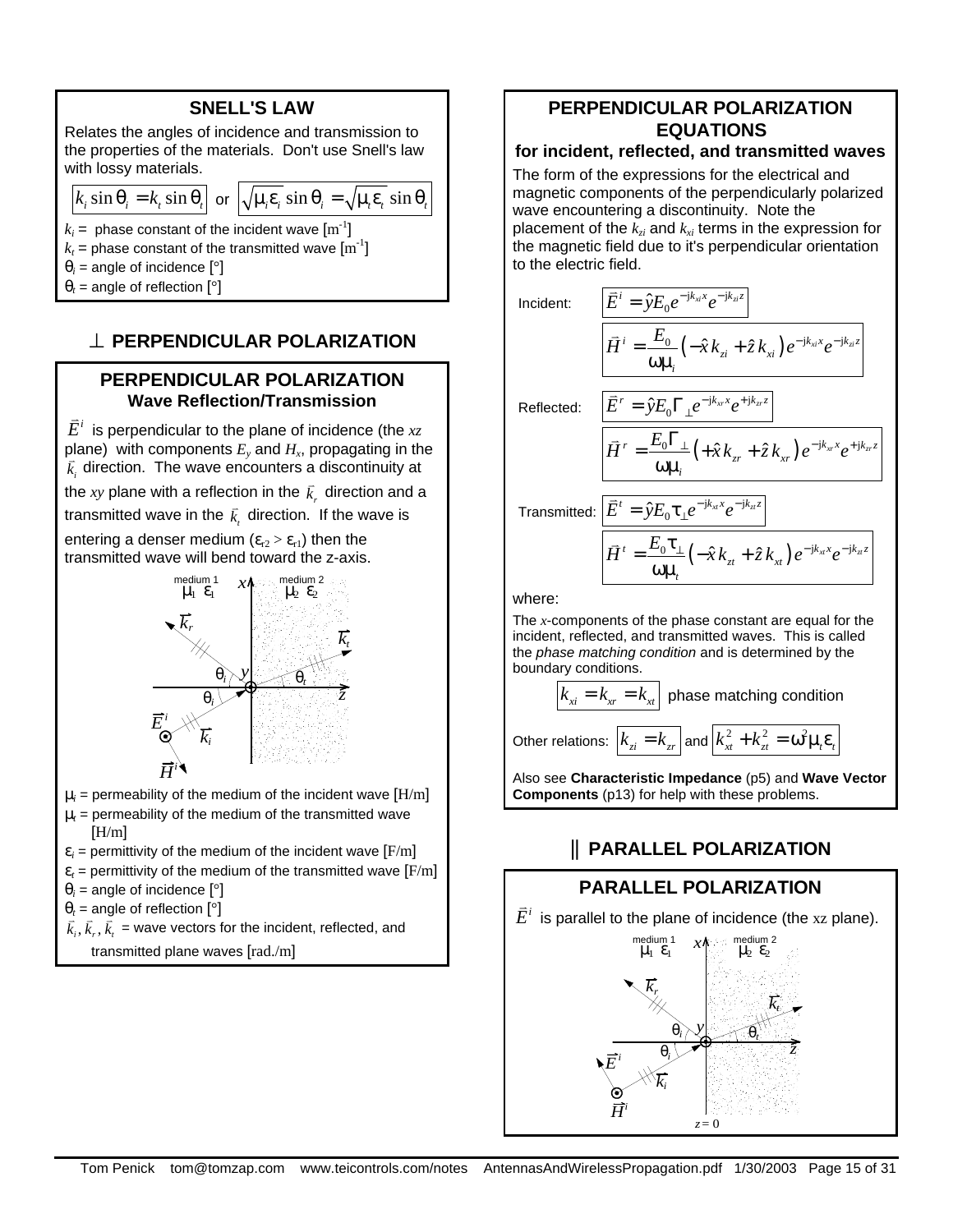## **PARALLEL POLARIZATION EQUATIONS for incident, reflected, and transmitted waves**

The form of the expressions for the electrical and magnetic components of the parallel polarized wave encountering a discontinuity.

Incident:

$$
\vec{E}^i = \frac{1}{\omega \varepsilon_1} (k_{zi}\hat{x} - k_{xi}\hat{z}) H_0 e^{-jk_{xi}x} e^{-jk_{zi}z}
$$
\n
$$
\vec{H}^i = \hat{y} H_0 e^{-jk_{xi}x} e^{-jk_{zi}z}
$$
\n
$$
\vec{E}^r = \frac{1}{\omega \varepsilon_1} (-k_{xi}x - k_{xi}z) H_0 \Gamma_{\parallel} e^{-jk_{xi}x} e^{+jk_{xi}z}
$$
\n
$$
\vec{H}^r = \hat{y} H_0 \Gamma_{\parallel} e^{-jk_{xi}x} e^{+jk_{xi}z}
$$

Reflected:

Transmitted:  $\big|\vec{E}^t = \frac{1}{\sqrt{2}}\big(k_{zt}\hat{x}-k_{xt}\hat{z}\big)H_0\tau_{\parallel}e^{-\mathrm{j}k_{xt}x}e^{-\mathrm{j}k_{xt}x}$ 0 2  $\vec{E}^t = \frac{1}{\cos(\theta)} (k_{zt}\hat{x} - k_{xt}\hat{z}) H_0 \tau_{\parallel} e^{-jk_{xt}x} e^{-jk_{xt}z}$  $\omega \varepsilon_2 \stackrel{(K_{zt} \times K_{xt} \setminus H_0)}{\sim}$  $\vec{r}$  $ik_{tt}x - j$  $\overline{H}^t = \hat{y}H_0 \tau_{\parallel} e^{-jk_{xt}x} e^{-jk_{xt}x}$ 

where:

The *x*-components of the phase constant are equal for the incident, reflected, and transmitted waves. This is called the *phase matching condition* and is determined by the boundary conditions.

 $k_{x} = k_{x} = k_{x}$  phase matching condition

0

Other relations:  $k_{zi} = k_{zr} |$  and  $k_{xi}^2 + k_{zt}^2 = \omega^2 \mu_r \varepsilon_r$ 

Also see **Characteristic Impedance** (p5) and **Wave Vector Components** (p13) for help with these problems.

# **q**<sub>B</sub> BREWSTER ANGLE

Named for Scottish physicist, Sir David Brewster, who first proposed it in 1811. For electromagnetic waves, the Brewster angle **applies only to parallel polarization**. It is the angle of incidence at which there is total transmission of the incident wave, i.e.  $\Gamma_{\parallel} = 0$ .

For light waves it is the angle of incidence that results in an angle of 90° between the transmitted and reflected waves. Also called the *polarizing angle*, this results in the reflected wave being polarized, with vibrations perpendicular to the *plane of incidence* (in other words, perpendicular to the page).

In acoustic applications such as **lithotripsy**,  $\theta_B$  is called the *angle of intromission*, used for blasting kidney stones.



# **s LOSSY MEDIUM**

When a lossy medium is involved, use the same equations but replace  $\varepsilon$  with  $\varepsilon_{\text{new}}$ . The imaginary part of  $\epsilon_{\text{new}}$  accounts for heat loss in the medium due to damping of the vibrating dipole moments. Don't use Snell's law with lossy mediums.

 $k_{zt}$  must have the form  $k_{zt}$ <sup>*'-jk<sub>zt</sub>''*, positive real and</sup> negative imaginary, i.e. change it if you have to. The solution will contain the term

$$
e^{-\mathbf{j}k_{xi}x}e^{-\mathbf{j}k_{xi}z}e^{-k_{xi}z}
$$

| <b>Medium 1</b>             | <b>Medium 2</b>                                                    |
|-----------------------------|--------------------------------------------------------------------|
| $\mu_{1}$ $\varepsilon_{1}$ | $\mu_2$ $\varepsilon_2$ $\sigma_2$<br>v <sub>new</sub><br>$\omega$ |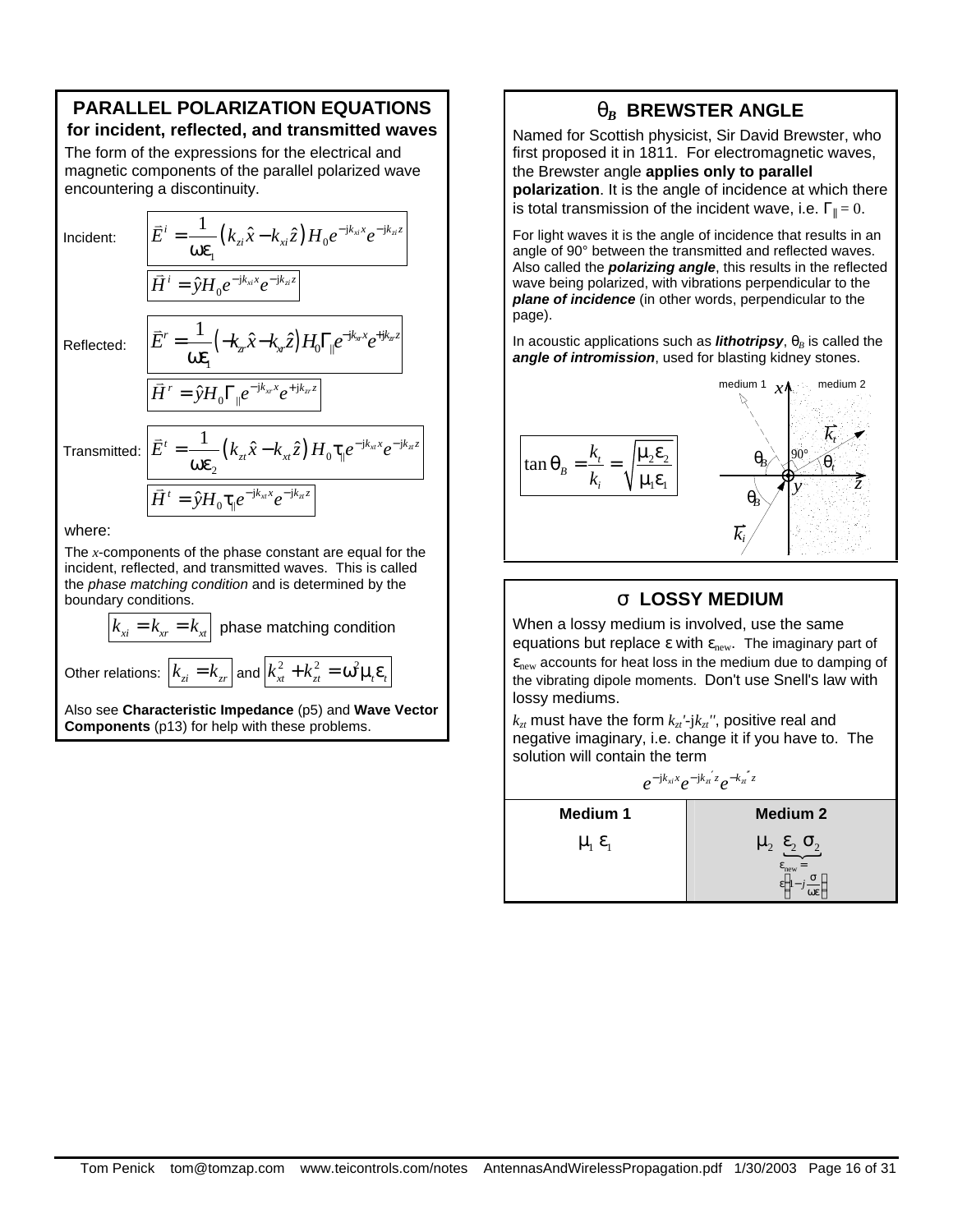# **s®¥ PERFECT CONDUCTOR**

Everything gets reflected. Since we don't know the surface current density *J<sup>s</sup>* , only one boundary condition is useful. This is sufficient since we know the transmitted waves are zero. Remember that the term *boundary* means  $z = 0$ .

The tangential components of the incident and reflected electric fields are out of phase at the boundary so that they cancel.

The tangential components of the incident and reflected magnetic fields are in phase at the boundary creating a strong magnetic field that produces surface current *J<sup>s</sup>* [A/m].  $\hat{n} \times \vec{H}_1 = \vec{J}_s$ 

 $\hat{n} \times \vec{E}_1 = 0$ 

Boundary Conditions: <sup>1</sup>

where  $\hat{n} = -\hat{z}$ 



The z component of the incident and reflected electric fields of the ⊥ polarized wave produce a standing wave with constructive peaks spaced at 2π/*kzi* apart, beginning π/*kzi* from the conductor surface.

| \n <p><b>Plarized:</b></p> \n $E_x^i + E_x^r = 0$ \n $\frac{1}{\omega \varepsilon_1} k_{zi} H_0 e^{-jk_{xi}} - \frac{1}{\omega \varepsilon_1} k_{zi} H_0 \Gamma_{\parallel} e^{-jk_{xi}} = 0$ \n                                                                                                                                                                                                                  |
|-------------------------------------------------------------------------------------------------------------------------------------------------------------------------------------------------------------------------------------------------------------------------------------------------------------------------------------------------------------------------------------------------------------------|
| \n <p><b>EXECUTE:</b></p> \n $\overline{E}^t = \overline{H}^t = 0$ \n $\nabla \cdot \overline{J}_s + j \omega \rho_s = 0$ \n                                                                                                                                                                                                                                                                                      |
| \n <p><b>EXECUTE:</b></p> \n $\overline{J}_s = \hat{n} \times \overline{H}_{(z=0)}$ \n $\overline{J}_s = \hat{n} \times \overline{H}_{(z=0)}$ \n <p>where</p> \n $\hat{n} = -\hat{z}$ \n <p>in this example, and</p> \n $J_s$ \n <p>is the surface current [A/m]. Surface current is present only in a perfect conductor (see Boundary Conditions p14). Surface means <math display="inline">z = 0</math>.</p> \n |

#### **ANTENNAS**

# **G REFLECTION COEFFICIENT** [unitless]

This is the reflection coefficient for the transmission line. For reflected waves in space, see p14.

$$
\Gamma = \rho e^{j\theta} = \frac{Z_L - Z_0}{Z_L + Z_0}
$$
 and  $Z_L = Z_0 \frac{1 + \Gamma}{1 - \Gamma}$ 

 $p =$  magnitude of the reflection coefficient [no units]

- $\theta$  = phase angle of the reflection coefficient [no units]
- $Z_L$  = load (antenna) impedance  $[Ω]$
- $Z_0$  = transmission line (characteristic) impedance  $[Ω]$

# **SWR STANDING WAVE RATIO** [V/V]

Also called the *voltage standing wave ratio* or VSWR.



 $p =$  magnitude of the reflection coefficient [no units]

## **RADIATION PATTERN**

The radiation pattern of an antenna is the relative strength of the absolute value of the electric field as a function of θ and φ. The radiation pattern is the same for receiving antennas as for transmitting antennas.

**Radiation Pattern:**  $\left|\mathscr{E}\right.(\theta,\phi)\right|$  $\overline{a}$ 

The example on the left below is the radiation pattern for a single dipole oriented along the verticle axis. The pattern on the right is for a 2-dipole array with the elements lying in the horizontal plane, one to the left and one to the right of center, with their lengths extending into the page.

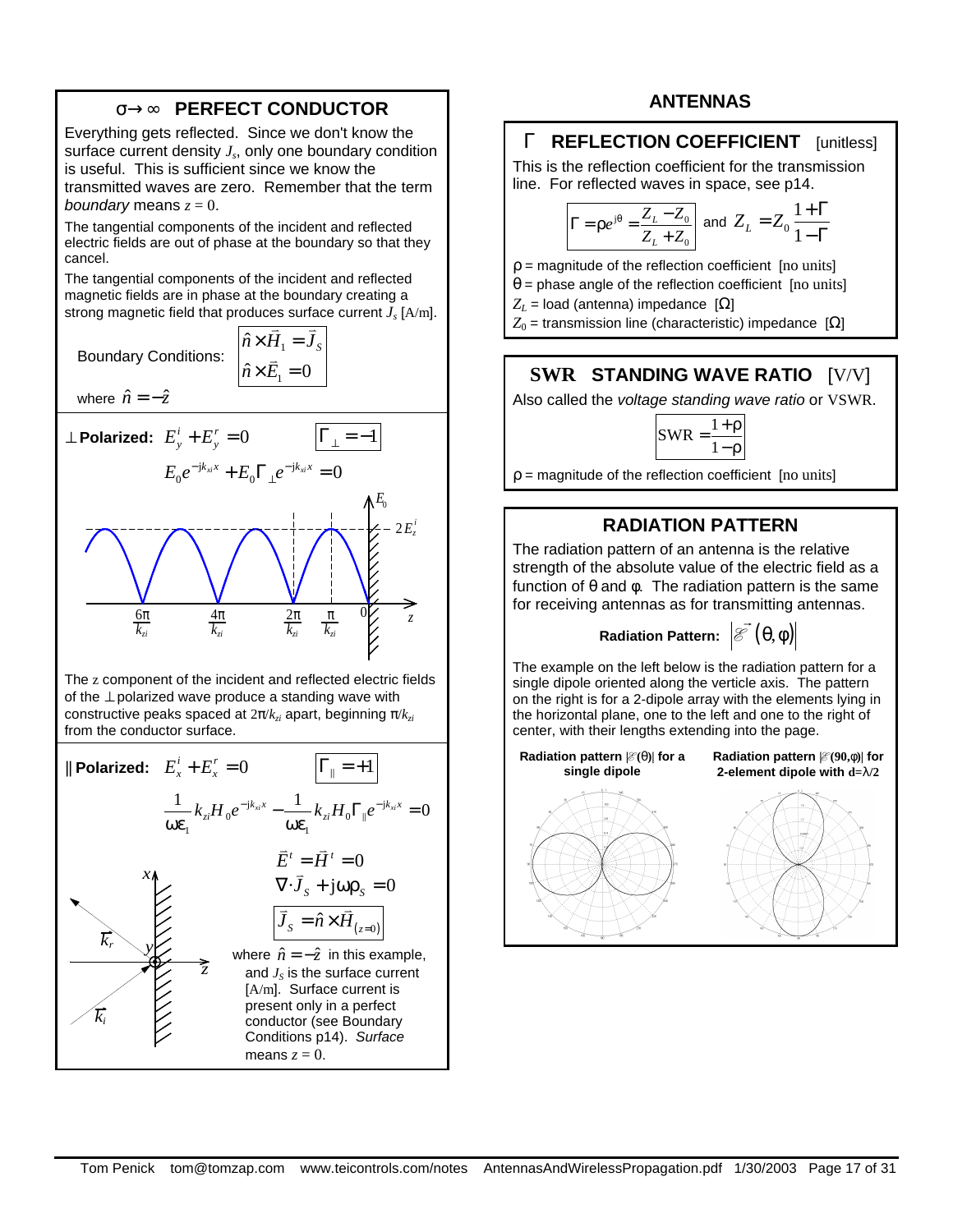

# **dBm DECIBELS RELATIVE TO 1 mW**

The decibel expression for power. The logarithmic nature of decibel units translates the multiplication and division associated with gains and losses into addition and subtraction.

 $0$  dBm = 1 mW  $20$  dBm = 100 mW  $-20$  dBm =  $0.01$  mW

$$
P(\text{dBm}) = 10 \log \left[ P(\text{mW}) \right]
$$

$$
P(\text{mW}) = 10^{P(\text{dBm})/10}
$$

#### **GAIN**

 $Gain = Directory \times Efficiency$ 



#### **(DIR) DIRECTIVITY** [no units/dB] The directivity is the gain in the direction of maximum radiation compared to an omnidirectional spherical wave.  $(4\pi r^2)$ max 2 rad **Directivity**  $\langle P_{\rm rad} \rangle / (4 \pi r)$ = π S  $\frac{1}{2}$  [no units] where  $\langle \mathcal{S} \rangle = \frac{1}{2} \Re \{ \mathcal{E}^{\text{H}} \times \mathcal{H}^{\text{H}} \}$  =  $\frac{1}{2}$   $\mathcal{R}e^{\left[\overline{\mathcal{E}}^{\text{eff}} \times \overline{\mathcal{H}}^{\text{eff}}\right]^2}$  =  $\frac{\left|\overline{\mathcal{E}}^{\text{eff}}\right|^2}{2\eta_0}$  $=\frac{1}{2}\mathcal{R}_{e}\left\{\mathcal{E}^{\text{ff}}\times\mathcal{H}^{\text{ff}}\right\}=$ η E  $\mathscr{S}\rangle = \frac{1}{2}\mathscr{R}_e\mathscr{E}^{\text{ff}}\times\mathscr{H}$  $\frac{1}{2}$  $\vec{v}$   $\rightarrow$   $\vec{v}$   $\vec{v}$   $\rightarrow$   $\vec{v}$  $\langle P_{\text{rad}} \rangle = \oint_{S} \langle \vec{\mathscr{S}} \rangle \cdot \hat{r} (r^2 \sin \theta d\theta d\phi)$  $\vec{r}$  $\oint$

Directivity is often expressed in dB:

 $(DIR)^{dB} = 10log(DIR)$ 

| <b>Directivity of Antenna Types</b> |                    |       |  |
|-------------------------------------|--------------------|-------|--|
| <b>Type</b>                         | <b>Directivity</b> | dB    |  |
| <b>Isotropic</b>                    | 1.0                |       |  |
| Infinitesimal dipole                | 1.5                | 1.76  |  |
| Half-wave dipole                    | 1.64               | 2.15  |  |
| Wire-type                           | $-10$              | $-10$ |  |
| Horn                                | ~100               | $-20$ |  |
| Reflector                           | $10^3 - 10^9$      | 30-90 |  |

# **FAR FIELD APPROXIMATION**

In general, we are only interested in the electric and magnetic fields distant from the antenna. This allows us to simplify the calculations by dropping the *near field* components. As a rule of thumb, the far field region is defined as:

$$
r>\frac{2D^2}{\lambda}
$$

where *D* is the diameter or size of the antenna

# **ISOTROPIC ANTENNA**

An isotropic antenna is a theoretical antenna that radiates equally in all directions. On any given "spherical shell" in the far field,  $\mathcal{E}^{\text{ff}}$  and  $\mathcal{H}^{\text{ff}}$  are in phase and are equal in magnitude.

$$
\langle \mathcal{S} \rangle = \frac{\langle P_{\text{rad}} \rangle}{4\pi r^2}
$$
 (DIR) = 1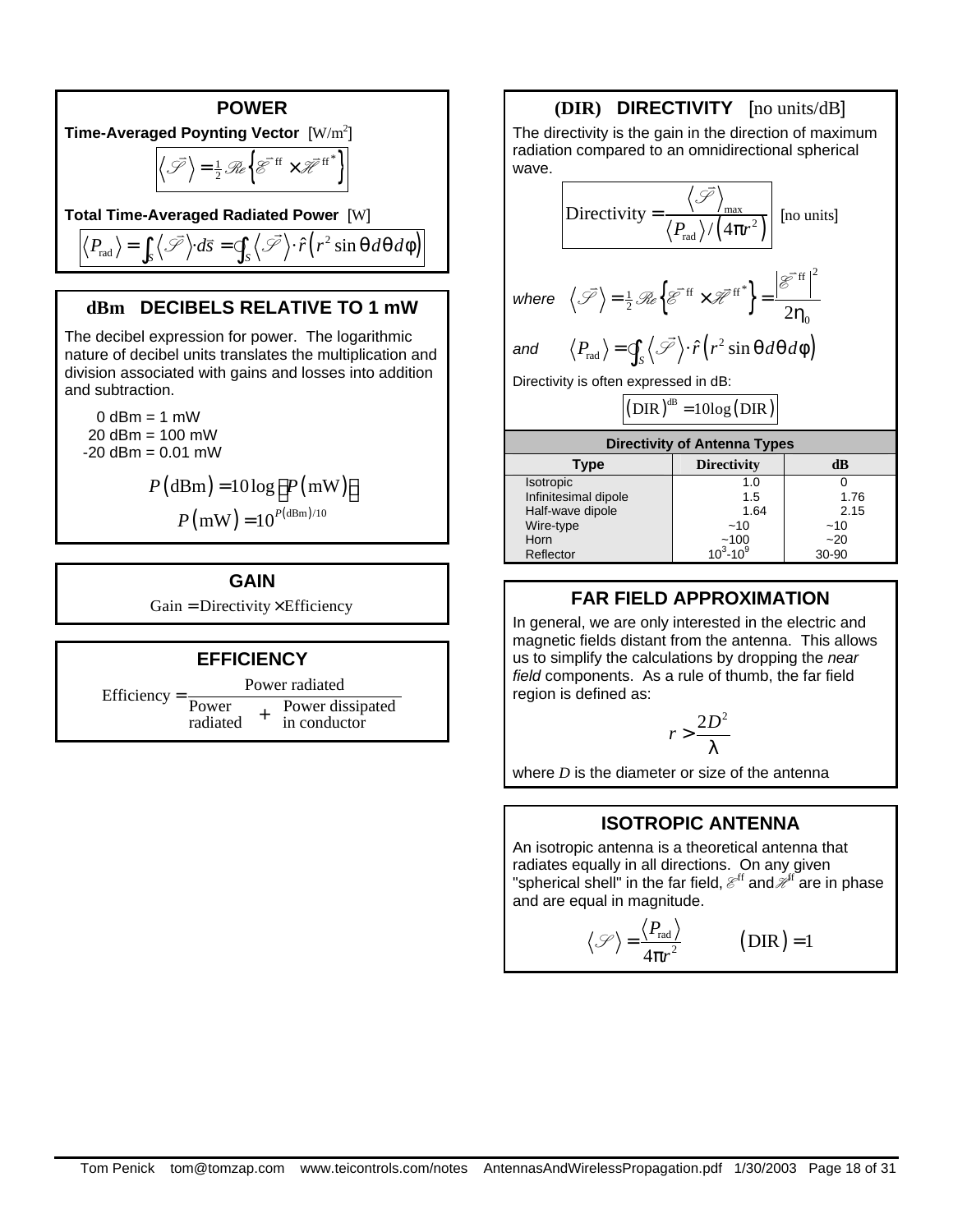## **INFINITESIMAL DIPOLE AT ORIGIN**

A theoretical model of a very short dipole antenna, the most basic of antennas. *A* points in the direction of current, in this case *z*. Oscillation occurs along the *z*axis.

*z*

θ

*y*

Point

Dipole

Vector magnetic potential and magnetic field at a point in space due to an infinitesimal dipole antenna at the origin.

the origin.  
\n
$$
\vec{\mathscr{A}} = \hat{z}\mu_0 (I\Delta z) \frac{e^{-jk_0r}}{4\pi r} \qquad x \qquad \qquad \overbrace{\vec{z} \qquad \vec{z} \qquad \vec{z} \qquad \vec{z} \qquad \vec{z} \qquad \vec{z} \qquad \vec{z} \qquad \vec{z} \qquad \vec{z} \qquad \vec{z} \qquad \vec{z} \qquad \vec{z} \qquad \vec{z} \qquad \vec{z} \qquad \vec{z} \qquad \vec{z} \qquad \vec{z} \qquad \vec{z} \qquad \vec{z} \qquad \vec{z} \qquad \vec{z} \qquad \vec{z} \qquad \vec{z} \qquad \vec{z} \qquad \vec{z} \qquad \vec{z} \qquad \vec{z} \qquad \vec{z} \qquad \vec{z} \qquad \vec{z} \qquad \vec{z} \qquad \vec{z} \qquad \vec{z} \qquad \vec{z} \qquad \vec{z} \qquad \vec{z} \qquad \vec{z} \qquad \vec{z} \qquad \vec{z} \qquad \vec{z} \qquad \vec{z} \qquad \vec{z} \qquad \vec{z} \qquad \vec{z} \qquad \vec{z} \qquad \vec{z} \qquad \vec{z} \qquad \vec{z} \qquad \vec{z} \qquad \vec{z} \qquad \vec{z} \qquad \vec{z} \qquad \vec{z} \qquad \vec{z} \qquad \vec{z} \qquad \vec{z} \qquad \vec{z} \qquad \vec{z} \qquad \vec{z} \qquad \vec{z} \qquad \vec{z} \qquad \vec{z} \qquad \vec{z} \qquad \vec{z} \qquad \vec{z} \qquad \vec{z} \qquad \vec{z} \qquad \vec{z} \qquad \vec{z} \qquad \vec{z} \qquad \vec{z} \qquad \vec{z} \qquad \vec{z} \qquad \vec{z} \qquad \vec{z} \qquad \vec{z} \qquad \vec{z} \qquad \vec{z} \qquad \vec{z} \qquad \vec{z} \qquad \vec{z} \qquad \vec{z} \qquad \vec{z} \qquad \vec{z} \qquad \vec{z} \qquad \vec{z} \qquad \vec{z} \qquad \vec{z} \
$$

In the **far field**, only the slowest-decaying components are significant.

$$
\mathcal{H}^{\text{ff}} = \hat{\phi} j k_0 (I \Delta z) \frac{e^{-jk_0 r}}{4\pi r} \sin \theta
$$

$$
\mathcal{E}^{\text{ff}} = \hat{\theta} j k_0 \eta_0 (I \Delta z) \frac{e^{-jk_0 r}}{4\pi r} \sin \theta
$$

The **radiation pattern** of the infinitesimal dipole is nonisotropic. The **directivity** is 1.5, or 1.76 dBi.



**Time-Averaged Poynting Vector** [W/m<sup>2</sup>]

 $\left\{ \mathcal{E}^{\text{H}} \times \mathcal{H}^{\text{H}} \right\} = \hat{r} \frac{\kappa_0 \cdot r_0}{2} (I \Delta z)$  $(4\pi r)^2$  $\frac{1}{2}$   $\mathcal{R}e^{\left\{\mathcal{E}^{\text{eff}} \times \mathcal{H}^{\text{eff}}\right\}}$  =  $\hat{r} \frac{k_0^2 \eta_0}{2} \left(I \Delta z\right)^2 \frac{\sin^2 \theta}{\left(I \Delta z\right)^2}$ 2  $(4)$  $\left\{\mathcal{F}\right\} = \frac{1}{2} \mathcal{R}e\left\{\mathcal{E}^{\text{eff}} \times \mathcal{H}^{\text{eff}}\right\} = \hat{r}\frac{k_0^2 \eta_0}{2} \left(I \Delta z\right)^2 \frac{\sin^2 \theta_0}{\sqrt{2\pi}}$  $\vec{v}$   $\rightarrow$   $\vec{v}$   $\vec{v}$   $\rightarrow$   $\vec{v}$ 

**Total Time-Averaged Radiated Power** [W]

$$
\langle P_{\rm rad} \rangle = \int_S \langle \bar{\mathcal{S}} \rangle \cdot d\overline{s} = \frac{k_0^2 \eta_0 (I \Delta z)^2}{12\pi}
$$

**Directivity:**  $(DIR) = 1.5$ 

 $\mathcal{A}$  = vector magnetic potential [Wb/m]

 $\mathcal{H}$  = magnetic field intensity  $[A/m]$ 

 $r =$  radial distance from the origin  $[m]$ 

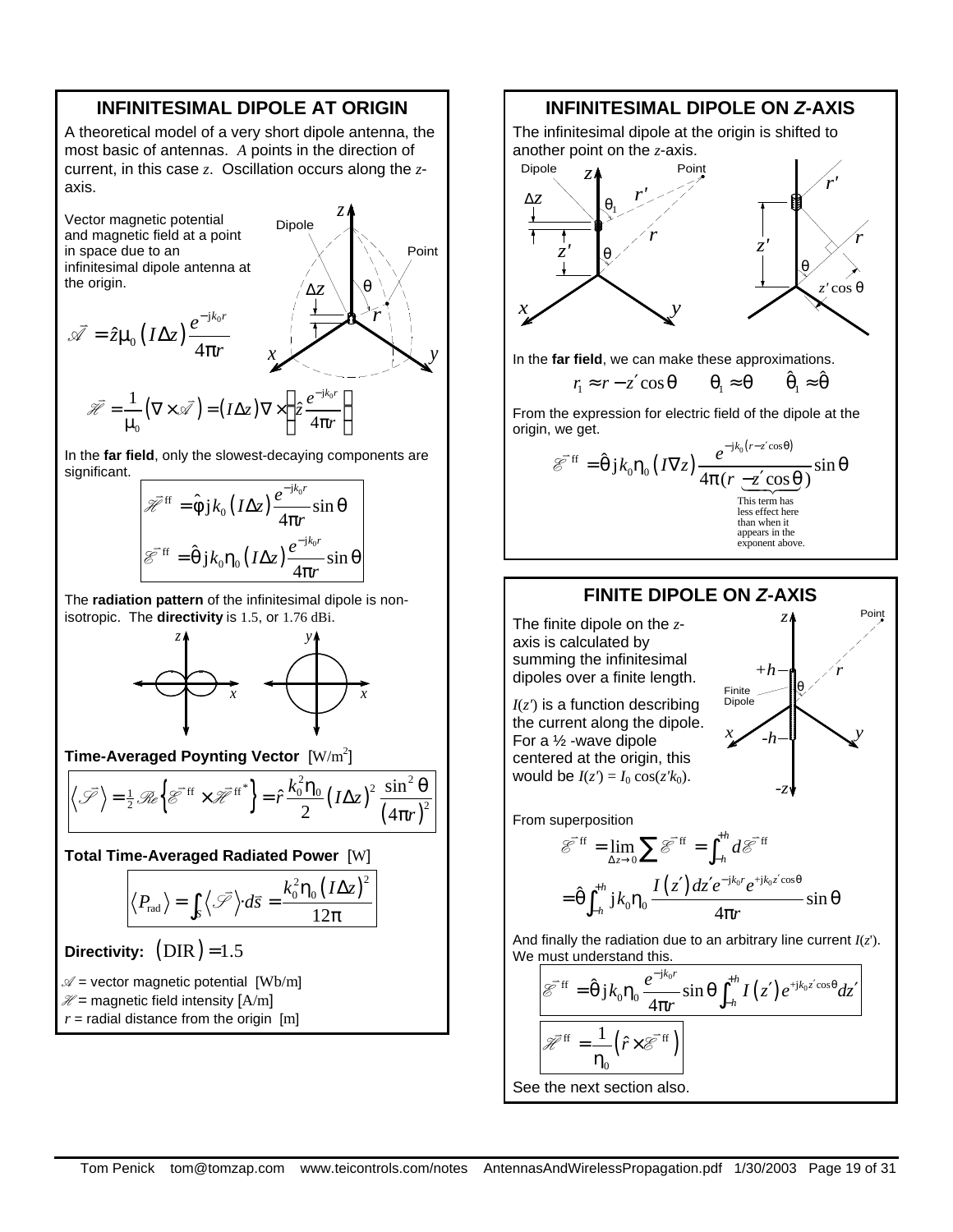## J**(q) SPACE FACTOR**

From the previous section, here is the far-field radiation due to an arbitrary line current:

$$
\mathscr{E}^{\text{eff}} = \frac{\hat{\theta} j k_0 \eta_0 \frac{e^{-jk_0 r}}{4\pi r} \sin \theta \underbrace{\int_{-h}^{+h} I(z') e^{+jk_0 z' \cos \theta} dz'}_{\text{SELEMENT PATTERN}}}{\text{SPACE FACTOR}\atop \text{an infinitesimal dipole}} \frac{\sum_{n=1}^{h} I(z') e^{+jk_0 z' \cos \theta} dz'}{\sigma(\theta)}
$$

The Space Factor depends on the length of the element and the **current distribution** within the element. Note that the space factor resembles a **Fourier transform** of the current distribution, the only difference being the sign of the exponent. Actually it is the Fourier transform since the sign is arbitrary as long as the opposite sign is used in the exponent of the compatible inverse Fourier transform. What this means is that an even distribution of current will result in a more directional radiation pattern and a tapered (Gaussian) current distribution will result in a broader radiation pattern with lower sidelobes. See also Fourier Transform p30 and Fourier Transform Examples p30.

#### **HALF-WAVE DIPOLE**

The **half-wave dipole** or **resonant dipole** is the most commonly used antenna primarily because of its impedance, which is easily matched.

To understand the half-wave dipole, first consider the current on a transmission line. The current on one conductor is out of phase with current on the other so that radiation effects are canceled. At ¼ -wavelength from the end, where the line will be bent to form the  $\frac{1}{2}$  -wave dipole, current is at a maximum.



As a result of bending, current is now in phase so that radiation takes place.

Current in the dipole

$$
I(z') = I_0 \cos(k_0 z')
$$

Impedance:  $z_{in} = 73 + j0$  Ω

Directivity: 
$$
1.64
$$
 or  $2.15$  dB

E  $\frac{1}{2}$ 

$$
^{\text{ff}} = \hat{\theta} j k_0 \eta_0 \frac{e^{-jk_0 r}}{4\pi r} \sin \theta \frac{2I_0 \cos(\frac{\pi}{2} \cos \theta)}{k_0 \sin^2 \theta}
$$

Increasing the thickness of the elements has the effect of broadening the antenna bandwidth.

#### **LOG-PERIODIC ANTENNA**

The log-periodic dipole array (LPDA) consists of an array of half-wave dipoles of frequencies  $f, rf, r^2f, \ldots$  $r^n$ f which, when plotted on a log scale appear equally spaced. This produces a broadband antenna.



# **LOG-PERIODIC FREQUENCIES**

The relationship between the bandwidth, the number of elements, and the scaling factor for a log-periodic antenna follows. These are my own observations; textbook information is in the next box.

$$
\log \frac{f_u}{f_l} = N \log \frac{1}{s_f}
$$

The crossover points between bands is then:

$$
f_l\left(\frac{1}{s_f}\right)^0, f_l\left(\frac{1}{s_f}\right)^l, f_l\left(\frac{1}{s_f}\right)^2, \cdots f_l\left(\frac{1}{s_f}\right)^N
$$

The frequencies used to determine the length of each halfwavelength element are the center frequencies of each of the N bands:

$$
f_l\left(\frac{1}{s_f}\right)^{0.5}, f_l\left(\frac{1}{s_f}\right)^{1.5}, f_l\left(\frac{1}{s_f}\right)^{2.5}, \cdots f_l\left(\frac{1}{s_f}\right)^{N-0.5}
$$

 $f_{\mu}$  = upper bandwidth cutoff frequency [Hz]

- $f_l$  = lower bandwidth cutoff frequency  $[Hz]$
- $N =$  number of antenna elements
- *sf* = scaling factor [no units]

 $1/2λ$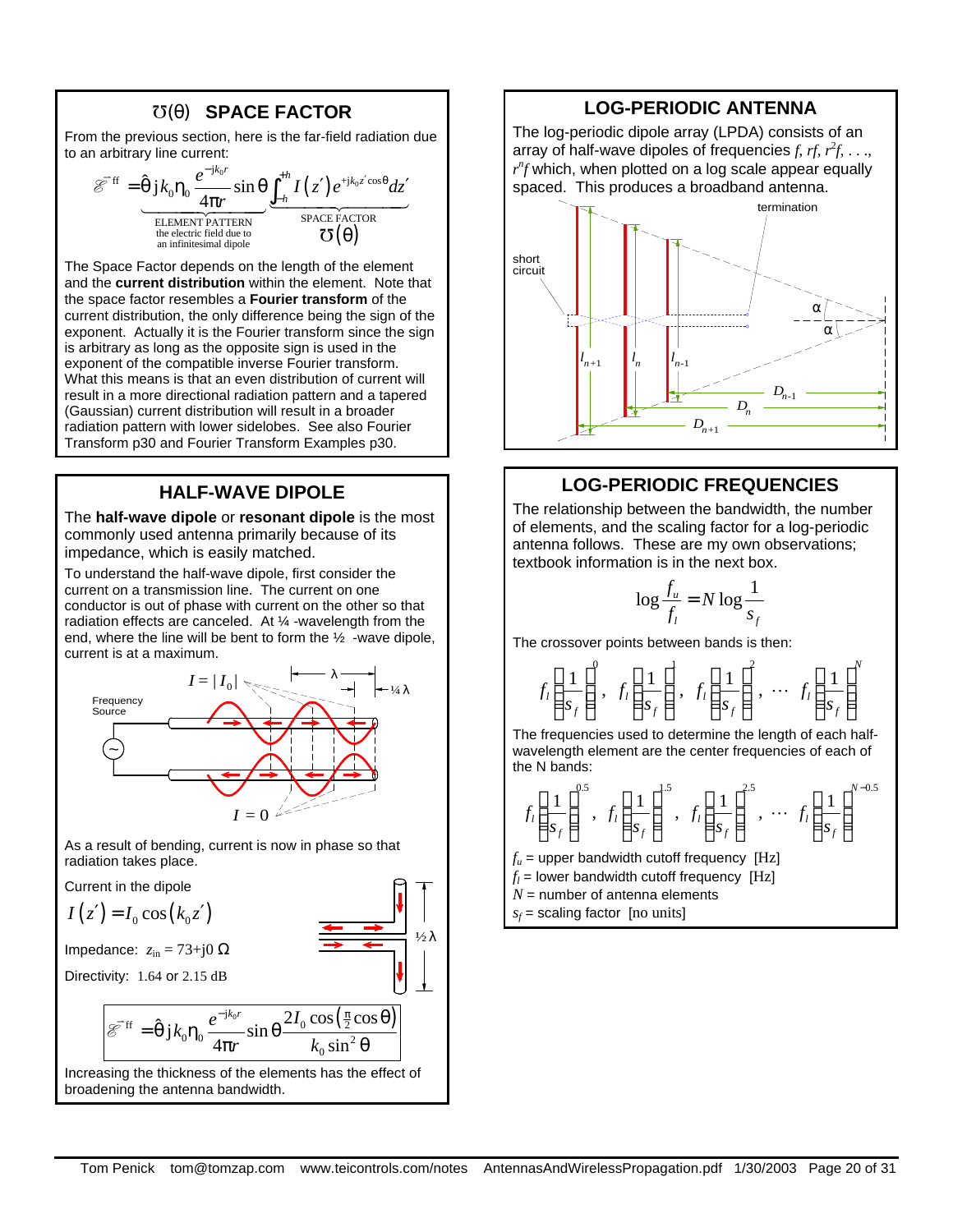## **LOG-PERIODIC ANTENNA PROPERTIES**

Alignment angle tan 2 *n n l D*  $\alpha =$ Scaling factor  $1$   $\nu_{n+1}$  $\frac{1}{t} = \frac{1}{t} = \frac{D_n}{D}$  $n+1$   $\boldsymbol{\nu}_n$  $s_{f} = \frac{l_{n}}{l_{n}} = \frac{D}{R}$  $l_{n+1}$   $D_{n+1}$  $=\frac{v_n}{1}=\frac{D_n}{2}$ , a constant < 1 Spacing parameter  $S_n = \frac{d_n}{1} = \frac{d_n}{1} = \frac{1}{n}$ cot  $2l_n \lambda \qquad 4$  $\frac{a_n}{2l} = \frac{a_n}{2l} = \frac{1-3j}{4}$ *n*  $S_n = \frac{d_n}{2i} = \frac{d_n}{2i} = \frac{1-s}{i}$ *l* −  $=\frac{a_n}{\sigma}=\frac{a_n}{\sigma}=\frac{a_n}{\sigma}$  cot  $\alpha$ λ , where  $d_{n} = D_{n+1} - D_{n}$  , varies with the element. and the optimum spacing parameter is  $S_p = -5.76909996 \times 10^{-4} \times g^2 + 0.0167208176g + 0.0602945516$ where  $g$  is the gain in  $dB$ , and the optimum scaling factor is  $s_f = 3.9866009 S_p + 0.236230336$ Impedance  $Z = \frac{Z_0^2}{s} \bigg|_{S_0} + \frac{8Z_1}{s}$  $\mathcal{L}_0$ 8  $a = \frac{1}{8Z_1} \sqrt{\frac{3f}{r}}$  $Z_a = \frac{Z_0^2}{2\pi} \left| s_f + \frac{8Z}{\pi} \right|$  $Z_1 \bigvee^{\sigma} Z_2$  $=\frac{Z_0}{Z}$ ,  $s_f$  + where  $\overline{d_0}$ <br>Element len 0 Element length to diameter ratio  $Z_1 = 276 \log \left( \frac{l}{I} \right) - 270$ *d*  $= 276 \log \left( \frac{l}{d_{\rm o}} \right)$   $- 270$  and *Z0* is the characteristic impedance of the transmission line. The antenna impedance is matched to the line by adjusting the length to diameter ratio.

Design bandwidth  $B_{_S} = B_{_W} \left[ 1.1 + 7.7 \left( 1 - s_{_f} \right)^2 \right]$ cot  $\alpha$ 

where  $B_w$  is the desired bandwidth as the ratio of highest to lowest frequency. The design bandwidth is greater than the desired bandwidth.

Number of elements  $(1/S_f)$  $1+\frac{\ln}{\ln}$  $\ln(1/$ *s f*  $N = 1 + \frac{\ln B}{\ln B}$ *S*  $\begin{vmatrix} \ln R \end{vmatrix}$  $= 1 + \frac{m v_s}{(m v_s)^2}$  $\left[ \ln\left(1/S_f\right)\right]$ 

#### **¼ -WAVE MONOPOLE**

A ¼ -wave monopole antenna is essentially half of a ½ -wave dipole antenna.

According to *image theory*, when the monopole is mounted perpendicular to a ground plane, it can be modeled as having a reflected current opposite the plane with flow in the same direction as current in the monopole.  $Z_{\text{in}} = \frac{V_0/2}{I} = 36.5$ 

 $\frac{v_0}{\sin} = \frac{v_0}{\cos \theta}$ 

 $\mathbf{0}$ 

*I*  $=\frac{v_0/2}{2}=36.5\Omega$ 



**APERTURE ANTENNAS**

#### **APERTURE THEORY**

If a plane wave eminates from a source of finite dimensions, the propagating wave assumes spherical characteristics within its radiation pattern. The beamwidth is inversely related to the size (in wavelengths) of the aperture, that is, a large aperture produces a more directional beam. However, sidelobe level is independent of size; it depends on amplitude taper. For a large aperture, the sine θ term in the element pattern disappears since the pattern becomes highly directional with  $\theta \approx 90^\circ$ , sin $\theta \approx 1$ .



The **far field** radiation is proportional to the Fourier transform of the current distribution.

#### **Array Factor:**

Azimuth: 
$$
AF_x = \left| \frac{\sin (ka_x \phi)}{ka_x \phi} \right|
$$
  
Elevation:  $AF_y = \left| \frac{\sin (ka_y \theta)}{ka_y \theta} \right|$ 

 $k = 2π/λ$ , phase constant of the carrier wave  $\text{[m}^{-1}\text{]}$  $2a_x$  = width of aperture [m]  $2a_y$  = height of aperture [m]  $\phi$  = azimuth angle [radians]  $\theta$  = elevation angle [radians]

#### **TOTAL FIELD for apertures and arrays**

The total radiated field is a product of the element pattern and the array factor.

$$
Total Field = \left(\frac{Element}{pattern}\right) \times \left(\frac{Array}{factor}\right)
$$

The **far field** radiation is proportional to the Fourier transform of the current distribution.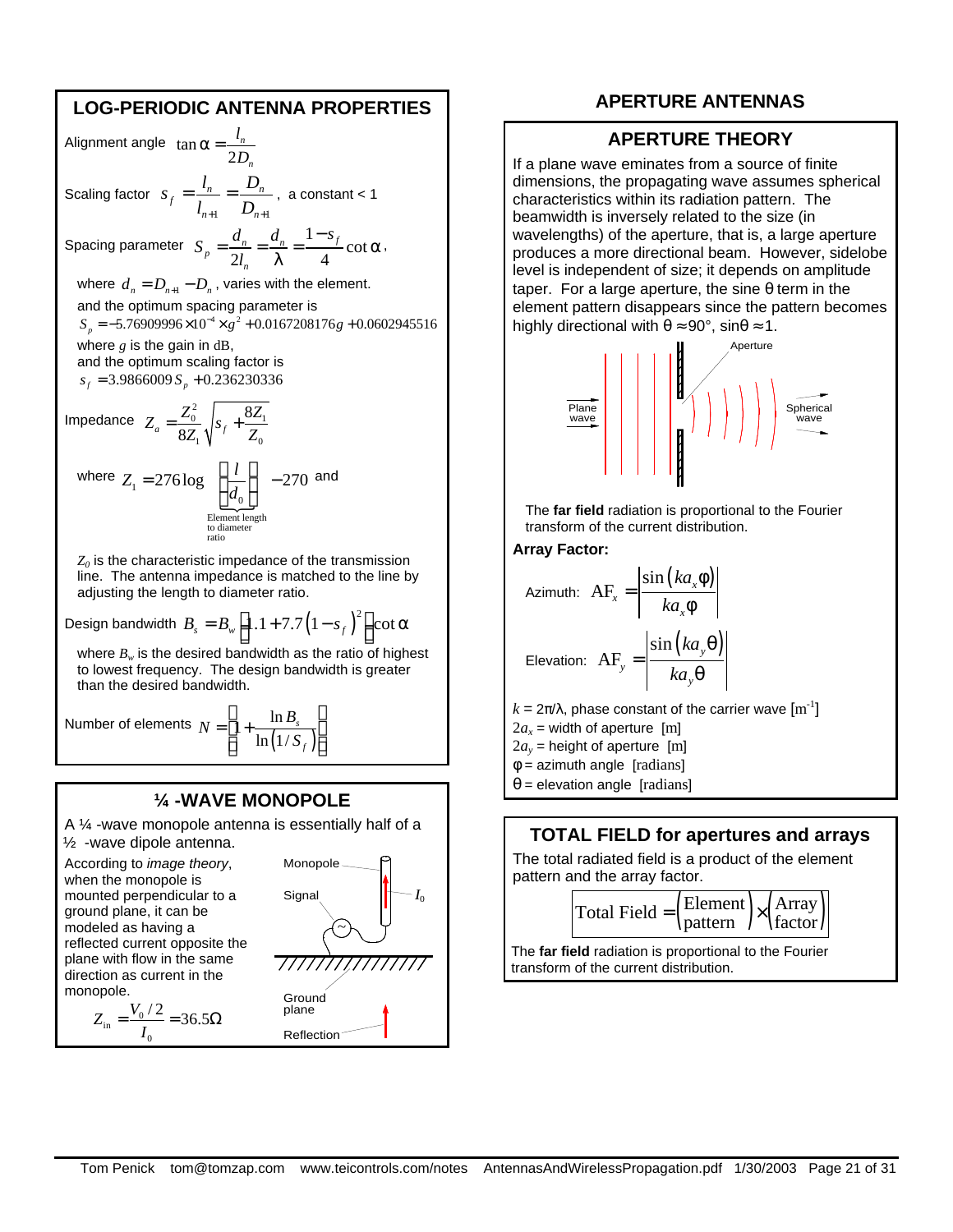

# **ANTENNA ARRAYS**

-34.7

0.690

75.6°/(D/λ)

-20

When two or more antennas are used together, the combination is called an array. A planar arrangement of closely spaced antenna elements essentially produces an aperture of equivalent area.

# **AF ARRAY FACTOR**

The Array Factor is the far-field radiation intensity of the elements of an array, assuming the elements to be isotropic radiators. That is, it contains no information about the type of element used in the array.



#### **Array Factors for N=2, 3, 5, & 10, plotted versus** *u*

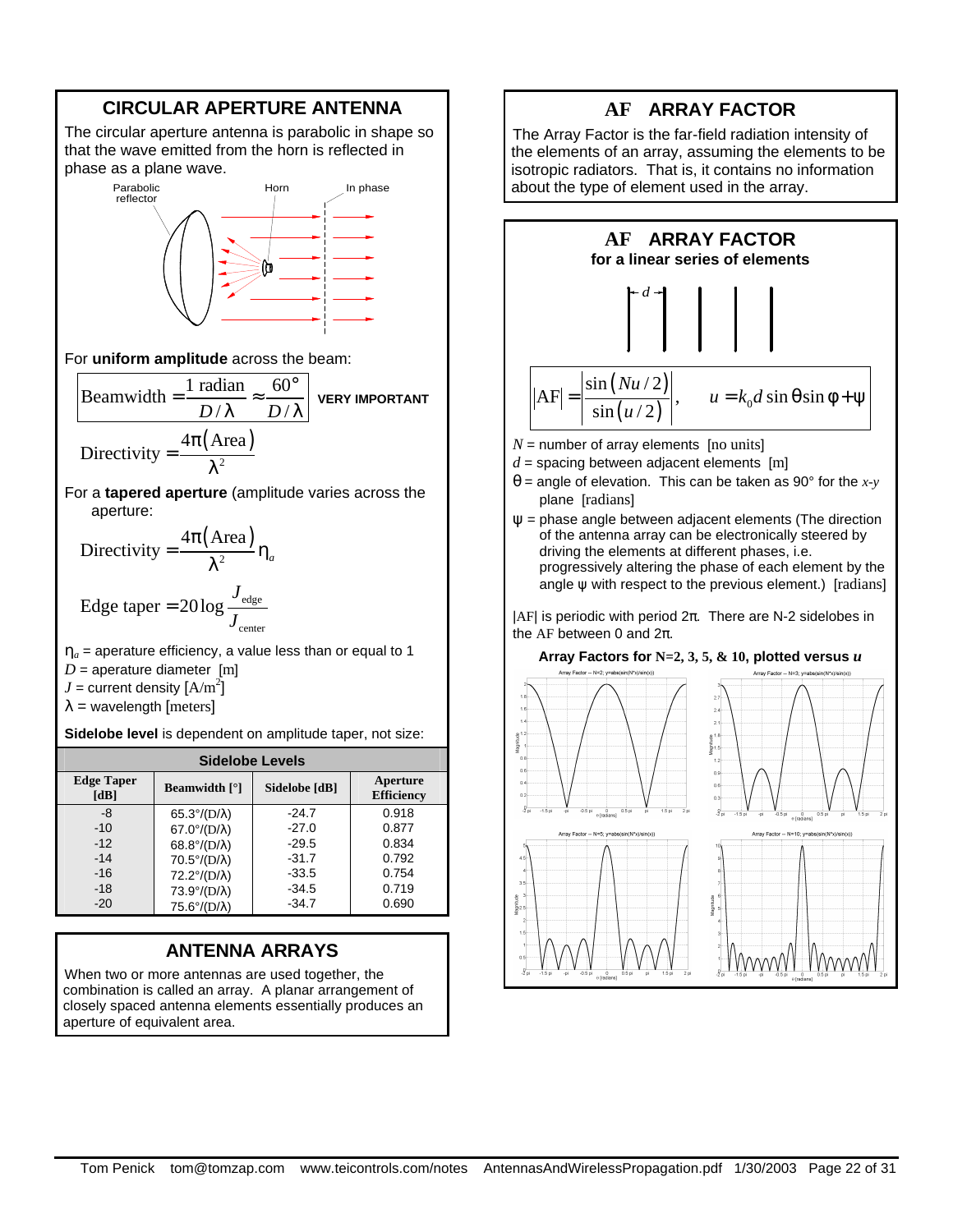# **f<sup>0</sup> ARRAY STEERING** [radians]

The direction of the main lobe of the antenna array can be electronically steered away from the perpendicular by an angle of φ by driving the elements at different phases, that is, progressively altering the phase of each element by the angle  $\psi$  with respect to the previous element.

$$
\phi_0 = \sin^{-1}\left(-\frac{\Psi}{k_0 d}\right)
$$

 $\Psi$  = phase angle of the driving signal between adjacent elements [radians]

 $k_0 = \text{ phase constant in free space } [\text{m}^\text{-1}]$ 

 $d =$  the distance between adjacent elements [m]

# **GRATING LOBES**

Grating lobes are secondary lobes in the radiation pattern having the same magnitude as the main lobe. When the spacing between array elements becomes too large, grating lobes appear. Grating lobes are a serious detriment to the directivity of an antenna system. To prevent the occurance of grating lobes, the element spacing should be less than one wavelength.

Below are radiation patterns of a 5-element dipole array with spacings *d*=0.8λ, *d*=0.9λ, and *d*=λ. The main lobes are the thin vertical lobes and the grating lobes are the large horizontally opposed lobes.



#### **VISIBLE REGION**

The **Array Factor** is an unbounded function with a period of 2π. However, only a finite region of the function plays a part in the radiation pattern of the array. This is called the visible region and is defined by:

$$
-k_0d + \psi \le u \le +k_0d + \psi
$$

 $\Psi$  = phase angle between adjacent [radians]

$$
k_0 = \text{ phase constant in free space } [m^{-1}]
$$

 $d =$  the distance between adjacent elements [m]

# **GRAPHICAL METHOD**

The **Radiation Pattern** can be determined using the information covered in the preceeding three sections. A polar plot is created below the plot of the **array factor versus** *u*. The diameter of the polar plot of the **array factor versus f** is fitted into the visible range. Lines extending downward from the nodes to the perimeter of the polar plot and then to its center determine where the lobes are drawn. For the example below:

- $N = 5$ , i.e. a 5-element array
- $d = \lambda/2$ , elements are spaced  $\lambda/2$  apart
- $\phi_0 = 40^\circ$ , the steering angle

 $\psi$  = -2.019 or -0.643 $\pi$ , the phase angle between elements -1.64π to 0.36π is the visible range

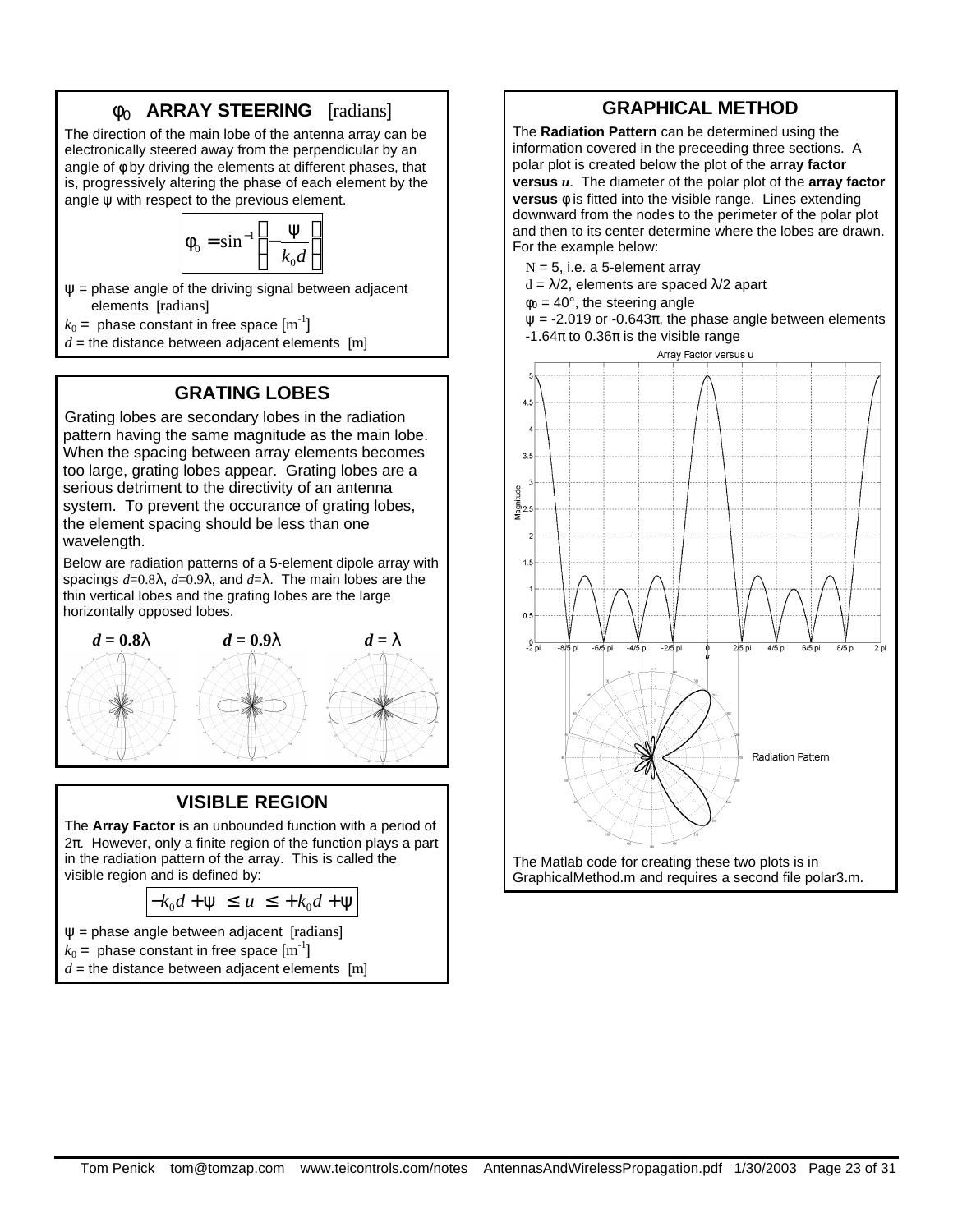## **FRIIS FREE SPACE TRANSMISSION FORMULA**

The Friis transmission formula is used in measuring the gain of antennas and in determining the proper aperture size for an application. The formula expresses the relationship between received and transmitted power, also called the *power transfer ratio*:

$$
\frac{\langle P_R \rangle}{\langle P_T \rangle} = \left(\frac{\lambda}{4\pi r}\right)^2 (\text{DIR})_T (\text{DIR})_R
$$

To determine the size of the antennas needed, it is necessary to know the minimum amount of power required at the receiving antenna:

$$
\langle P_R \rangle_{\text{minimum}} = \langle P_N \rangle (S/N)_{\text{minimum}}
$$

where 
$$
\langle P_N \rangle = kT_s B
$$

*Ts* = equivalent system noise "temperature" [K]  $k =$  Boltzmann constant 1.380658×10<sup>-23</sup> [J/K]  $P_T$  = transmitted power [W]  $P_R$  = power received [W]  $r =$  distance between antennas  $[m]$  $(DIR)_T$  = directivity of the transmitting antenna [no units]  $(DIR)_R$  = directivity of the receiving antenna [no units]

## **RADAR**

Maximum detectable range:

$$
r_{\max} = \left[ \frac{\left( \text{DIR} \right)^2 \lambda^2 \sigma \langle P_{T} \rangle \tau}{\left( 4\pi \right)^3 \left( \text{S/N} \right)_{\min} \left( k \, T_s \right)} \right]^{\frac{1}{4}} \, \text{[m]}
$$

Radar cross-section:

$$
\sigma = \frac{\langle \mathcal{S} \rangle_{\text{back}}}{\langle \mathcal{S} \rangle_{\text{incident}}} \left( 4\pi r^2 \right) = \frac{\left| E^s \right|^2}{\left| E^i \right|^2} \left( 4\pi r^2 \right) \quad \text{[m}^2\text{]}
$$

Ambient noise:  $\langle P_N \rangle = kT_s B$  [W]

Incident power at the target:

$$
\langle \mathcal{S} \rangle_{\text{incident}} = \frac{\langle P_T \rangle}{4\pi r^2} (\text{DIR})_T \quad \text{[W/m}^2\text{]}
$$

Receiver bandwidth:  $B = \frac{1}{2}$ τ [Hz]

*Ts* = equivalent system noise "temperature" [K]  $k =$  Boltzmann constant 1.380658×10<sup>-23</sup> [J/K]  $\tau$  = duration of transmitted pulse [s]

 $P_T$  = transmitted power [W]

# *TL* **TRANSMISSION LOSS** [dB]

The transmission loss between a transmitting and receiving antenna depends on the antenna gains, the distance and the frequency:

$$
-TL = (DIR)T + (DIR)R - 20log \frac{4\pi r}{\lambda} | [dB]
$$

 $(DIR)_T$  = directivity of the transmitting antenna [no units]  $(DIR)_R$  = directivity of the receiving antenna [no units]  $r =$  distance between antennas  $[m]$ 

 $\lambda$  = wavelength [meters]

*see also PLANE EARTH TRANSMISSION LOSS* p25.

# **NUMERICAL METHODS**

# **COURANT STABILITY CONDITION**

The FDTD numerical method for calculating an electromagnetic field requires that the propagation speed of the calculations be equal to or greater than the propagation speed of the wave:

$$
\Delta t \le \frac{\delta}{\sqrt{2}} \left( \frac{1}{c} \right)
$$

 $\Delta t$  = increment of time between calculations [s]

 $\delta$  = increment of distance between discrete values, e.g. the distance between  $(i,j)$  and  $(i+1,j)$  [s]

 $c$  = speed of light,  $(2.998\times10^8 \text{ m/s}$  in free space)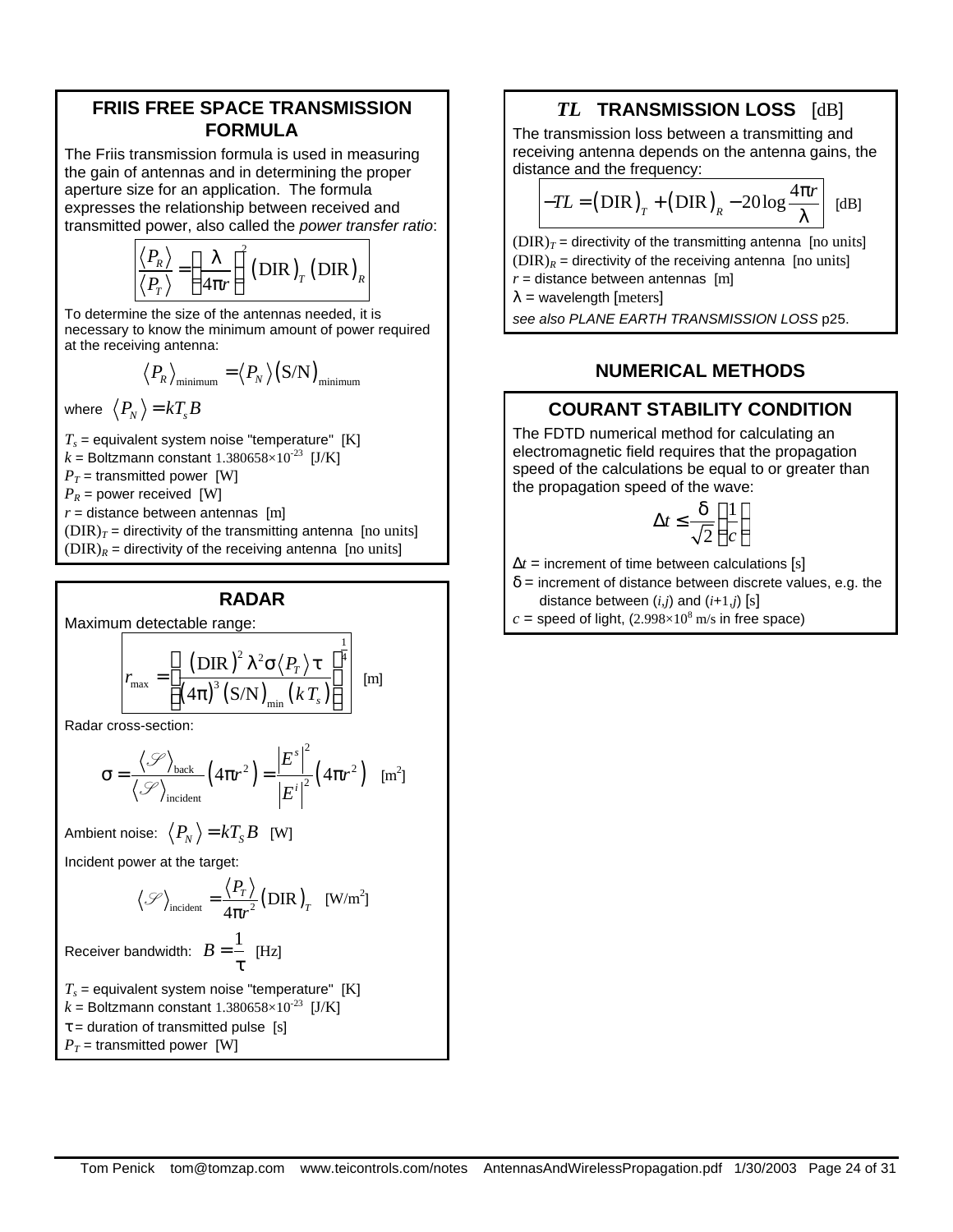

 $\delta$  = increment of distance between discrete values, e.g. the distance between (*i,j*) and (*i*+1,*j*) [s]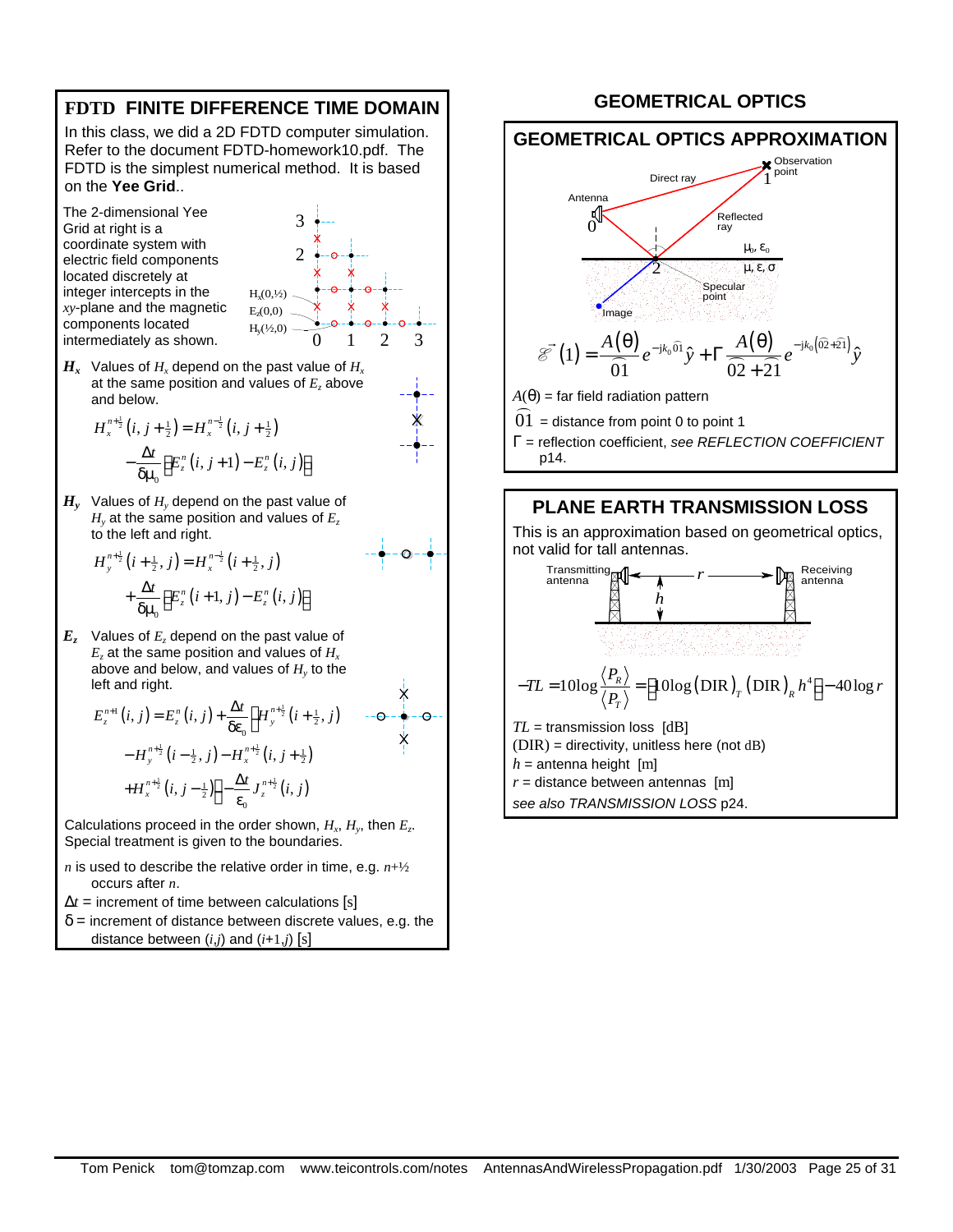#### **MATHEMATICS**



Expressing a complex number in terms of the natural number *e*. Note that when using a calculator, the exponent of *e* must be in radians.

$$
a + jb = ae^{+jb} = ae^{+j(c^{\circ})}
$$
, where  $b = c/180 \times \pi$ 

Taking the square root of a complex number:

$$
\sqrt{1-j} = \left(\sqrt{2} \ e^{-j45^\circ}\right)^{\frac{1}{2}} = 2^{\frac{1}{4}} e^{-j22.5^\circ} = 1.10 - j0.455
$$

With frequency information:

$$
\mathcal{R}e\left\{ae^{jz}e^{j\omega t}\right\} = a\cos(\omega t + z) \text{ and}
$$

$$
\mathcal{R}e\left\{-jae^{jz}e^{j\omega t}\right\} = a\sin(\omega t + z)
$$

#### **COMPLEX CONJUGATES**

The complex conjugate of a number is simply that number with the sign changed on the imaginary part. This applies to both **rectangular and polar notation**. When conjugates are multiplied, the result is a scalar.

$$
(a+jb)(a-jb) = a2 + b2
$$

$$
(A\angle B^{\circ})(A\angle - B^{\circ}) = A^2
$$

Other **properties of conjugates**:

$$
(ABC + DE + F)^* = (A * B * C * + D * E * + F^*)
$$
  

$$
(e^{-\beta})^* = e^{+\beta}
$$

#### **TRIG IDENTITIES**

 $e^{+j\theta} + e^{-j\theta} = 2\cos\theta$  $e^{+j\theta} - e^{-j\theta} = j2\sin\theta$  $e^{\pm j\theta} = \cos \theta \pm j \sin \theta$ 

#### **SINC( ) FUNCTION**

$$
\operatorname{sinc}(v) = \frac{\sin(v)}{v}
$$

The sinc function may be involved when finding the ½ -power beamwidth using a field expression. The solution is

> $\sin(v)$  1  $=\frac{1}{\sqrt{2}}$ ,  $v = 1.391558$  radians 2 *v v*

## **WORKING WITH LINES, SURFACES, AND VOLUMES**

- ρ*l*(**r***'*) means "the charge density along line *l* as a function of **r***'*." This might be a value in C/m or it could be a function. Similarly, ρ*s*(**r***'*) would be the charge density of a surface and  $\rho_{\nu}(\mathbf{r}')$  is the charge density of a volume.
- For example, a disk of radius *a* having a uniform charge density of  $\rho$  C/m<sup>2</sup>, would have a total charge of  $p\pi a^2$ , but to find its influence on points along the central axis we might consider incremental rings of the charged surface as ρ*s*(**r***'*) *dr'*= ρ*s*2π*r' dr'*.
- If *d***l**' refers to an incremental distance along a circular contour *C*, the expression is *r*'*d***f**, where *r*' is the radius and *d***f** is the incremental angle.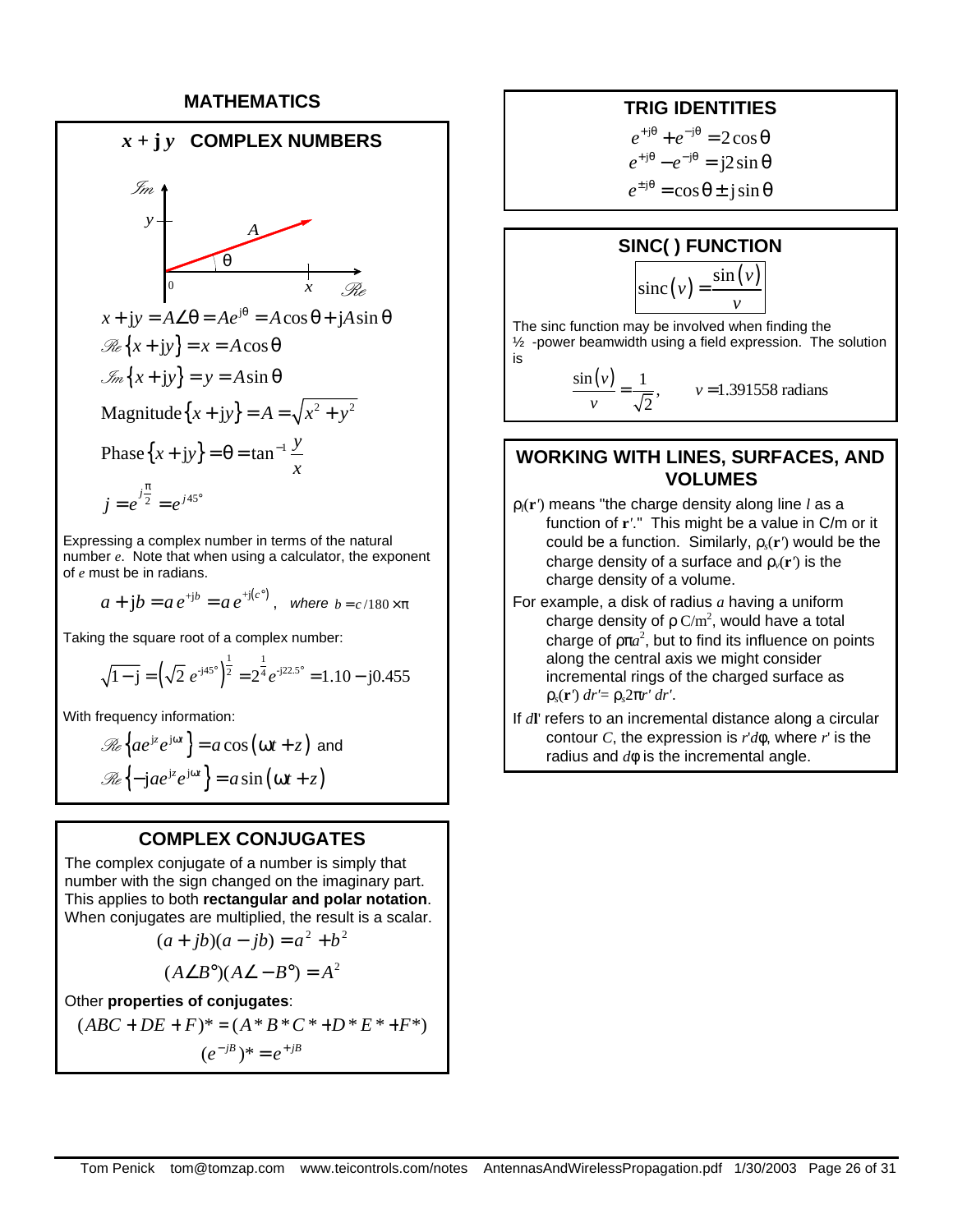# **Ñ NABLA, DEL OR GRAD OPERATOR**  $[+ \, \text{m}^{\text{-}1}]$

The del operator operates on a scalar to produce a vector. Compare the  $\nabla$  operation to taking the time derivative. Where ∂/∂*t* means to take the derivative with respect to time and introduces a  $s<sup>-1</sup>$  component to the units of the result, the  $\nabla$  operation means to take the derivative with respect to distance (in 3 dimensions) and introduces a  $m^{-1}$  component to the units of the result. ∇ terms may be called *space derivatives* and an equation which contains the ∇ operator may be called a *vector differential equation*. In other words ∇*A* is how fast *A* changes as you move through space.

in rectangular coordinates:  $A = \hat{x}\frac{\partial A}{\partial x} + \hat{y}\frac{\partial A}{\partial y} + \hat{z}\frac{\partial A}{\partial z}$  $\nabla A = \hat{x}\frac{\partial A}{\partial x} + \hat{y}\frac{\partial A}{\partial y} + \hat{z}\frac{\partial A}{\partial z}$ in cylindrical coordinates:  $\nabla A = \hat{r}\frac{\partial A}{\partial r} + \hat{\phi}\frac{1}{r}\frac{\partial A}{\partial \phi} + \hat{z}\frac{\partial A}{\partial z}$ ∂r <sup>⊺</sup>r∂φ <sup>∼</sup>∂ in spherical coordinates:  $\hat{r} \frac{\partial A}{\partial r} + \hat{\theta} \frac{1}{r} \frac{\partial A}{\partial r} + \hat{\phi} \frac{1}{r}$  $A = \hat{r} \frac{\partial A}{\partial r} + \hat{\theta} \frac{1}{r} \frac{\partial A}{\partial \theta} + \hat{\phi} \frac{1}{r \sin \theta} \frac{\partial A}{\partial \phi}$  $\nabla A = \hat{r} \frac{\partial A}{\partial r} + \hat{\theta} \frac{1}{r} \frac{\partial A}{\partial \theta} + \hat{\phi} \frac{1}{r \sin \theta} \frac{\partial A}{\partial \phi}$ 

# $\tilde{\mathbf{N}}^2$  THE LAPLACIAN  $[+ \, \mathrm{m}^{-2}]$

The divergence of a gradient

| Laplacian of a scalar in<br>rectangular coordinates:      | $\nabla^2 A = \frac{\partial^2 A}{\partial x^2} + \frac{\partial^2 A}{\partial y^2} + \frac{\partial^2 A}{\partial z^2}$                                     |  |  |
|-----------------------------------------------------------|--------------------------------------------------------------------------------------------------------------------------------------------------------------|--|--|
| Laplacian of a<br>vector in rectan-<br>gular coordinates: | $\nabla^2 \vec{A} = \hat{x} \frac{\partial^2 A_x}{\partial x^2} + \hat{y} \frac{\partial^2 A_y}{\partial y^2} + \hat{z} \frac{\partial^2 A_z}{\partial z^2}$ |  |  |
| In spherical and<br>cylindrical<br>coordinates:           | $\nabla^2 \vec{A} = \nabla (\nabla \cdot \vec{A}) - \nabla \times \nabla \times \vec{A}$<br>$=$ grad $(\text{div }\vec{A})$ – curl (curl A)                  |  |  |
|                                                           |                                                                                                                                                              |  |  |

# $\widetilde{\mathbf{N}}$ **x**, div D DIVERGENCE  $[+ \, \text{m}^{-1}]$

The divergence operation is performed on a vector and produces a scalar. The del operator followed by the dot product operator is read as "the divergence of" and is an operation performed on a vector. In rectangular coordinates, ∇⋅ means the sum of the partial derivatives of the magnitudes in the *x*, *y*, and *z* directions with respect to the *x*, *y*, and *z* variables. The result is a scalar, and a factor of  $m^{-1}$  is contributed to the units of the result.

In the electrostatic context, divergence is the total outward flux per unit volume due to a source charge. For example, in this form of Gauss' law, where **D** is a density per unit area, ∇⋅**D** becomes a density per unit volume.

$$
\text{div }\vec{D} = \nabla \cdot \vec{D} = \frac{\partial D_x}{\partial x} + \frac{\partial D_y}{\partial y} + \frac{\partial D_z}{\partial z} = \rho
$$

 $\vec{D}$ = electric flux density vector  $\vec{D} = \varepsilon \vec{E}$   $[{\text{C/m}}^2]$  $\rho$  = source charge density [C/m<sup>3</sup>]

| in rectangular<br>coordinates: | $\nabla \cdot \vec{D} = \frac{\partial D_x}{\partial D_y}$<br>$\int \frac{\partial L_y}{\partial y}$<br>$\overline{\partial z}$<br>$\partial x$                                                                                     |
|--------------------------------|-------------------------------------------------------------------------------------------------------------------------------------------------------------------------------------------------------------------------------------|
| in cylindrical<br>coordinates: | $\nabla \cdot \vec{D} = \frac{1}{r} \frac{\partial}{\partial r} \left( r D_r \right) + \frac{1}{r} \frac{\partial D_{\phi}}{\partial \phi} + \frac{\partial D_z}{\partial z}$                                                       |
| in spherical coordinates:      |                                                                                                                                                                                                                                     |
|                                | $\nabla \cdot \vec{D} = \frac{1}{r^2} \frac{\partial (r^2 D_r)}{\partial r} + \frac{1}{r \sin \theta} \frac{\partial (\sin \theta D_{\theta})}{\partial \theta} +$<br>$\partial D_{\scriptscriptstyle (\!\varsigma\!)}$<br>$r \sin$ |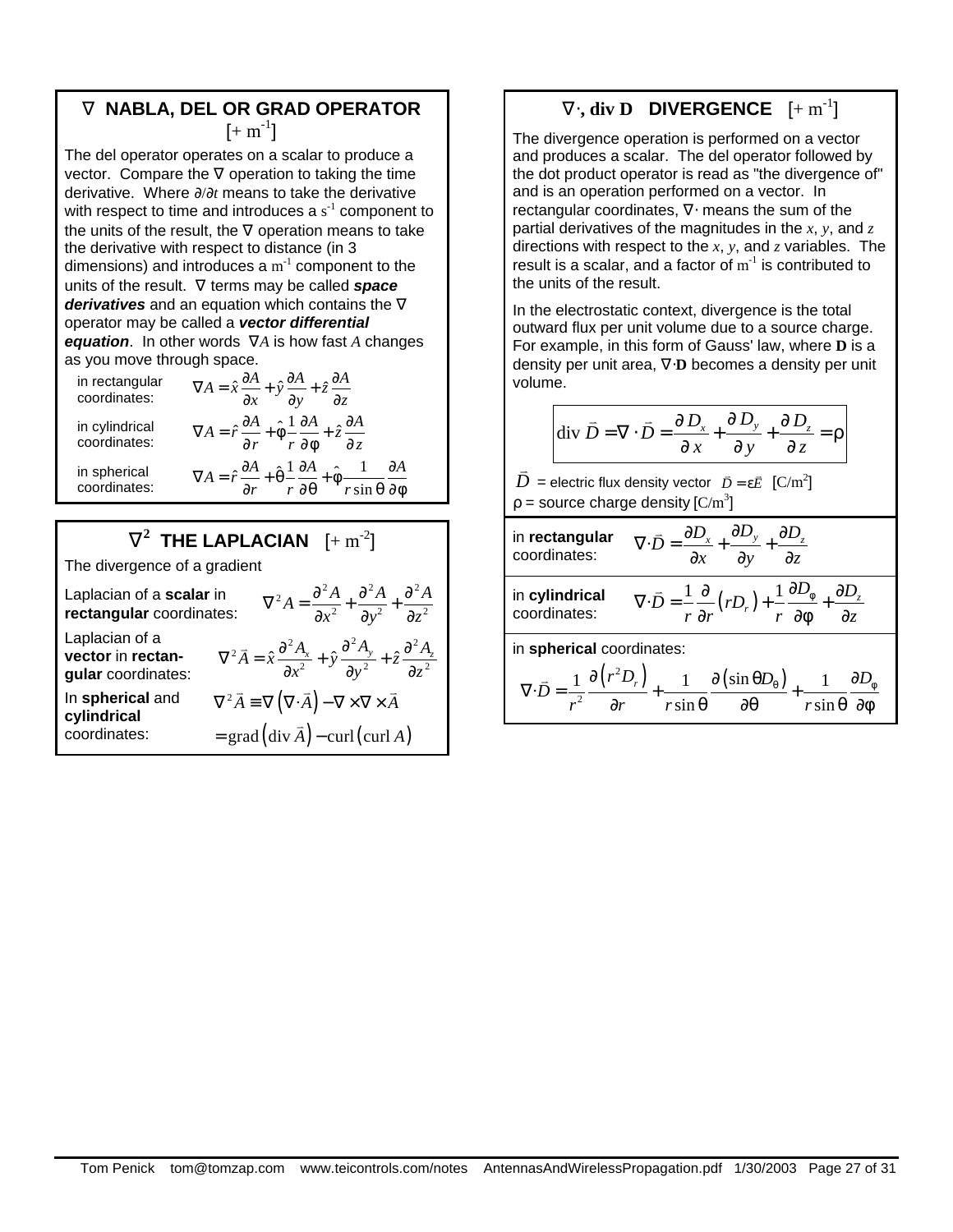**CURL** curl 
$$
\vec{B} = \nabla \times \vec{B} \quad [+ \text{ m}^{-1}]
$$

The circulation around an enclosed area. The curl operator acts on a vector field to produce another vector field. The curl of vector **B** is

in **rectangular** coordinates:

curl  $\vec{B} = \nabla \times \vec{B}$  =

$$
\hat{x}\left(\frac{\partial B_z}{\partial y} - \frac{\partial B_y}{\partial z}\right) + \hat{y}\left(\frac{\partial B_x}{\partial z} - \frac{\partial B_z}{\partial x}\right) + \hat{z}\left(\frac{\partial B_y}{\partial x} - \frac{\partial B_x}{\partial y}\right)
$$

This can be written in determinant form and may be easier to remember in this form.

$$
\text{curl} \quad \vec{B} = \nabla \times \vec{B} = \begin{vmatrix} \hat{x} & \hat{y} & \hat{z} \\ \frac{\partial}{\partial x} & \frac{\partial}{\partial y} & \frac{\partial}{\partial z} \\ B_x & B_y & B_z \end{vmatrix}
$$

in **cylindrical** coordinates:

curl  $\vec{B} = \nabla \times \vec{B}$ 

$$
\hat{r} \left[ \frac{1}{r} \frac{\partial B_z}{\partial \phi} - \frac{\partial B_{\phi}}{\partial z} \right] + \hat{\phi} \left[ \frac{\partial B_r}{\partial z} - \frac{\partial B_z}{\partial r} \right] + \hat{z} \frac{1}{r} \left[ \frac{\partial (rB_{\phi})}{\partial r} - \frac{\partial B_r}{\partial \phi} \right]
$$

in **spherical** coordinates:

$$
\text{curl} \quad \vec{B} = \nabla \times \vec{B} = \hat{r} \quad \frac{1}{r \sin \theta} \left[ \frac{\partial (B_{\phi} \sin \theta)}{\partial \theta} - \frac{\partial B_{\theta}}{\partial \phi} \right] +
$$
\n
$$
\hat{\theta} \frac{1}{r} \left[ \frac{1}{\sin \theta} \frac{\partial B_{r}}{\partial \phi} - \frac{\partial (rB_{\phi})}{\partial r} \right] + \hat{\phi} \frac{1}{r} \left[ \frac{\partial (rB_{\theta})}{\partial r} - \frac{\partial B_{r}}{\partial \theta} \right]
$$

The **divergence of a curl** is always zero:

$$
\nabla \cdot (\nabla \times \vec{H}) = 0
$$

# **DOT PRODUCT**  $[= units^2]$



### **CROSS PRODUCT**

The cross product is an operation performed on two vectors resulting in a third vector perpendicular to the plane in which the first two lie.

$$
\mathbf{A} \times \mathbf{B} = (\hat{\mathbf{x}}A_x + \hat{\mathbf{y}}A_y + \hat{\mathbf{z}}A_z) \times (\hat{\mathbf{x}}B_x + \hat{\mathbf{y}}B_y + \hat{\mathbf{z}}B_z)
$$
  
=  $\hat{\mathbf{x}}(A_yB_z - A_zB_y) + \hat{\mathbf{y}}(A_zB_x - A_xB_z) + \hat{\mathbf{z}}(A_xB_y - A_yB_x)$   
 $\mathbf{A} \times \mathbf{B} = \hat{\mathbf{n}}|\mathbf{A}||\mathbf{B}|\sin \psi_{AB}$ 

where  $\hat{\mathbf{n}}$  is the unit vector normal to both **A** and **B** (thumb of right-hand rule).  $\mathbf{B} \times \mathbf{A} = -\mathbf{A} \times \mathbf{B}$ A×B

$$
\begin{array}{ccc}\n\mathbf{x} \times \mathbf{y} = \mathbf{z} & \mathbf{y} \times \mathbf{x} = -\mathbf{z} & \mathbf{x} \times \mathbf{x} = 0 \\
\phi \times \mathbf{z} = \mathbf{r} & \phi \times \mathbf{r} = -\mathbf{z} & \mathbf{A} \\
\end{array}
$$

The cross product is **distributive:**  $A \times (B + C) = A \times B + A \times C$ 

Also, we have:

 $A \times (B \times C) = (A \cdot C)B - (A \cdot B)C$ 

**Cylindrical Coordinates:**

$$
\hat{r} \times \hat{\phi} = \hat{z} \qquad \hat{\phi} \times \hat{z} = \hat{r} \qquad \hat{z} \times \hat{r} = \hat{\phi}
$$

**Spherical Coordinates:**

 $\hat{r} \times \hat{\theta} = \hat{\phi}$   $\hat{\theta} \times \hat{\phi} = \hat{r}$   $\hat{\phi} \times \hat{r} = \hat{\theta}$ 

#### **GEOMETRY SPHERE** Area  $A = 4\pi r^2$ **ELLIPSE** Area  $A = \pi AB$

Volume  $V = \frac{4}{\pi} \pi r^3$ 3  $V = \frac{4}{3} \pi r$ 

**Circumference** 

$$
L \approx 2\pi \sqrt{\frac{a^2 + b^2}{2}}
$$

B

# **STOKES' THEOREM**

*S* is any unbroken surface (doesn't have to be flat). *L* is is the closed path (line) around its border. Stokes' theorem says that the line integral of a vector field around the path *L* is related to the surface integral of the curl on that vector field.

 $\oint_L \vec{V} \cdot d\vec{l} = \int_S (\nabla \times \vec{V}) \cdot d\vec{S}$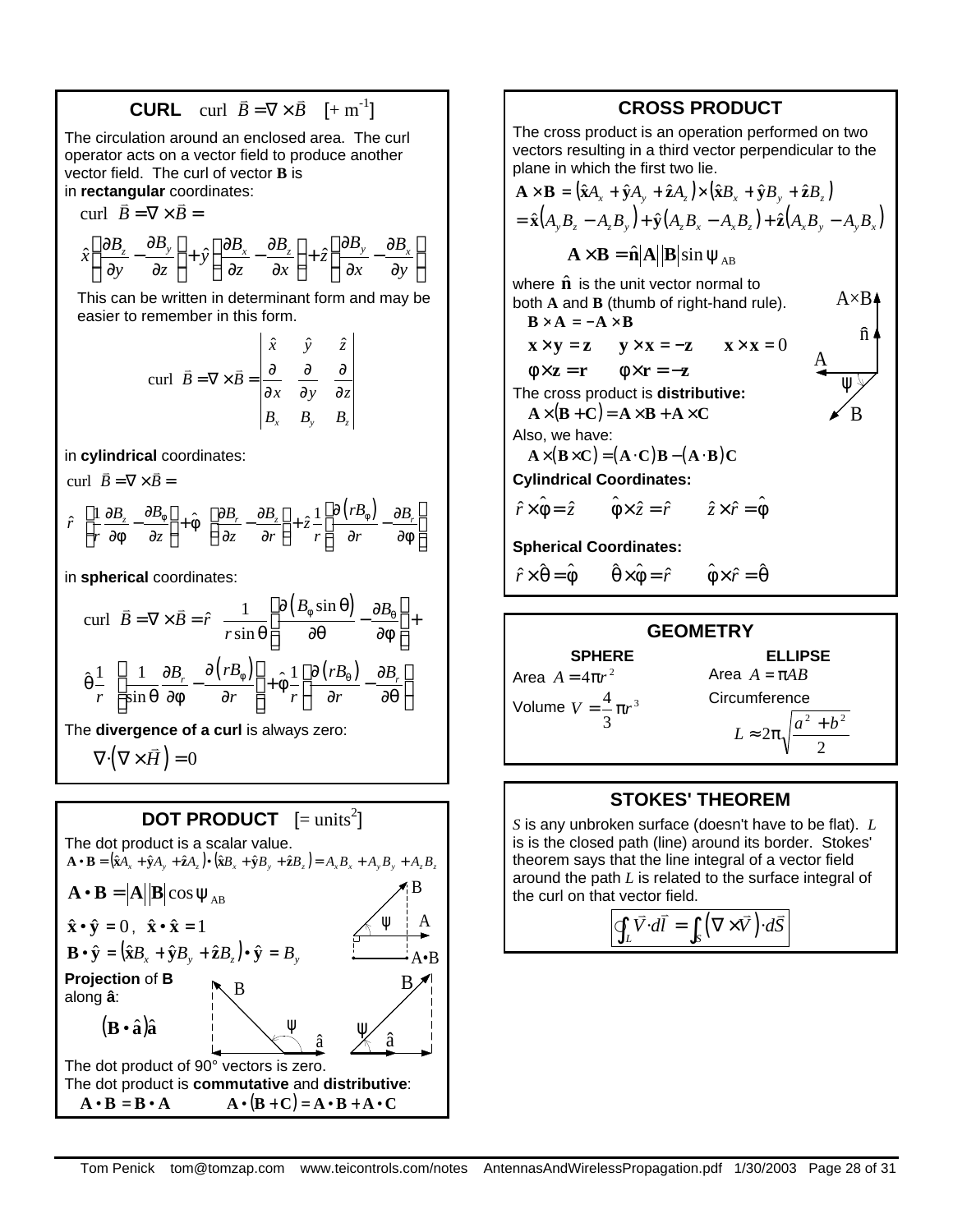# **COORDINATE SYSTEMS**

#### **Cartesian or Rectangular Coordinates:**

 $\mathbf{r}(x, y, z) = x\hat{x} + y\hat{y} + z\hat{z}$   $\hat{x}$  is a unit vector

# $|\mathbf{r}| = \sqrt{x^2 + y^2 + z^2}$

#### **Spherical Coordinates:**

**P**( $r$ ,  $θ$ , $φ$ ) *r* is distance from center

 $\theta$  is angle from vertical φ is the CCW angle from the *x*-axis

 $\hat{r}$  ,  $\hat{\theta}$  , and  $\hat{\phi}$  are unit vectores and are functions of position—their orientation depends on where they are located.

## **Cylindrical Coordinates:**

 $C(r, \phi, z)$  *r* is distance from the vertical (*z*) axis φ is the CCW angle from the *x*-axis *z* is the vertical distance from origin

# **COORDINATE TRANSFORMATIONS**

**Rectangular to Cylindrical:**

 $T$ ο obtain:  $\mathbf{A}(r, \phi, z) = \hat{r}A_r + \hat{\phi}A_\phi + \hat{z}A_z$  $A_r = \sqrt{x^2 + y^2}$   $\hat{r} = \hat{x} \cos \phi + \hat{y} \sin \phi$ *x*  $\phi = \tan^{-1} \frac{y}{\phi}$   $\hat{\phi} = -\hat{x} \sin \phi + \hat{y} \cos \phi$  $z = z$   $\hat{z} = \hat{z}$ **Cylindrical to Rectangular:** To obtain:  $\mathbf{r}(x, y, z) = x\hat{x} + y\hat{y} + z\hat{z}$  $x = r \cos \phi$   $\hat{x} = \hat{r} \cos \phi - \hat{\phi} \cos \phi$  $y = r \sin \phi$   $\hat{\phi} = \hat{r} \sin \phi + \hat{y} \cos \phi$  $z = z$   $\hat{z} = \hat{z}$ **Rectangular to Spherical:**  $\textsf{To obtain: } \mathbf{A}(r, \theta, \phi) = \hat{r} A_r + \hat{\theta} A_\theta + \hat{\phi} A_\phi$  $A_r = \sqrt{x^2 + y^2 + z^2}$  $\hat{r} = \hat{x} \sin \theta \cos \phi + \hat{y} \sin \theta \sin \phi + \hat{z} \cos \theta$ 2  $3 \times 2 = 2$  $\cos^{-1}$  $x^2 + y^2 + z$ *z*  $+ y^2 +$  $\theta =$ −  $\hat{\theta} = \hat{x} \cos \theta \cos \phi + \hat{y} \cos \theta \sin \phi - \hat{z} \sin \theta$ *x*  $\phi = \tan^{-1} \frac{y}{\phi}$   $\hat{\phi} = -\hat{x} \sin \phi + \hat{y} \cos \phi$ **Spherical to Rectangular:** To obtain:  $\mathbf{r}(x, y, z) = x\hat{x} + y\hat{y} + z\hat{z}$  $x = r \sin \theta \cos \phi$  $\hat{x} = \hat{r} \sin \theta \cos \phi - \hat{\theta} \cos \theta \cos \phi - \hat{\phi} \sin \phi$  $y = r \sin \theta \sin \phi$  $\hat{y} = \hat{r} \sin \theta \sin \phi$  $+\hat{\theta}\cos\theta\sin\phi$  $+\hat{\phi}\cos\phi$  $z = r \cos \theta$  $\hat{z} = \hat{r} \cos \theta - \hat{\theta} \sin \theta$ *r x* φ *y* θ *z* Point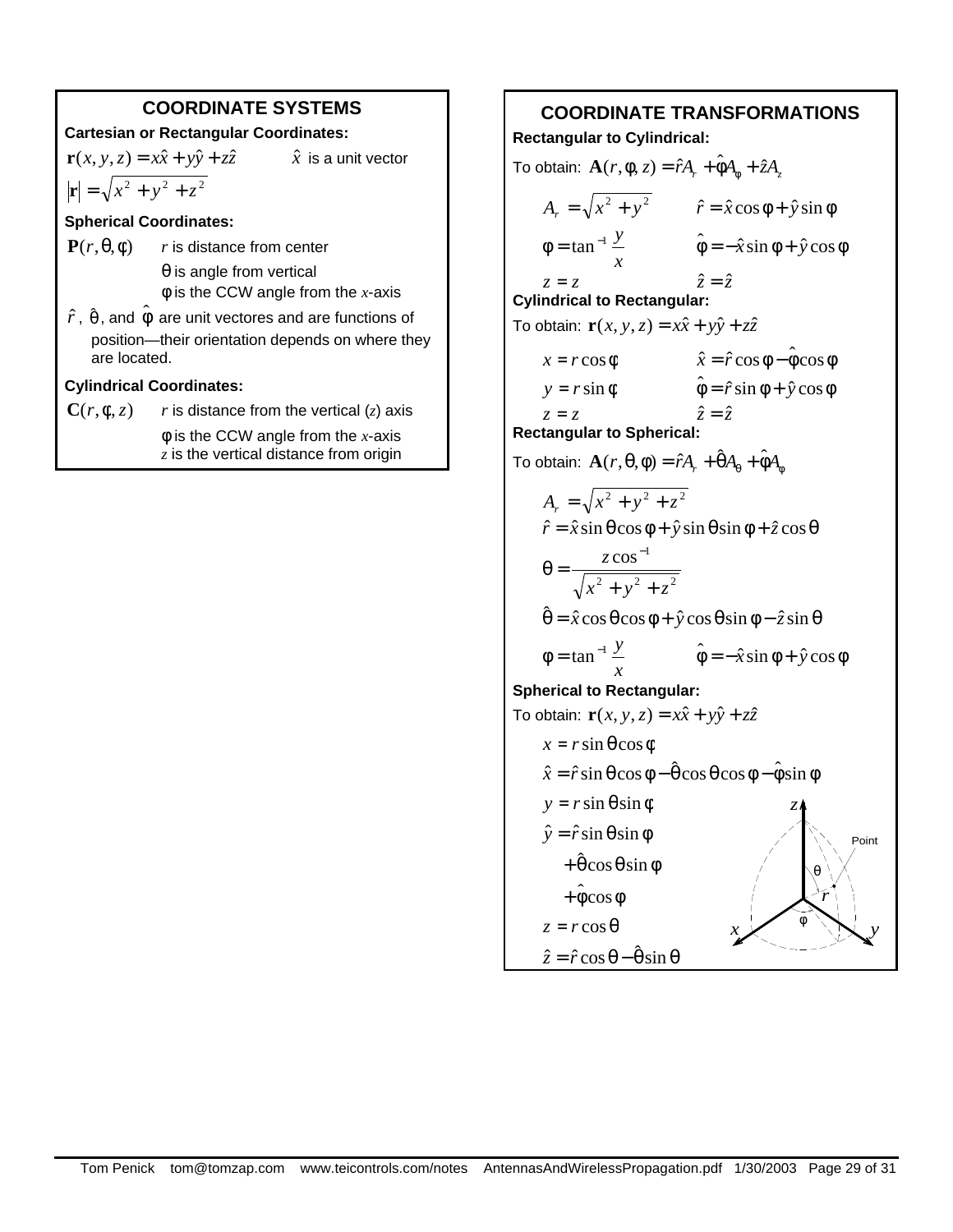#### **VECTOR IDENTITIES**

$$
\nabla (\phi + \psi) = \nabla \phi + \nabla \psi
$$
  
\n
$$
\nabla \cdot (\vec{A} + \vec{B}) = \nabla \cdot \vec{A} + \nabla \cdot \vec{B}
$$
  
\n
$$
\nabla \times (\vec{A} + \vec{B}) = \nabla \times \vec{A} + \nabla \times \vec{B}
$$
  
\n
$$
\nabla (\phi \psi) = \phi \nabla \psi + \psi \nabla \phi
$$
  
\n
$$
\nabla \cdot (\psi \vec{A}) = \vec{A} \cdot \nabla \psi + \psi \nabla \cdot \vec{A}
$$
  
\n
$$
\nabla \cdot (\vec{A} \times \vec{B}) = \vec{B} \cdot \nabla \times \vec{A} - \vec{A} \cdot \nabla \times \vec{B}
$$
  
\n
$$
\nabla \times (\phi \vec{A}) = \nabla \phi \times \vec{A} + \phi \nabla \times \vec{A}
$$
  
\n
$$
\nabla \times (\vec{A} \times \vec{B}) = \vec{A} \nabla \cdot \vec{B} - \vec{B} \nabla \cdot \vec{A} + (\vec{B} \cdot \nabla) \vec{A} - (\vec{A} \cdot \nabla) \vec{B}
$$
  
\n
$$
\nabla \cdot \nabla \phi = \nabla^2 \phi
$$
  
\n
$$
\nabla \cdot \nabla \times \vec{A} = 0
$$
  
\n
$$
\nabla \times \nabla \times \vec{A} = \nabla (\nabla \cdot \vec{A}) - \nabla^2 \vec{A}
$$
  
\n
$$
\nabla (\vec{A} \cdot \vec{B}) =
$$
  
\n
$$
(\vec{A} \cdot \nabla) \vec{B} + (\vec{B} \cdot \nabla) \vec{A} + \vec{A} \times (\nabla \times \vec{B}) + \vec{B} \times (\nabla \times \vec{A})
$$
  
\n
$$
\vec{A} \cdot \vec{B} \times \vec{C} = \vec{B} \cdot \vec{C} \times \vec{A} = \vec{C} \cdot \vec{A} \times \vec{B}
$$
  
\n
$$
\vec{A} \times (\vec{B} \times \vec{C})
$$

#### **FOURIER TRANSFORM**

The Fourier transform converts a function of time to a function of frequency.

$$
F(\omega) = \int_{-\infty}^{+\infty} f(t) e^{-j\omega t} dt
$$

Inverse Fourier transform:

$$
f(t) = \frac{1}{2\pi} \int_{-\infty}^{+\infty} F(\omega) e^{+\mathrm{j}\omega t} d\omega
$$

Note that the signs in the exponent for these two functions are shown as they are by convention but they could be reversed as long as one is positive and the other is negative.

#### **FOURIER TRANSFORM EXAMPLES**

A gaussian with a sharp peak (heavy line) becomes a gaussian with a "softer" peak after performing the Fourier transform.



A gaussian with a more rounded peak (heavy line below) becomes a gaussian with a sharper peak after performing the Fourier transform.



Taking this to the extreme, the Fourier transform of a constant (horizontal line) becomes a spike and the transform of a spike is a horizontal line. All this is relevant to antennas because in the **farfield expression for a line current** is a *space factor*, which is actually the Fourier transform of the current in the antenna element.